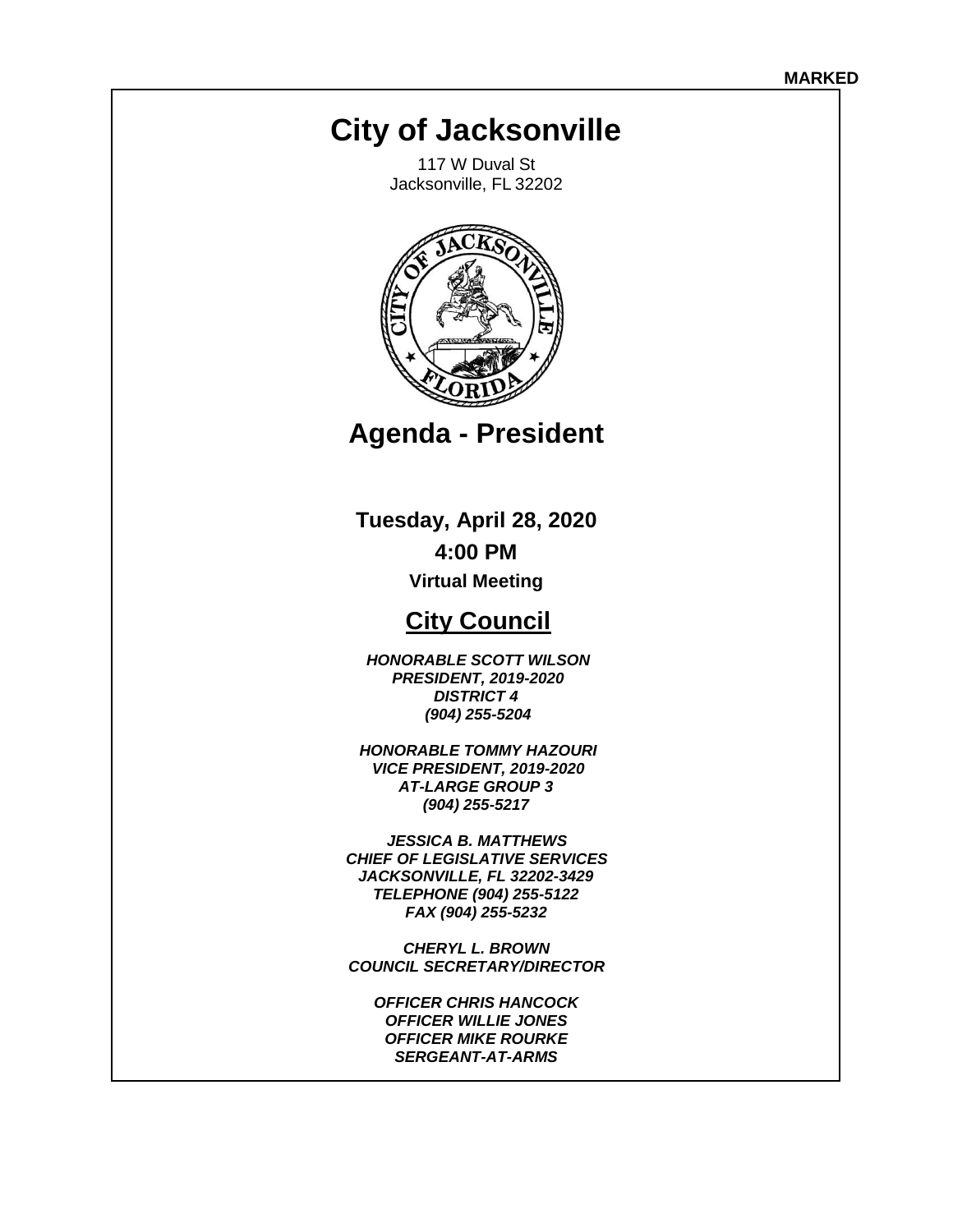#### **INVOCATION-Council Member Terrance Freeman**

#### **PLEDGE OF ALLEGIANCE-Council Member Terrance Freeman**

#### **ROLL CALL**

#### **APPROVE MINUTES of Regular Meeting of April 14,2020.**

#### **COMMITTEE MEETINGS FOR THE WEEK OF May 4-5, 2020.**

**Zoom Meeting format has been adopted in an effort to encourage social distancing and in accordance with Gov. DeSantis' Executive Order Number 20-69, "Local government bodies may utilize communications media technology, such as telephonic and video conferencing, as provided in section 120.54(5)(b)2., Florida Statutes." The Council will operate under the provisions of Ordinance 2020-200-E as adopted by the Council on April 7, 2020 and hereto attached.**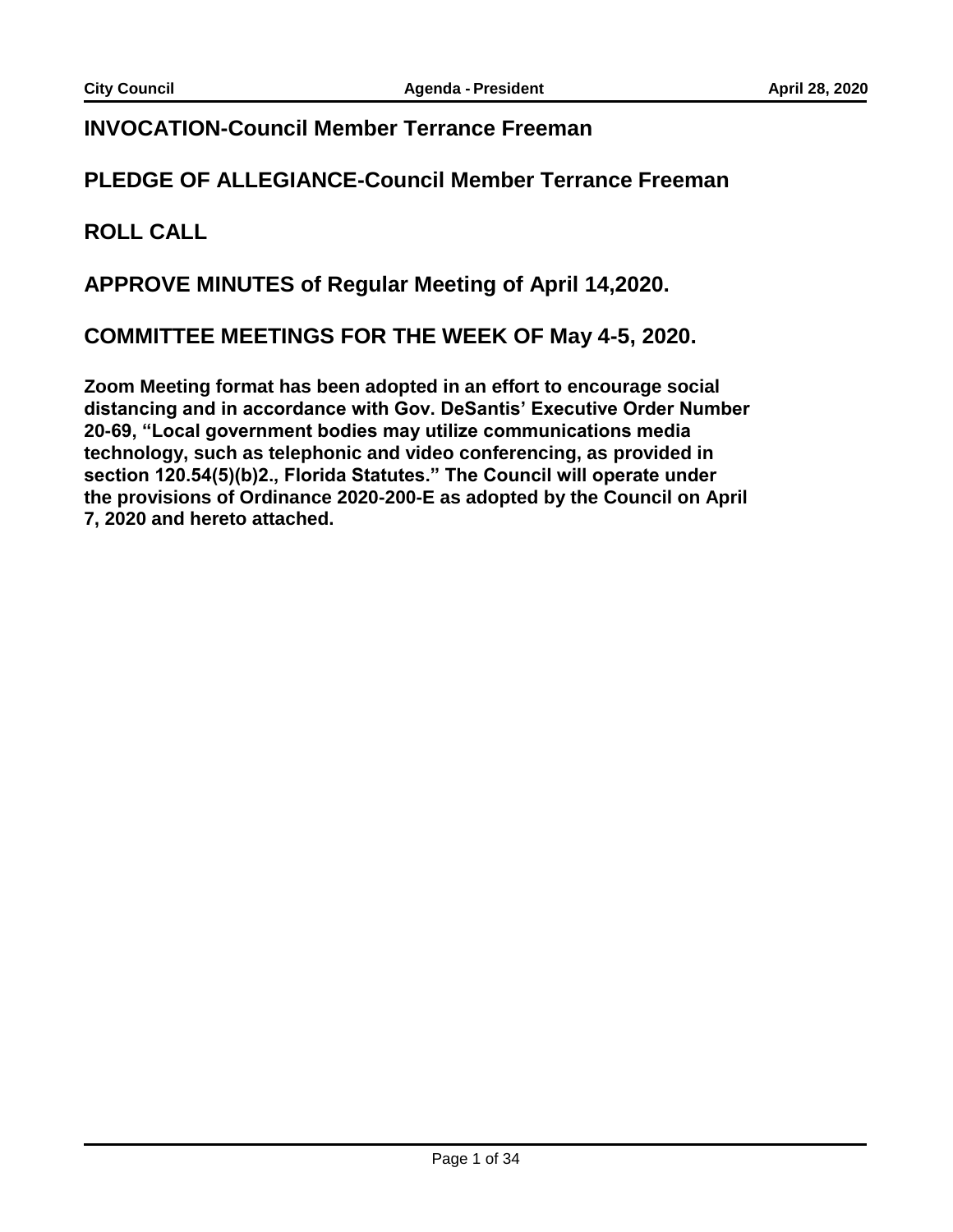#### **Public Hearings and Public Participation**

**For matters which have state-mandated public hearings pursuant to Chapter 166,Florida Statutes, and the Jacksonville Ordinance Code, including quasi-judicial matters and those items which fall under the public participation requirements of Section 286.0114, Florida Statutes, the Council must allow for the public to provide their comments by participation in the CMT meeting or by electronic mail, written comment, or other stated method, as applicable. Instructions for the public as to the methods of communication should be provided in the notice.** 

**These communications from the public shall be read into the record (up to the 3 minute time limit) prior the Council taking action on the item provided that the public statement must be sent to a proscribed address within the time permitted (for instance, the first email address created for comments is [ccmeeting04282020@coj.net a](mailto:ccmeeting04282020@coj.net)nd others email addresses will be created using future Council meeting dates).** 

**For statements sent for a regular noticed Council meeting scheduled for 5:00 p.m. or later, the statement must be received by 12:00 noon the day of the Council meeting. For special Council or Council committee meetings set for times prior to 5:00 p.m., the statement must be received by 2:00 p.m. the prior business day. So for example, if individuals want to submit comments to committee meetings, they would use the same email address for Council meetings and submit their comments for Monday committee meetings by 2:00 p.m. the Friday prior to committee meeting occurring on Monday or for Tuesday committee meetings, 2:00 p.m. the Monday prior to the Tuesday committee meetings.** 

#### **Email address created for comments is [ccmeeting04282020@coj.net](mailto:ccmeeting04282020@coj.net)**

| Neighborhoods, Community |         |           |            |      |                  |
|--------------------------|---------|-----------|------------|------|------------------|
| Services, Public Health  |         |           |            |      |                  |
| & Safety                 | Monday  | $9:30$ am | Agenda Mtg | 9:00 | <b>CM White</b>  |
| Transportation, Energy & |         |           |            |      |                  |
| <b>Utilities</b>         | Monday  | $2:00$ pm | Agenda Mtg | 1:30 | CM Freeman       |
| Finance                  | Tuesday | $9:30$ am | Agenda Mtg | 9:00 | <b>CM Bowman</b> |
| <b>Rules</b>             | Tuesday | $2:00$ pm | Agenda Mtg | 1:30 | CM Morgan        |
| Land Use & Zoning        | Tuesday | $5:00$ pm | Agenda Mtg | 1:00 | <b>CM Becton</b> |

If a person decides to appeal any decision made by the Council with respect to any matter considered at such meeting, such person will need a record of the proceedings, and for such purposes, such person may need to ensure that a verbatim record of the proceedings is made, which record includes the testimony and evidence upon which the appeal is to be based.

> The Next Council meeting will be held May 12, 2020. To Access Council & Committee Agendas on the Web: http/[/www.coj.net](http://www.coj.net/)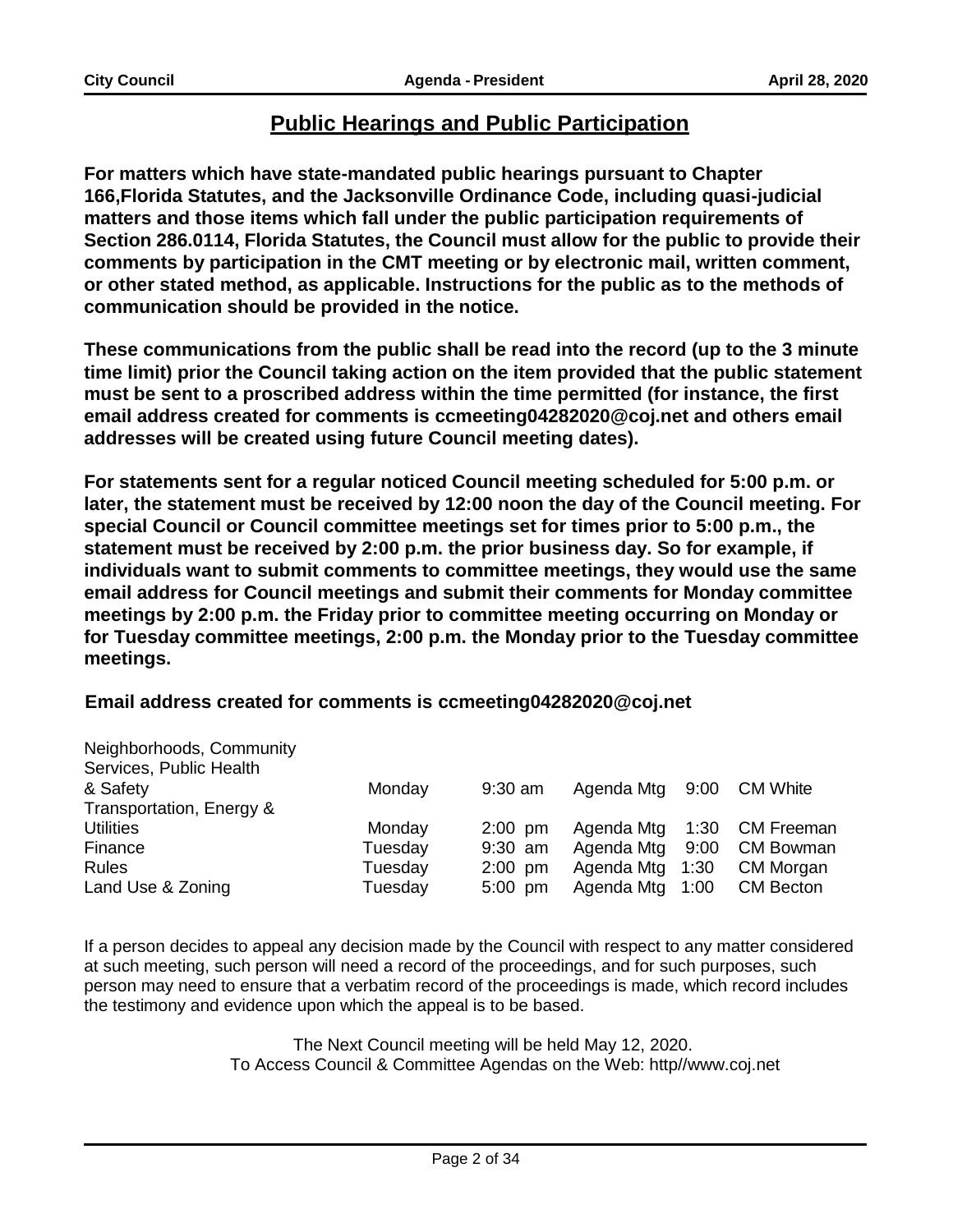### **COMMUNICATION(S) FROM THE MAYOR AND OTHER ENTITIES: FOR COUNCIL MEETING April 28, 2020.**

**OFFICE OF MAYOR - Enclosed are the Resolutions and Ordinances which were passed by the Council in Regular Session on April 14, 2020.** 

**OFFICE OF GENERAL COUNSEL - Submitted the Memo file for 2019-219 a Memorandum GC #1361206 v1-Memo to LSD File 2020-219 (Police & Fire) Original Bills-received via email on 4/14/20.** 

**OFFICE OF GENERAL COUNSEL - Submitted the Memo file for 2019-220 a Memorandum GC #1361207 v1-Legislation amending 120.309 Ord Code 2020-220(Corrections Officers) received on 4/14/20.** 

## \***CLERK READS\***

**April 28th-PRESENTATION BY** Congressman Al Lawson, Representative of FL (5th District)- to Provide a Brief Update to the City Council.

**May 12th-PRESENTATION BY** Congressman John Rutherford,Representative of FL (4th District)- to Provide a Brief Update to the City Council.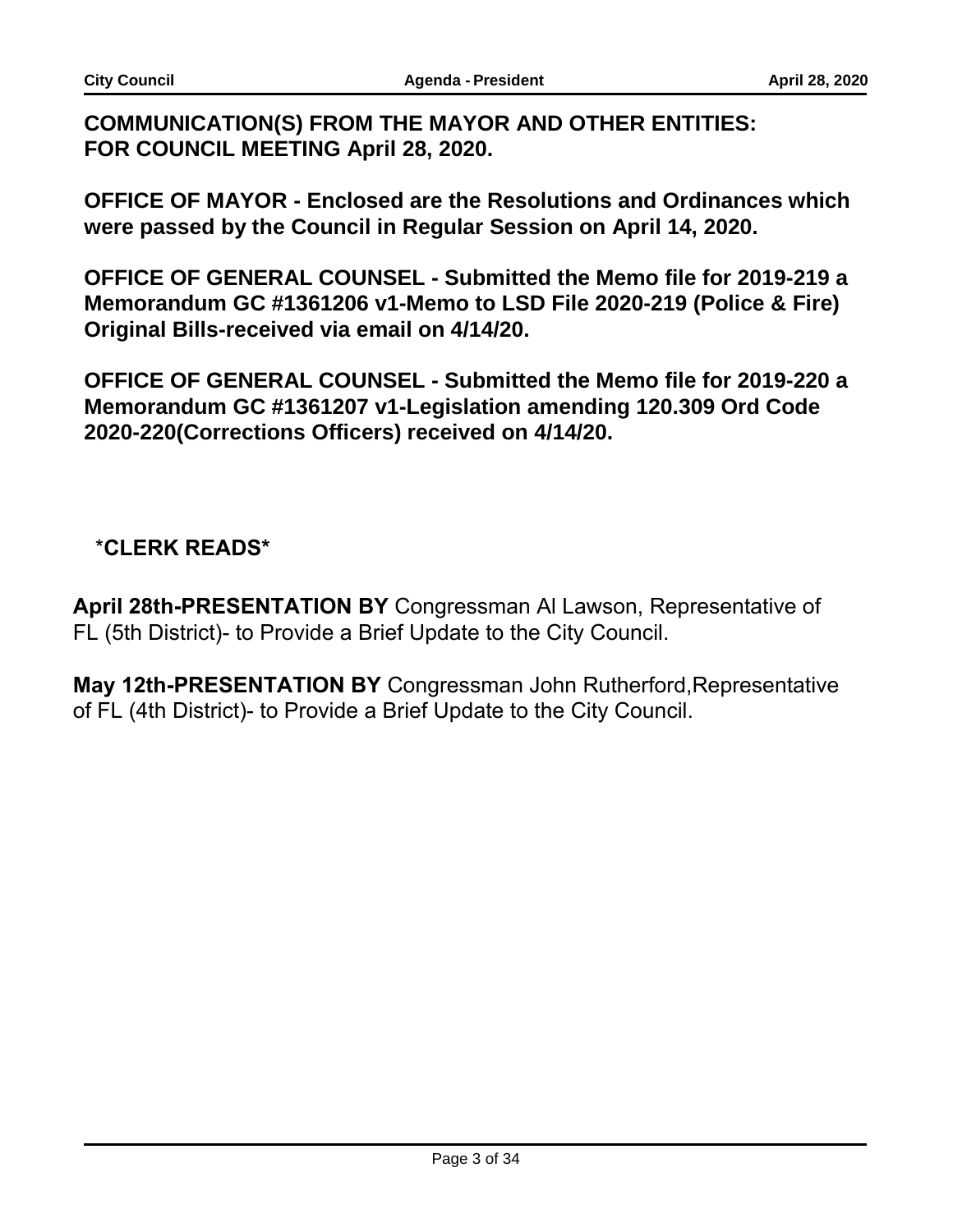## **QUASI-JUDICIAL ORDINANCES:**

| 2019-0878<br>1.<br>$(v)$ Sub<br>(m) Rerefer | ORD-Q Rezoning at 0 Biscayne Blvd. & 0 Dunn Ave., btwn Mar Vic<br>Lane & Rutgers Rd.- (6.90± Acres)-RMD-A, RMD-C & CCG-1 to RMD-D-<br>Charles Davis Burner Trust, ET.AL. (Dist.7- R.Gaffney)(Quinto)<br>(LUZ)(NCPAC Deny)(Ex-parte: CM Hazouri, DeFoor, Boylan & R.<br>Gaffney)<br>12/10/19 CO Introduced: LUZ<br>1/7/20 LUZ Read 2nd & Rerefer<br>1/14/20 CO Read 2nd & Rerefered; LUZ<br>3/17/20 LUZ Meeting Cancelled COVID-19/Emergency-No Action<br>3/24/20 CO Meeting Cancelled COVID-19/Emergency-No Action<br>4/7/20 LUZ Mtg Cancelled COVID-19/PH Cont 4.21.20, per 2020-200<br>4/21/20 LUZ PH SUB/REREFER 6-0<br>LUZ PH - 2/4/20, 2/19/20, 3/17/20,4/7/20,4/21/20<br>Public Hearing Pursuant to Chapt 166, F.S. & CR 3.601-1/28/20 |
|---------------------------------------------|----------------------------------------------------------------------------------------------------------------------------------------------------------------------------------------------------------------------------------------------------------------------------------------------------------------------------------------------------------------------------------------------------------------------------------------------------------------------------------------------------------------------------------------------------------------------------------------------------------------------------------------------------------------------------------------------------------------------------------------------|
| 2020-0096<br>2.<br>(m) Move                 | ORD-Q Rezoning at 4845 Sunderland Rd (0.24± Acres) btwn Cassat<br>Ave & Blanding Blvd - RLD-60 to CRO - Lake Shore United Methodist<br>Church, Inc. (Dist 14-DeFoor)(Corrigan)(LUZ)(PD & PC Apv)<br>2/11/20 CO Introduced: LUZ<br>2/19/20 LUZ Read 2nd & Rerefer<br>2/25/20 CO Read 2nd and Rerefered; LUZ<br>3/17/20 LUZ Meeting Cancelled COVID-19/Emergency-No Action<br>3/24/20 CO Meeting Cancelled COVID-19/Emergency-No Action<br>4/7/20 LUZ Mtg Cancelled COVID-19/PH Cont 4.21.20, per 2020-200<br>4/21/20 LUZ PH Approve 5-0<br>LUZ PH - 3/17/20, 4/7/20, 4/21/20<br>Public Hearing Pursuant to Chapt 166, F.S. & CR 3.601 - 3/10/20                                                                                               |
| 2020-0097<br>3.<br>(m) Move                 | ORD-Q Rezoning at 4621 Emerson St (0.58± Acres) btwn Emerson<br>Expwy & Emerson St - CCG-1 to PUD - Jose Marcel-Neto D/B/A New<br>View Granite Jax, LLC. (Dist 5-Cumber)(Abney)(LUZ)(PD & PC Apv)<br>2/11/20 CO Introduced: LUZ<br>2/19/20 LUZ Read 2nd & Rerefer<br>2/25/20 CO Read 2nd and Rerefered;LUZ<br>3/17/20 LUZ Meeting Cancelled COVID-19/Emergency-No Action<br>3/24/20 CO Meeting Cancelled COVID-19/Emergency-No Action<br>4/7/20 LUZ Mtg Cancelled COVID-19/PH Cont 4.21.20, per 2020-200<br>4/21/20 LUZ PH Approve 6-0<br>LUZ PH - 3/17/20, 4/7/20, 4/21/20<br>Public Hearing Pursuant to Chapt 166, F.S. & CR 3.601 - 3/10/20                                                                                               |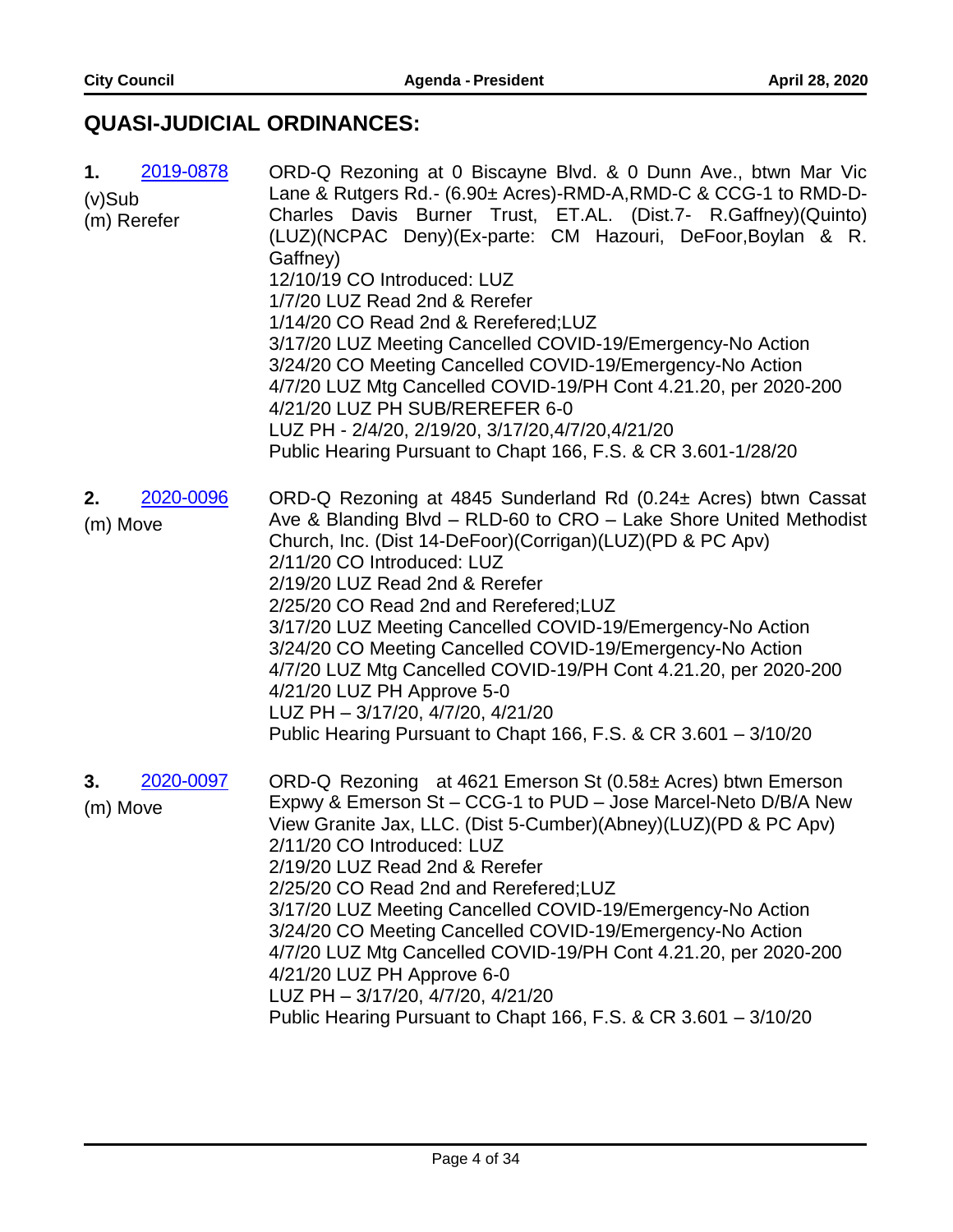| <b>City Council</b>         | <b>Agenda - President</b>                                                                                                                                                                                                                                                                                                                                                                                                                                                                                                                                                                                                                                                                                                                                                                                                                                                      | April 28, 2020 |
|-----------------------------|--------------------------------------------------------------------------------------------------------------------------------------------------------------------------------------------------------------------------------------------------------------------------------------------------------------------------------------------------------------------------------------------------------------------------------------------------------------------------------------------------------------------------------------------------------------------------------------------------------------------------------------------------------------------------------------------------------------------------------------------------------------------------------------------------------------------------------------------------------------------------------|----------------|
| 2020-0139<br>4.<br>(m) Move | ORD-Q Designating Independent Life Insurance Co. Bldg. at 233 W.<br>Duval St. as a Local Landmark, Pursuant to Appl LM-20-01; Directing<br>Chief of Legislative Svcs. to notify applicant, Propty Owner & Propty<br>Appraiser of Local Landmark Designation; Directing the Zoning Admin.<br>to enter the local landmark designation on the Zoning Atlas. (Dist 7-R.<br>Gaffney) (West) (Req of JHPC) (PD Apv) (Exparte: Gaffney)<br>2/25/20 CO Introduced: LUZ<br>3/3/20 LUZ Read 2nd & Rerefer<br>3/10/20 CO PH Read 2nd & Rerefered; LUZ<br>3/17/20 LUZ Meeting Cancelled COVID-19/Emergency-No Action<br>3/24/20 CO Meeting Cancelled COVID-19/Emergency-No Action<br>4/7/20 LUZ Mtg Cancelled COVID-19/PH Cont 4.21.20, per 2020-200<br>4/21/20 LUZ PH Approve 6-0<br>LUZ PH - 3/17/20, 4/7/20, 4/21/20<br>Public Hearing Pursuant to Chapt 166, F.S. & CR 3.601 - 3/10/20 |                |
| 2020-0140<br>5.<br>(m) Move | ORD-Q Designating the Garden Club of Jax, at 1005 Riverside Ave as a<br>Local Landmark Pursuant to Appl LM-19-03; Directing Chief of<br>Legislative Svcs. to notify applicant, Propty Owner & Propty Appraiser of<br>Local Landmark Designation; Directing the Zoning Admin.<br>to enter the local landmark designation on the Zoning Atlas. (Dist 14-<br>DeFoor) (West) (Req of JHPC) (PD Apv)<br>2/25/20 CO Introduced: LUZ<br>3/3/20 LUZ Read 2nd & Rerefer<br>3/10/20 CO PH Read 2nd & Rerefered; LUZ<br>3/17/20 LUZ Meeting Cancelled COVID-19/Emergency-No Action<br>3/24/20 CO Meeting Cancelled COVID-19/Emergency-No Action<br>4/7/20 LUZ Mtg Cancelled COVID-19/PH Cont 4.21.20, per 2020-200<br>4/21/20 LUZ PH Approve 6-0<br>LUZ PH - 3/17/20, 4/7/20, 4/21/20<br>Public Hearing Pursuant to Chapt 166, F.S. & CR 3.601 - 3/10/20                                  |                |

#### **\*CLERK READS\***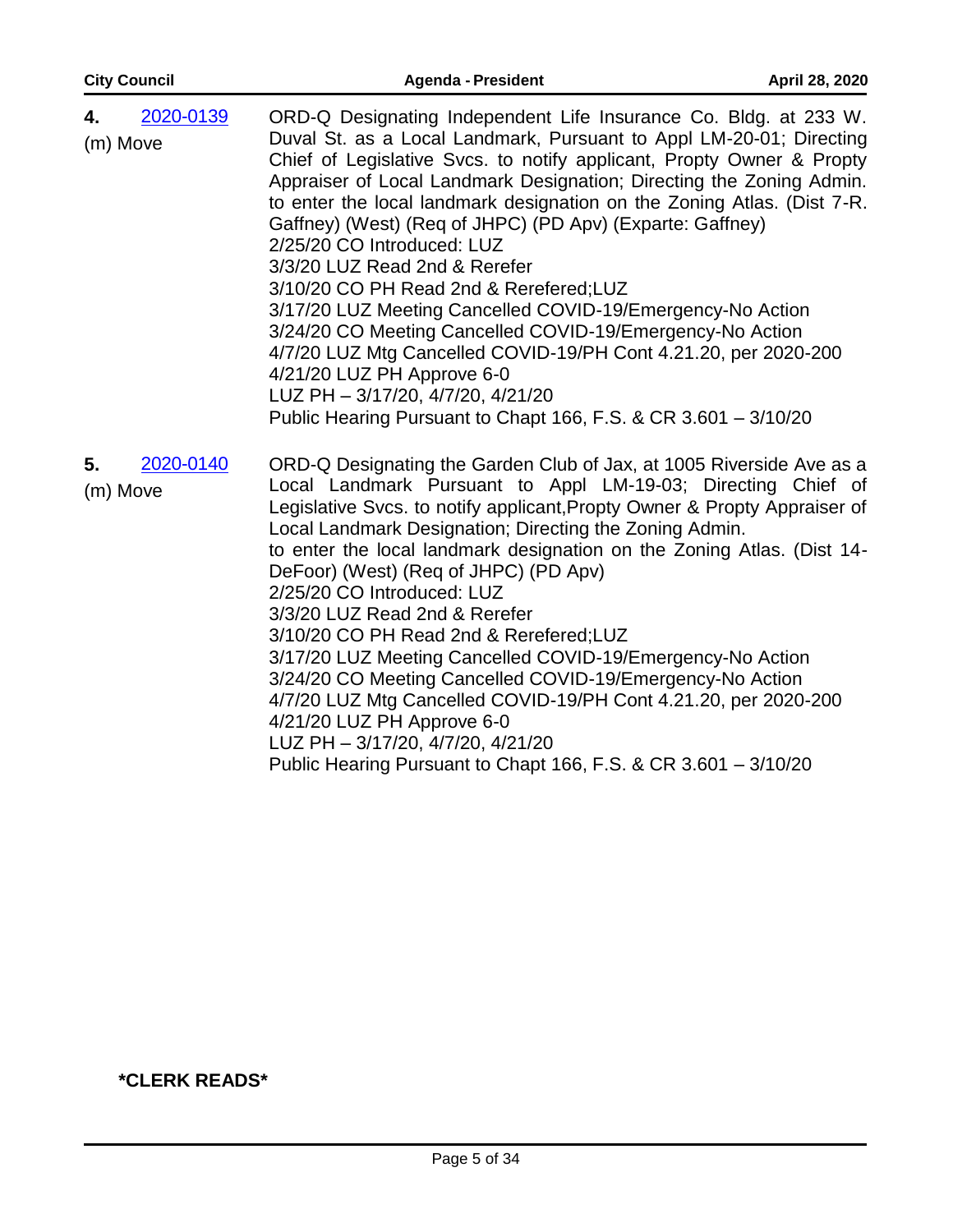#### **CONSENT AGENDA -2020-180;2020-183-184;2020-190;2020-223**

- **6.** 2020-0180 ORD Approp \$600,000.00 from Interest Earnings Tax Collector Receives on Deposited Funds which Benefit all of its Recipients, Including State of FL, City of Jax, Duval County School Board, & Various other Taxing Authorities & Community Developmt & Special Districts to Provide Funds to Procure New Tax Collection System for Duval County Tax Collector's Office. (B.T. 20-052) (McCain) (Req of Mayor) 3/10/20 CO Introduced: NCSPHS, F 3/16/20 NCSPHS Meeting Cancelled COVID-19/Emergency-No Action 3/17/20 F Meeting Cancelled COVID-19/Emergency-No Action 3/24/20 CO Meeting Cancelled COVID-19/Emergency-No Action 4/6/20 NCSPHS Read 2nd & Rerefer 4/7/20 F Read 2nd & Rerefer 4/14/20 CO PH Read 2nd and Rereferred; NCSPHS, F 4/20/20 NCSPHS Approve 7-0 4/21/20 F Approve 7-0 Public Hearing Pursuant to Chapt 166, F.S. & CR 3.601 – 3/24/20,4/14/20
- **7.** 2020-0183 ORD Approp \$89,826.86 from General Fund GSD Fund Balance (of Funds Recaptured to the General Fund – GSD for FY 2019) to Provide Funding to Address the Negative Cash Balances in Various Grants. (McCain) (Introduced by the Finance Committee) 3/10/20 CO Introduced: F 3/17/20 F Meeting Cancelled COVID-19/Emergency-No Action 3/24/20 CO Meeting Cancelled COVID-19/Emergency-No Action 4/7/20 F Read 2nd & Rerefer 4/14/20 CO PH Read 2nd and Rereferred; F 4/21/20 F Approve 7-0 Public Hearing Pursuant to Chapt 166, F.S. & CR 3.601 – 3/24/20,4/14/20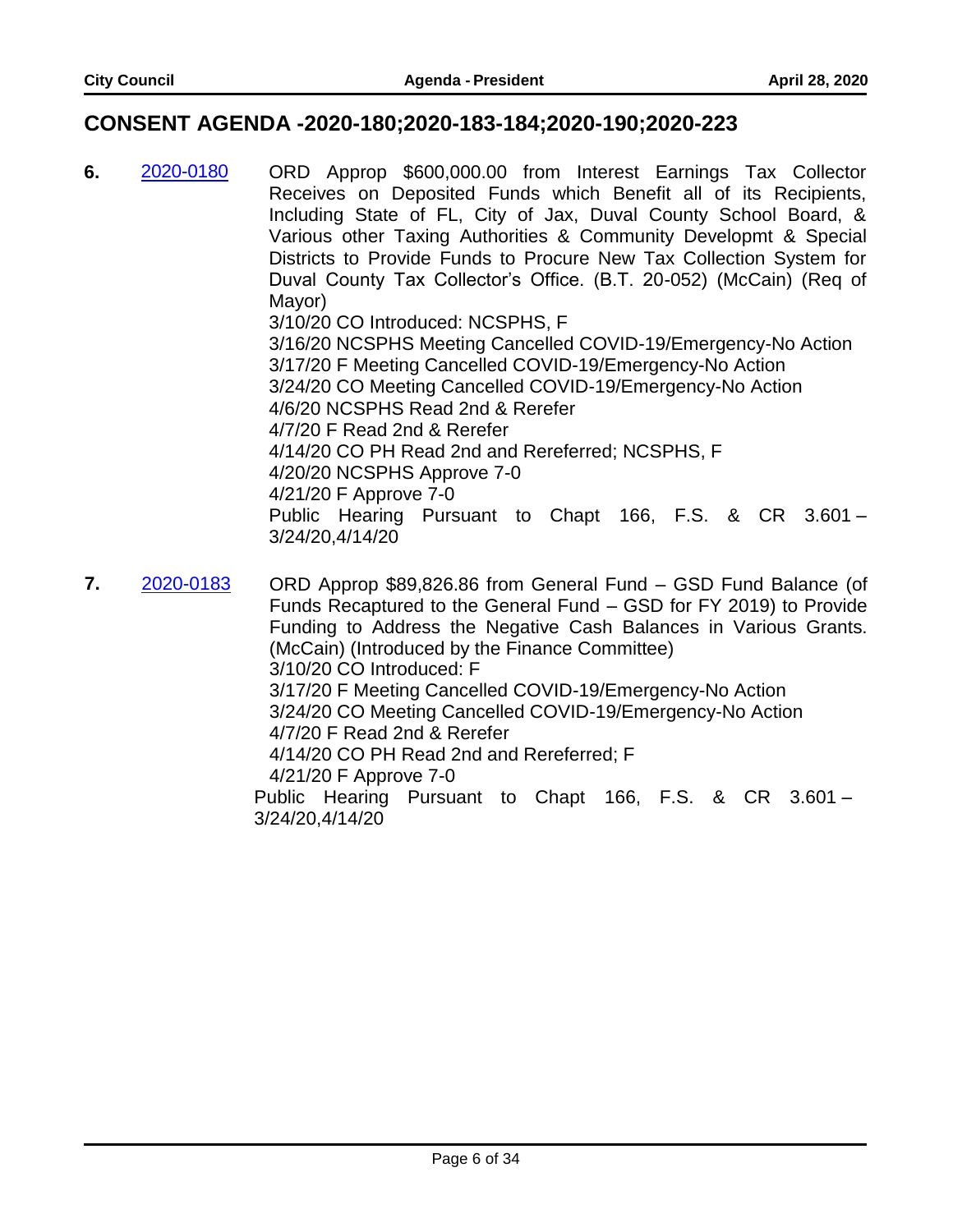| <b>City Council</b> | <b>Agenda - President</b>                                                                                                                                                                                                                                                                                                                                                                                                                                                                                                                                                                                                                                                                                                       | April 28, 2020 |
|---------------------|---------------------------------------------------------------------------------------------------------------------------------------------------------------------------------------------------------------------------------------------------------------------------------------------------------------------------------------------------------------------------------------------------------------------------------------------------------------------------------------------------------------------------------------------------------------------------------------------------------------------------------------------------------------------------------------------------------------------------------|----------------|
| 8.<br>2020-0184     | ORD Auth Non-Residential Solid Waste Collection & Transportation<br>Franchise to Freedom Waste Management LLC Pursuant to Chapt 380<br>(Solid Waste Management), Pt 6 (Nonresidential Solid Waste Collection<br>& Transportation Franchises), Ord Code; Oversight by Solid Waste Div<br>of Dept of Public Works. (McCain) (Introduced by CP Wilson Pursuant<br>to Chapter 380)<br>3/10/20 CO Introduced: TEU<br>3/16/20 TEU Meeting Cancelled COVID-19/Emergency-No Action<br>3/24/20 CO Meeting Cancelled COVID-19/Emergency-No Action<br>4/6/20 TEU Read 2nd & Rerefer<br>4/14/20 CO PH Read 2nd and Rereferred; TEU<br>4/20/20 TEU Approve 7-0<br>Public Hearing Pursuant to Chapt 166, F.S. & CR 3.601 -<br>3/24/20,4/14/20 |                |

- **9.** 2020-0190 RESO Conf NW Dist CPAC's Appt of Velma Rounsville as Mbr of Taxation, Revenue & Utilization of Expenditures Commission (TRUE), Replacing Camilla Collins, for Partial Term Exp 6/30/2020. (Distel) (Req of Northwest District CPAC) 3/10/20 CO Introduced: R 3/17/20 R Meeting Cancelled COVID-19/Emergency-No Action 3/24/20 CO Meeting Cancelled COVID-19/Emergency-No Action 4/7/20 R Read 2nd & Rerefer 4/14/20 CO Read 2nd and Rereferred; R 4/21/20 R Approve 7-0
- **10.** 2020-0223 RESO Honoring the Jax Chapter of the Daughters of the American Revolution on the Event of their 125th Anniversary (Introduced by CM Carlucci) (Co-Sponsored by CM's Morgan, Becton, Carlucci, DeFoor, Diamond & Salem) 4/14/20 CO Introduced: R 4/21/20 R Approve 7-0

**\*RECOGNIZE RULES CHAIR\* \*STATEMENT 2\* \*CLERK READS\***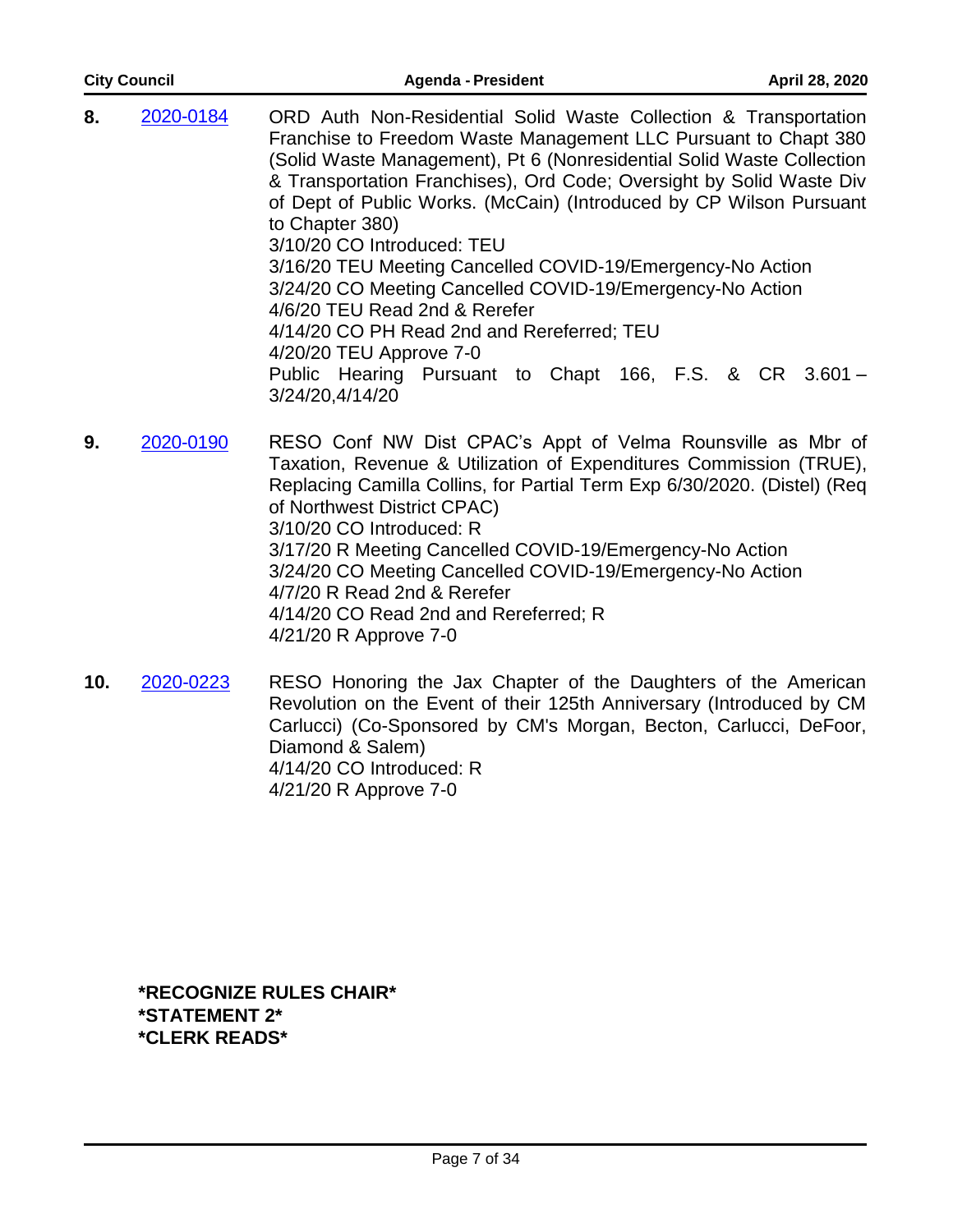## **PUBLIC HEARINGS PURSUANT TO CHAPTERS 166 & 163 FLORIDA STATUTES; SECTION 655.206, ORDINANCE CODE:**

| 2019-0801<br>11.<br>PH Cont.<br>to 5/26/20,<br>Per Ord.<br>2020-200-E | ORD-Q Rezoning at 3838 St. Augustine Rd & 3838 Brooker Rd (0.48±<br>Acres) btwn Brewster Rd & Brooker Rd - CCG-1 to PUD - Snack &<br>Gas, Inc. (Dist 5-Cumber)(Corrigan)(LUZ)<br>11/12/19 CO Introduced: LUZ<br>11/19/19 LUZ Read 2nd & Rerefer<br>11/26/19 CO Read 2nd & Rerefered; LUZ<br>2/19/20 LUZ PH Sub/Rerefer 7-0<br>2/25/20 CO Sub/Rereferred; LUZ 19-0<br>3/17/20 LUZ Meeting Cancelled COVID-19/Emergency-No Action<br>3/24/20 CO Meeting Cancelled COVID-19/Emergency-No Action<br>4/7/20 LUZ Mtg Cancelled COVID-19/PH Cont 4.21.20, per 2020-200<br>4/14/20 CO PH Cont 4.28.20, per 2020-200-E<br>LUZ PH - 1/7/20, 1/22/20, 2/4/20, 2/19/20 & 4/7/20, 4/21/20, 5/19/20<br>Public Hearing Pursuant to Chapt 166, F.S. & CR 3.601 - 12/10/19 &<br>3/24/20,4/14/20,4/28/20 |
|-----------------------------------------------------------------------|----------------------------------------------------------------------------------------------------------------------------------------------------------------------------------------------------------------------------------------------------------------------------------------------------------------------------------------------------------------------------------------------------------------------------------------------------------------------------------------------------------------------------------------------------------------------------------------------------------------------------------------------------------------------------------------------------------------------------------------------------------------------------------------|
| 2020-0134<br>12.<br>PH Cont.<br>to 6/9/20,<br>Per Ord.<br>2020-200-E  | ORD-Q Rezoning at 2185 Edgewood Ave W (0.59±) btwn Moncrief Rd<br>& Ave B – CCG-1 to CCG-2 – Sasha Spahic. (Dist 8-Pittman) (Quinto)<br>(LUZ) (Ex-parte: CM Pittman)<br>2/25/20 CO Introduced: LUZ<br>3/3/20 LUZ Read 2nd & Rerefer<br>3/10/20 CO Read 2nd & Rereferred: LUZ<br>3/17/20 LUZ Meeting Cancelled COVID-19/Emergency-No Action<br>3/24/20 CO Meeting Cancelled COVID-19/Emergency-No Action<br>4/7/20 LUZ Mtg Cancelled COVID-19/PH Cont 4.21.20, per 2020-200<br>4/14/20 CO PH Cont 4.28.20, per 2020-200-E<br>LUZ PH - 4/7/20, 4/21/20, 6/2/20<br>Public Hearing Pursuant to Chapt 166, F.S. & CR 3.601 -<br>3/24/20,4/14/20,4/28/20                                                                                                                                     |
| 13.<br>2020-0135<br>PH Cont.<br>to 6/9/20,<br>Per Ord.<br>2020-200-E  | ORD-Q Rezoning at 4349 Barkoskie Rd (3.30±) btwn Old St. Augustine<br>Rd & Mandarin Ridge Ln - CO to PUD - RFC Holdings, LLC. (Dist 6-<br>Boylan) (Wells) (LUZ) (Ex-parte: CM Boylan, Hazouri)<br>2/25/20 CO Introduced: LUZ<br>3/3/20 LUZ Read 2nd & Rerefer<br>3/10/20 CO Read 2nd & Rereferred: LUZ<br>3/17/20 LUZ Meeting Cancelled COVID-19/Emergency-No Action<br>3/24/20 CO Meeting Cancelled COVID-19/Emergency-No Action<br>4/7/20 LUZ Mtg Cancelled COVID-19/PH Cont 4.21.20, per 2020-200<br>4/14/20 CO PH Cont 4.28.20, per 2020-200-E<br>LUZ PH - 4/7/20, 4/21/20, 6/2/20<br>Public Hearing Pursuant to Chapt 166, F.S. & CR 3.601 -<br>3/24/20,4/14/20,4/28/20                                                                                                           |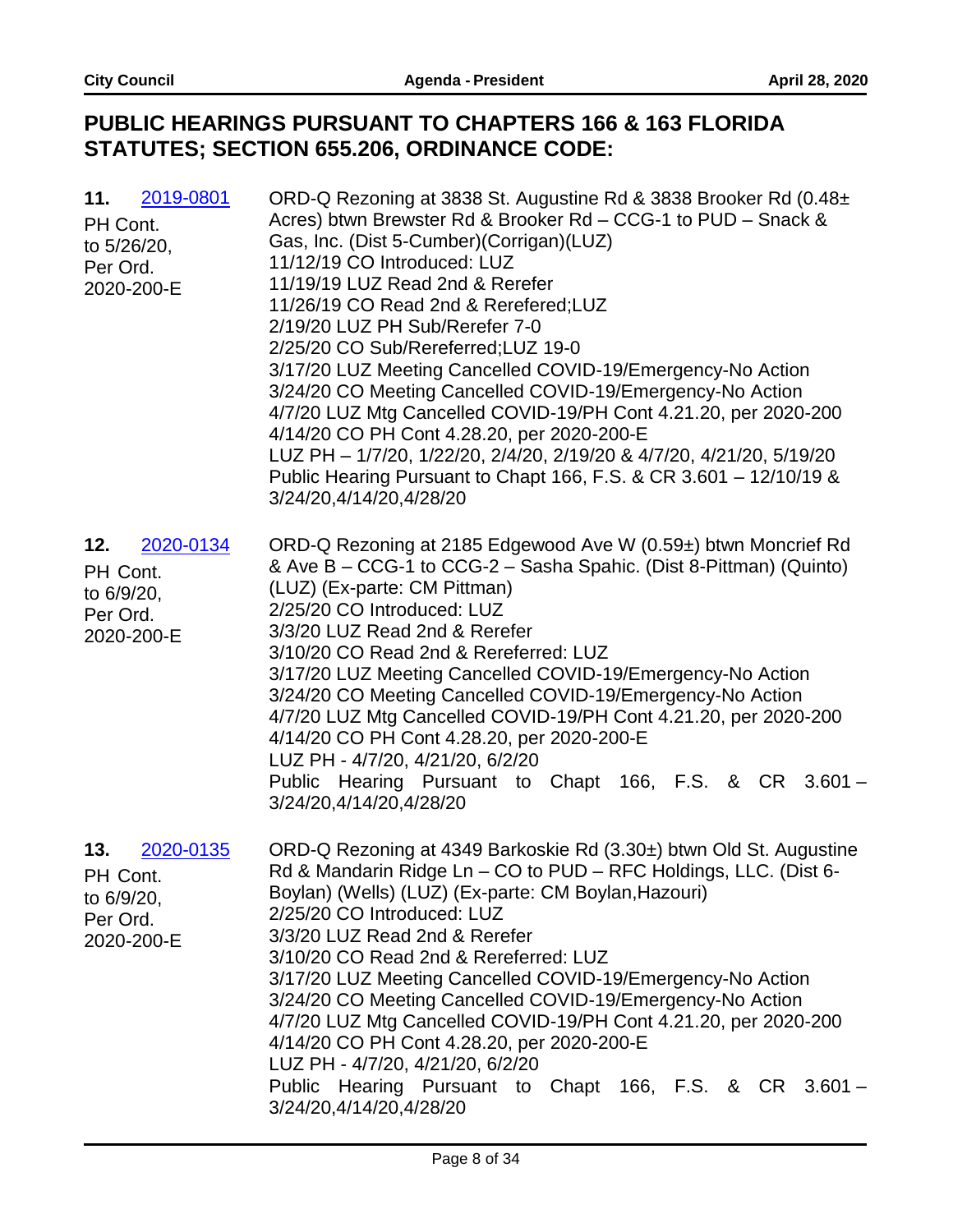| <b>City Council</b>                                                   | <b>Agenda - President</b>                                                                                                                                                                                                                                                                                                                                                                                                                                                                                                                                                                                                                                                                                                                                                         | April 28, 2020 |
|-----------------------------------------------------------------------|-----------------------------------------------------------------------------------------------------------------------------------------------------------------------------------------------------------------------------------------------------------------------------------------------------------------------------------------------------------------------------------------------------------------------------------------------------------------------------------------------------------------------------------------------------------------------------------------------------------------------------------------------------------------------------------------------------------------------------------------------------------------------------------|----------------|
| 2020-0136<br>14.<br>PH Cont.<br>to 5/26/20,<br>Per Ord.<br>2020-200-E | ORD-Q Apv Sign Waiver Appl SW-20-01 for Sign at 0 University Blvd W<br>& 5140 University Blvd W btwn Philips Hwy & Richard St, Owned by<br>Store Master Funding XI, LLC, to Increase Max Size of Sign from 61 Sq<br>Ft to 70.75 Sq Ft in PUD Dist. (Dist 5-Cumber) (Lewis) (LUZ)<br>2/25/20 CO Introduced: LUZ<br>3/3/20 LUZ Read 2nd & Rerefer<br>3/10/20 CO Read 2nd & Rereferred: LUZ<br>3/17/20 LUZ Meeting Cancelled COVID-19/Emergency-No Action<br>3/24/20 CO Meeting Cancelled COVID-19/Emergency-No Action<br>4/7/20 LUZ Mtg Cancelled COVID-19/PH Cont 4.21.20, per 2020-200<br>4/14/20 CO PH Cont 4.28.20, per 2020-200-E<br>LUZ PH - 4/7/20, 4/21/20, 5/19/20<br>Public Hearing Pursuant to Chapt 166, F.S. & CR 3.601 -<br>3/24/20,4/14/20,4/28/20                   |                |
| 15.<br>2020-0137<br>Open PH<br>Close PH<br>(m) Move                   | ORD-Q Apv Sign Waiver Appl SW-20-02 for Sign at 12311 San Jose<br>Blvd btwn Marbon Rd & Marbon Estates Ln E., Owned by Dr. Vickie A.<br>Prince, to Increase Max Size of Sign from 32 sq ft to 40 sq ft in CO Dist.<br>(Dist 6-Boylan) (Lewis) (LUZ) (PD Apv) (Exparte: Boylan)<br>2/25/20 CO Introduced: LUZ<br>3/3/20 LUZ Read 2nd & Rerefer<br>3/10/20 CO Read 2nd & Rereferred: LUZ<br>3/17/20 LUZ Meeting Cancelled COVID-19/Emergency-No Action<br>3/24/20 CO Meeting Cancelled COVID-19/Emergency-No Action<br>4/7/20 LUZ Mtg Cancelled COVID-19/PH Cont 4.21.20, per 2020-200<br>4/14/20 CO PH Cont 4.28.20, per 2020-200-E<br>4/21/20 LUZ PH Approve 6-0<br>LUZ PH - 4/7/20,4/21/20<br>Public Hearing Pursuant to Chapt 166, F.S. & CR 3.601 -<br>3/24/20,4/14/20,4/28/20 |                |
| 16.<br>2020-0174<br>PH Cont.<br>to 6/9/20,<br>Per Ord.<br>2020-200-E  | ORD-Q Rezoning at 8151 Garden St (72.02± Acres) btwn Imeson Rd &<br>Messer Rd - PUD to PUD - Drees Homes of Florida, Inc. (Dist 8-<br>Pittman) (Lewis) (LUZ)<br>3/10/20 CO Introduced: LUZ<br>3/17/20 LUZ Meeting Cancelled COVID-19/Emergency-No Action<br>3/24/20 CO Meeting Cancelled COVID-19/Emergency-No Action<br>4/7/20 LUZ Mtg Cancelled COVID-19/Emergency-No Action<br>4/14/20 CO PH Cont 4.28.20, per 2020-200-E<br>LUZ PH - 4/21/20, 6/2/20<br>Public Hearing<br>Pursuant to Chapt 166, F.S. & CR 3.601 -<br>4/14/20,4/28/20                                                                                                                                                                                                                                         |                |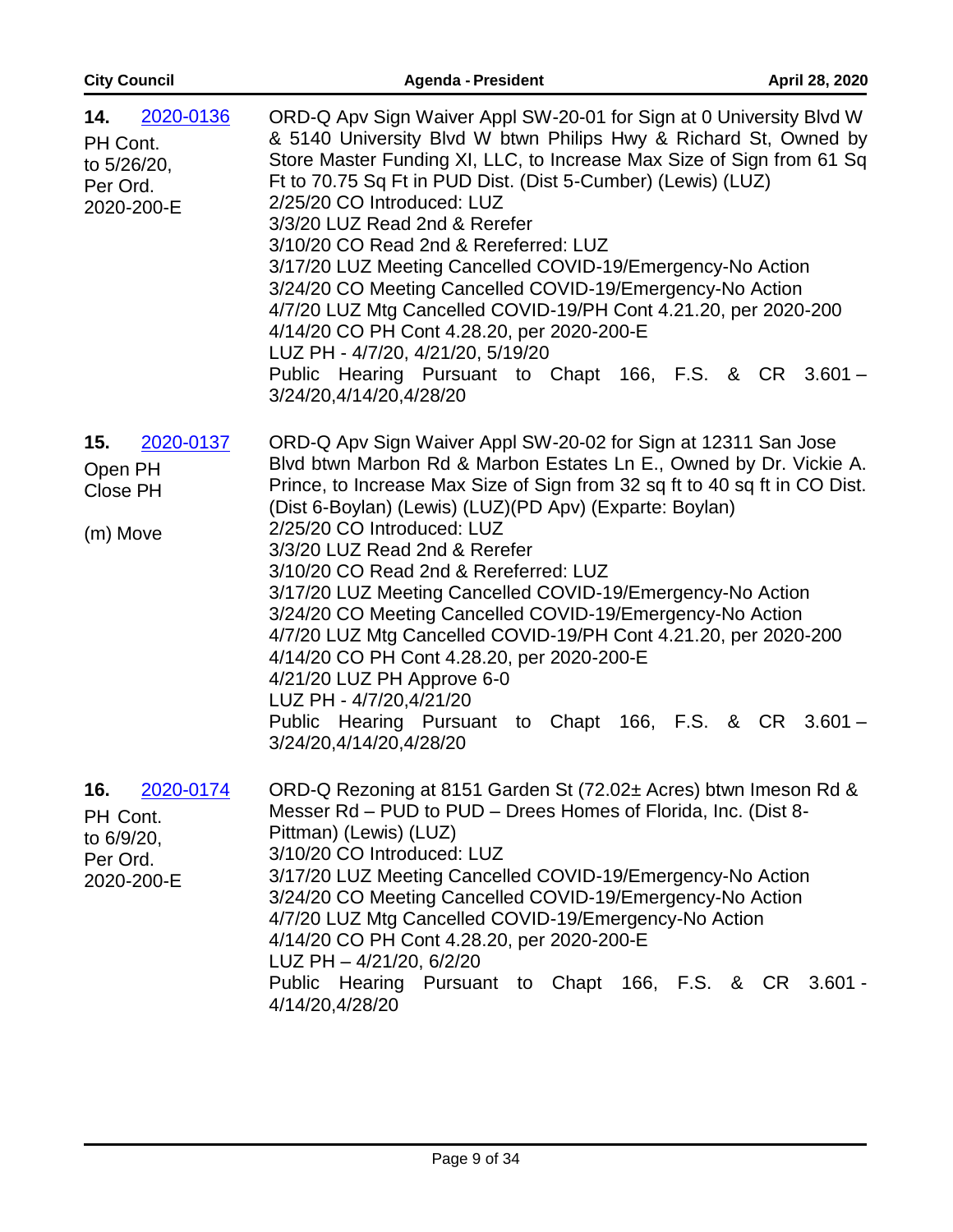| <b>City Council</b>                            | <b>Agenda - President</b>                                                                                                                                                                                                                                                                                                                                                                                                                                                                                                                                                                                                   | April 28, 2020 |
|------------------------------------------------|-----------------------------------------------------------------------------------------------------------------------------------------------------------------------------------------------------------------------------------------------------------------------------------------------------------------------------------------------------------------------------------------------------------------------------------------------------------------------------------------------------------------------------------------------------------------------------------------------------------------------------|----------------|
| 2020-0202<br>17.<br>Open PH<br><b>Close PH</b> | ORD Appt Susan McCullough as Member of Jax - Duval County<br>Council on Elder Affairs, Dist 14 Rep, Filling Seat Formerly Held by<br>Henry W. Cook, for 1st Full Term End 6/30/21; Waiving Sec 82.102 (A)<br>(2) (Composition of Membership; Officers), Ord Code, as to Requiremt<br>that Members Should not be Providers of Svcs or Employees of Local,<br>State or Federal Govt. (Sidman) (Introduced by CM DeFoor)<br>4/14/20 CO Introduced: R<br>4/21/20 R Read 2nd & Rerefer<br>Public Hearing Pursuant to Chapt 166, F.S. & CR 3.601 - 4/28/20                                                                        |                |
| 2020-0203<br>18.<br>Open PH<br><b>Close PH</b> | ORD Apv & Auth Roadway Transfer Agreemt btwn City of Jax & FDOT<br>Transferring from State Hwy System to the City a R/W Known as State<br>Rd 109/University Blvd (Roadway ID 72110000) & the Responsibility for<br>the Operation, Maintenance & Repair of the Roadway; Provide for<br>Recording of Existing R's/W Maps in Public Land Records by City of<br>Jax. (McCain) (Req of Mayor)<br>4/14/20 CO Introduced: TEU<br>4/20/20 TEU Read 2nd & Rerefer<br>Public Hearing Pursuant to Chapt 166, F.S. & CR 3.601 - 4/28/20                                                                                                 |                |
| 2020-0204<br>19.<br>Open PH<br><b>Close PH</b> | ORD Apv & Auth 3rd Amend to Existing Agreemt w/Republic Svcs of FL<br>Ltd Partnership D/B/A Southland Waste Systems of Jax; Setting Rates<br>from 2019 Rate Review Commencing 10/1/19; Setting Fuel Caps for<br>FY's 2019-2020 & 2020-2021; Apv Premise Count Conducted in<br>Connection w/Rate Review; Providing Markup on Expenses; Oversight<br>by Solid Waste Div of Dept of Public Works. (McCain) (Req of Mayor)<br>4/14/20 CO Introduced: TEU,F<br>4/20/20 TEU Read 2nd & Rerefer<br>4/21/20 F Read 2nd & Rerefer<br>Public Hearing Pursuant to Chapt 166, F.S. & CR 3.601 - 4/28/20                                 |                |
| 20.<br>2020-0205<br>Open PH<br><b>Close PH</b> | ORD Apv & Auth 2nd Amend to Existing Agreemt w/Advanced Disposal<br>Svcs Jax, LLC; Setting Rates from 2019 Rate Review Commencing<br>10/1/19; Setting Fuel Caps for FY's 2019-2020, 2020-2021 & 2021-<br>2022; Auth Dual Use of Jax Area Residential (JAR) Facility; Apv<br>Premise Count Conducted in Connection w/Rate Review; Providing for<br>Markup on Expenses; Oversight by Solid Waste Div of Dept of Public<br>Works. (McCain) (Req of Mayor)<br>4/14/20 CO Introduced: TEU,F<br>4/20/20 TEU Read 2nd & Rerefer<br>4/21/20 F Read 2nd & Rerefer<br>Public Hearing Pursuant to Chapt 166, F.S. & CR 3.601 - 4/28/20 |                |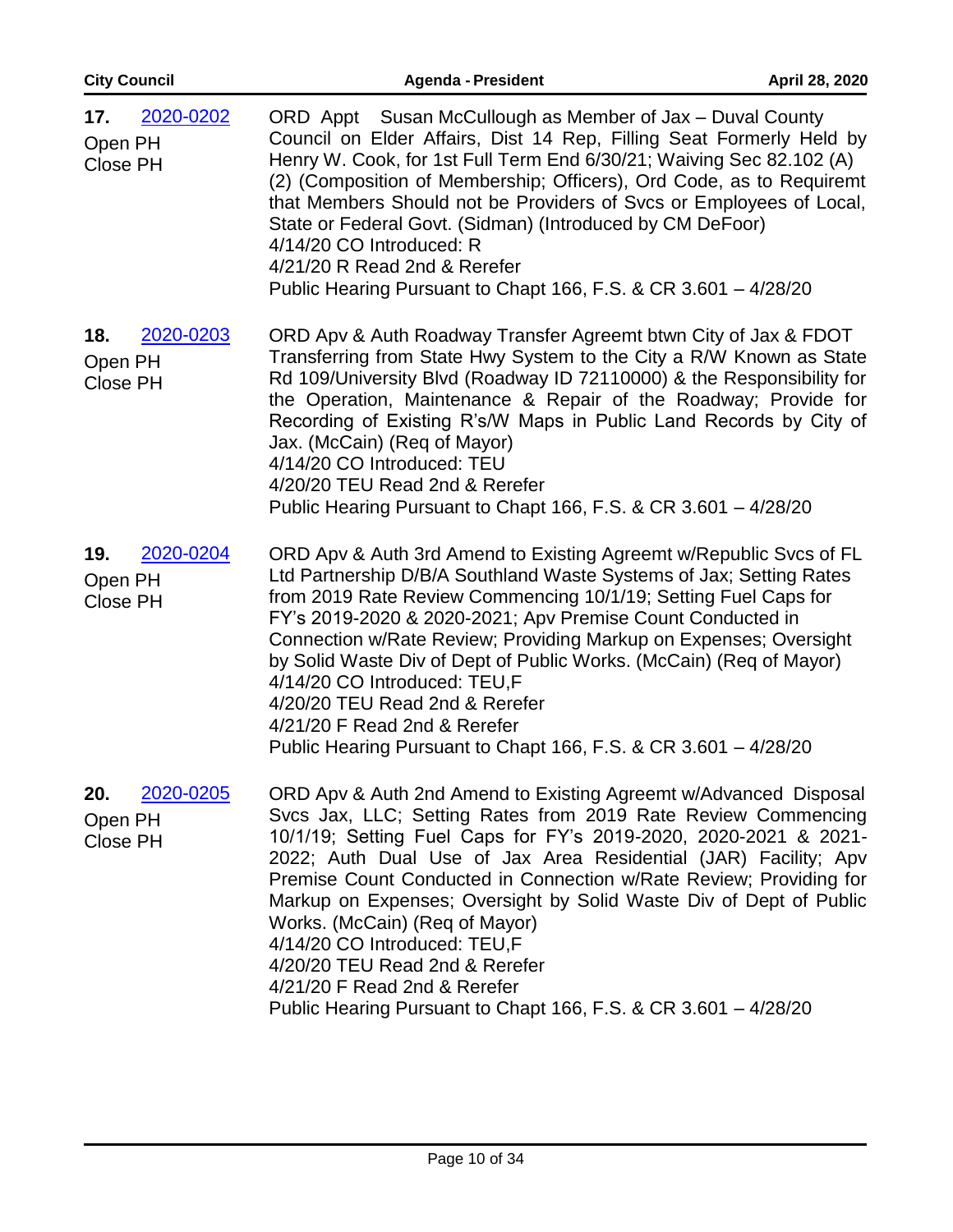| <b>City Council</b>                            | <b>Agenda - President</b>                                                                                                                                                                                                                                                                                                                                                                                                                                                                                                                                                                                                                                                                                                                                                                                                                                  | April 28, 2020 |
|------------------------------------------------|------------------------------------------------------------------------------------------------------------------------------------------------------------------------------------------------------------------------------------------------------------------------------------------------------------------------------------------------------------------------------------------------------------------------------------------------------------------------------------------------------------------------------------------------------------------------------------------------------------------------------------------------------------------------------------------------------------------------------------------------------------------------------------------------------------------------------------------------------------|----------------|
| 2020-0206<br>21.<br>Open PH<br><b>Close PH</b> | ORD Apv & Auth 3rd Amend to Existing Agreemt w/Waste Pro of FL,<br>Inc.; Setting Rates from 2019 Rate Review Commencing 10/1/19;<br>Setting Fuel Caps for FY's 2019-2020, 2020-2021 & 2021-2022; Apv<br>Premise Count Conducted in Connection w/Rate Review; Providing for<br>Markup on Expenses Based on Mayor's Recommendation Pursuant to<br>Sec 382.390 (B)(7), Ord Code; Oversight by Solid Waste Div of Dept of<br>Public Works. (McCain) (Req of Mayor)<br>4/14/20 CO Introduced: TEU,F<br>4/20/20 TEU Read 2nd & Rerefer<br>4/21/20 F Read 2nd & Rerefer<br>Public Hearing Pursuant to Chapt 166, F.S. & CR 3.601 - 4/28/20                                                                                                                                                                                                                        |                |
| 2020-0207<br>22.<br>Open PH<br><b>Close PH</b> | ORD Adopt Inventory List Identifying City-Owned Surplus Propty<br>Deemed Appropriate for Use as Potential Affordable Housing Pursuant<br>to & as Mandated by Secs 125.379 & 166.0451, F.S. & Sec 122.423,<br>Ord Code; Declaring 84 Parcels on Inventory List to be Surplus to<br>Needs of City; Auth Disposition of Subj Parcels Pursuant to Provision of<br>Sec 122.423 (Disposition for Affordable Housing), Subpt B (Real<br>Property Dispositions & Exchanges), Pt 4 (Real Property), Ord Code.<br>(McCain) (Req of Mayor)<br>4/14/20 CO Introduced: NCSPHS, F<br>4/20/20 NCSPHS Read 2nd & Rerefer<br>4/21/20 F Read 2nd & Rerefer<br>Public Hearing Pursuant to Chapt 166, F.S. & CR 3.601 - 4/28/20                                                                                                                                                |                |
| 23.<br>2020-0208<br>Open PH<br><b>Close PH</b> | ORD Approp Grant Funds in Amt of \$5,000.00 from FDOT for Reimb. of<br>City of Jax's Participation in Design & Project Managemt of Pedestrian<br>Improvemts on Park St/Margaret St. from Riverside Ave to I-95 Ramps,<br>Amend 2020-2024 5-Yr CIP Apvd by Ord 2019-505-E to Prov Funding<br>for Proj Entitled "Park St. Pedestrian Improvements from Riverside Ave<br>to I-95 Ramps" Auth the Mayor, or his designee, & Corp. Secretary to<br>execute & deliver, on behalf of the City, the Local Agency Prog.<br>Agreemt btwn FDOT & City of Jax; Oversight by Engineering &<br>Construction Management Division of Dept of Public Works. (B.T. 20-<br>054) (McCain) (Req of Mayor)<br>4/14/20 CO Introduced: TEU, F<br>4/20/20 TEU Read 2nd & Rerefer<br>4/21/20 F Read 2nd & Rerefer<br>Public Hearing Pursuant to Chapt 166, F.S. & CR 3.601 - 4/28/20 |                |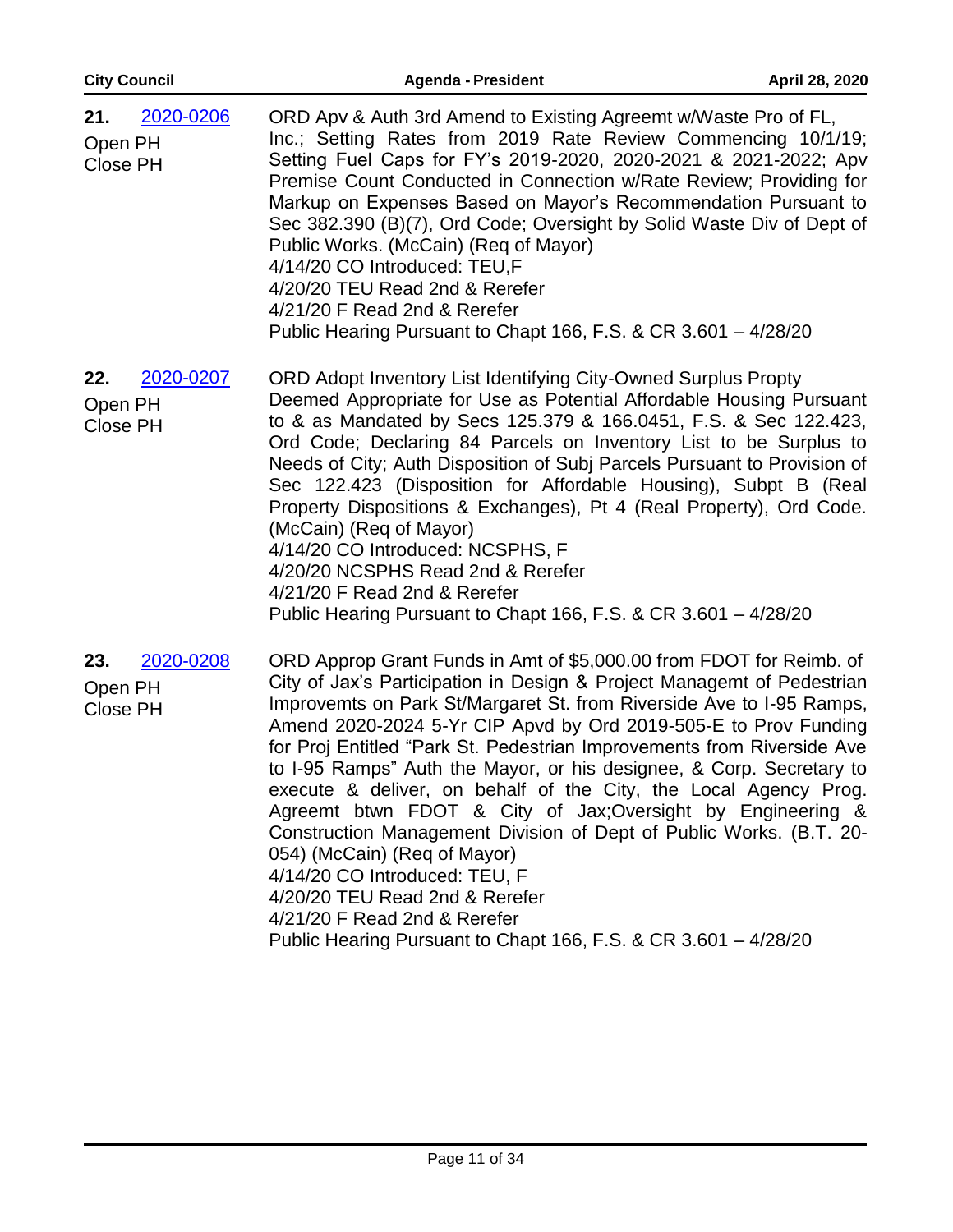| <b>City Council</b>                            | <b>Agenda - President</b>                                                                                                                                                                                                                                                                                                                                                                                                                                                                                                                                                                                                                                                                                                                                                                                                 | April 28, 2020 |
|------------------------------------------------|---------------------------------------------------------------------------------------------------------------------------------------------------------------------------------------------------------------------------------------------------------------------------------------------------------------------------------------------------------------------------------------------------------------------------------------------------------------------------------------------------------------------------------------------------------------------------------------------------------------------------------------------------------------------------------------------------------------------------------------------------------------------------------------------------------------------------|----------------|
| 2020-0209<br>24.<br>Open PH<br><b>Close PH</b> | ORD Approp \$30,000.00 from Special Law Enforcemt Trust Fund in<br>Accordance w/Sec 932.7055, F.S., to Prov Funding to Boy Scouts of<br>America, North FL Council (\$10,000.00), M.A.D.D.A.D.S Jax Chapt Inc.<br>(\$10,000.00), & FL FBINAA Retrainer (\$10,000.00), Auth the Mayor, or<br>his designee, & Corp Secretary to execute & deliver, on behalf of the<br>City, the Misc Appropriations Agreemt btwn City of Jax & Boy Scouts of<br>America, North FL Council, & Misc Appropriations Agreemt btwn City of<br>Jax & M.A.D.D.A.D.S Jax Chapt, Inc; City Oversight by Jax Sheriff's<br>Office. (B.T. 20-061) (McCain) (Req of Sheriff)<br>4/14/20 CO Introduced: NCSPHS, F<br>4/20/20 NCSPHS Read 2nd & Rerefer<br>4/21/20 F Read 2nd & Rerefer<br>Public Hearing Pursuant to Chapt 166, F.S. & CR 3.601 - 4/28/20 |                |
| 2020-0210<br>25.<br>Open PH<br><b>Close PH</b> | ORD Closing & Abandoning &/or Disclaiming Portion of Opened &<br>Unimproved R/W of Pemberton St at Req of Jordi Martin Gillio Hogan,<br>Subj to Reservation unto JEA of an All Utilities Easemt Over Closed<br>Pemberton St R/W; Provide Approval Subj to Conditions. (Dist 11-<br>Becton) (McCain) (Req of Mayor)<br>4/14/20 CO Introduced: TEU<br>4/20/20 TEU Read 2nd & Rerefer<br>TEU PH Pursuant to Sec 336.10, F.S. - 5/4/20<br>Public Hearing Pursuant to Chapt 166, F.S. & CR 3.601 - 4/28/20                                                                                                                                                                                                                                                                                                                     |                |
| 2020-0211<br>26.<br>Open PH<br><b>Close PH</b> | ORD Approp \$56,058.00 in Grant Funding w/No Local Match from<br>FDLE Under the Prison Rape Elimination Act (PREA) to Purchase<br>Operating Supplies for PREA Inmate Education Initiative & to Increase<br>Video Surveillance at JSO Correctional Facilities. (B.T. 20-048)<br>(McCain) (Req of Mayor)<br>4/14/20 CO Introduced: NCSPHS, F<br>4/20/20 NCSPHS Read 2nd & Rerefer<br>4/21/20 F Read 2nd & Rerefer<br>Public Hearing Pursuant to Chapt 166, F.S. & CR 3.601 - 4/28/20                                                                                                                                                                                                                                                                                                                                        |                |
| 2020-0212<br>27.<br>Open PH<br>Close PH        | ORD-MC Creating New Sec 111.356 (Firefighter Candidate<br>Sponsorship Program Spec Rev Fund), Pt 3 (Public Safety & Courts),<br>Chapt 111 (Spec Rev & Trust Accounts), Ord Code, to Receive all<br>Donations, Monetary Gifts, Contributions, Sponsorship Monies, & Other<br>Related Monies to Provide Funding to Develop Firefighter Sponsorship<br>Prog to Increase City of Jax Pool of Qualified Minority & Women<br>Candidates for Position of Firefighter; Provide for Codification<br>Instructions. (McCain) (Req of Mayor)<br>4/14/20 CO Introduced: NCSPHS, F<br>4/20/20 NCSPHS Read 2nd & Rerefer<br>4/21/20 F Read 2nd & Rerefer<br>Public Hearing Pursuant to Chapt 166, F.S. & CR 3.601 - 4/28/20                                                                                                              |                |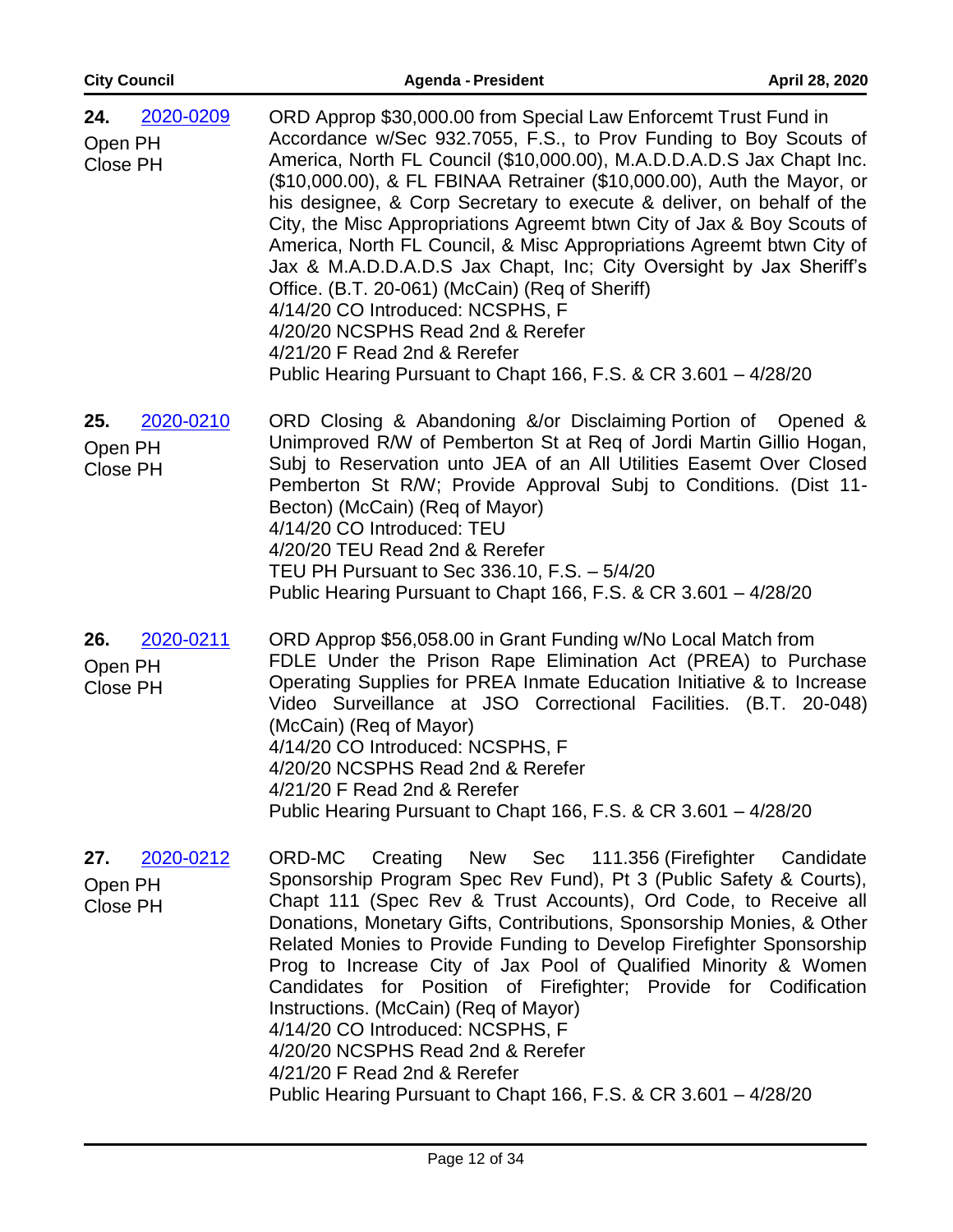| <b>City Council</b>                            | <b>Agenda - President</b>                                                                                                                                                                                                                                                                                                                                                                                                                                                                                                                                                                                                                                                                                                                                                                                                                                                                                 | April 28, 2020 |
|------------------------------------------------|-----------------------------------------------------------------------------------------------------------------------------------------------------------------------------------------------------------------------------------------------------------------------------------------------------------------------------------------------------------------------------------------------------------------------------------------------------------------------------------------------------------------------------------------------------------------------------------------------------------------------------------------------------------------------------------------------------------------------------------------------------------------------------------------------------------------------------------------------------------------------------------------------------------|----------------|
| 2020-0213<br>28.<br>Open PH<br><b>Close PH</b> | ORD Approp \$1,000,000.00 from Tree Protection & Related Expenses<br>Trust Fund, Subfund 15F (Now Fund 15304), to "Level 3 Tree Planting<br>Prog," for Funding to be Administered by Public Works in Accordance<br>with Level 3 Tree Planting Prog Requiremts; Apv & Requesting Dept of<br>Public Works to Oversee & Administer Prog in Accordance with Criteria<br>herein; Providing Funds Carryover into Subsequent Fiscal Yrs; Apv<br>Execution & Delivery from Time to Time Henceforth a Standard<br>Agreemt for Entering into Grant Agreemt w/Third Parties for Level 3<br>Tree Planting Prog w/No Further Action by City Council Required.<br>(Grandin) (Introduced by CM Salem)<br>4/14/20 CO Introduced: NCSPHS, TEU, F<br>4/20/20 NCSPHS Read 2nd & Rerefer<br>4/20/20 TEU Read 2nd & Rerefer<br>4/21/20 F Read 2nd & Rerefer<br>Public Hearing Pursuant to Chapt 166, F.S. & CR 3.601 - 4/28/20 |                |
| 2020-0214<br>29.<br>Open PH<br>Close PH        | ORD Apv Harbour Waterway Dependent Spec Dist Proposed FY<br>2020/2021 Budget, (Johnston) (Introduced by CP Wilson, Per<br>2010-725-E)<br>4/14/20 CO Introduced: F<br>4/21/20 F Read 2nd & Rerefer<br>Public Hearing Pursuant to Chapt 166, F.S. & CR 3.601 - 4/28/20                                                                                                                                                                                                                                                                                                                                                                                                                                                                                                                                                                                                                                      | <b>Ord</b>     |
| 2020-0215<br>30.<br>Open PH<br><b>Close PH</b> | ORD Apv Tarpon Cove Dependent Spec Dist Proposed FY 2020/2021<br>Budget, (Johnston) (Introduced by CP Wilson, Per Ord 2017-154-E)<br>4/14/20 CO Introduced: F<br>4/21/20 F Read 2nd & Rerefer<br>Public Hearing Pursuant to Chapt 166, F.S. & CR 3.601 - 4/28/20                                                                                                                                                                                                                                                                                                                                                                                                                                                                                                                                                                                                                                          |                |
| 2020-0216<br>31.<br>Open PH<br><b>Close PH</b> | ORD Apv Millers Creek Dependent Spec Dist Proposed FY 2020/2021<br>Budget, . (Johnston) (Introduced by CP Wilson, Per Ord 2014-700-E)<br>4/14/20 CO Introduced: F<br>4/21/20 F Read 2nd & Rerefer<br>Public Hearing Pursuant to Chapt 166, F.S. & CR 3.601 - 4/28/20                                                                                                                                                                                                                                                                                                                                                                                                                                                                                                                                                                                                                                      |                |
| 2020-0217<br>32.<br>Open PH<br><b>Close PH</b> | ORD Apv Isle of Palms Dependent Spec Dist Proposed FY 2020/2021<br>Budget, (Johnston) (Introduced by CP Wilson, Per Ord 2011-724-E)<br>4/14/20 CO Introduced: F<br>4/21/20 F Read 2nd & Rerefer<br>Public Hearing Pursuant to Chapt 166, F.S. & CR 3.601 - 4/28/20                                                                                                                                                                                                                                                                                                                                                                                                                                                                                                                                                                                                                                        |                |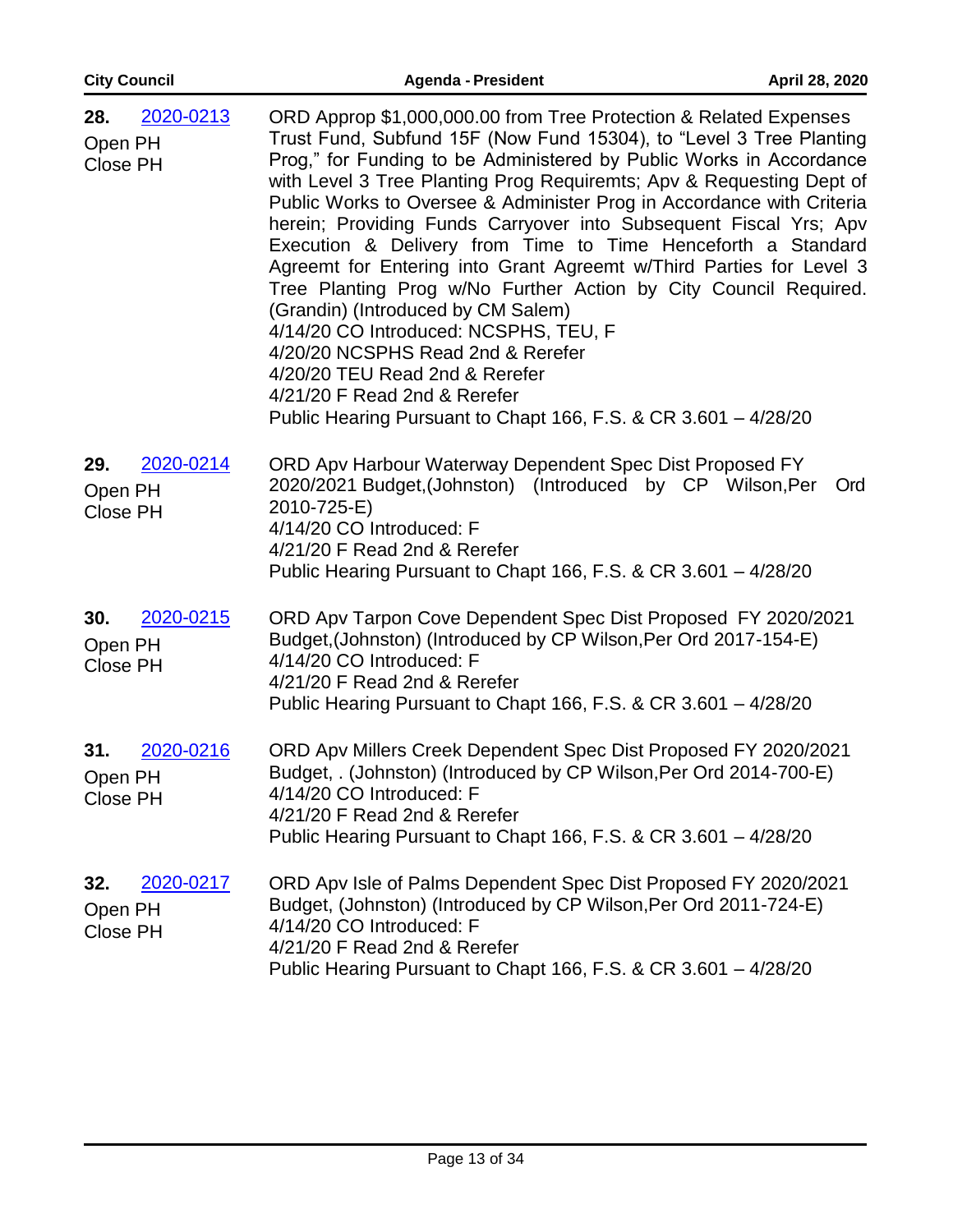| <b>City Council</b>                                                  | <b>Agenda - President</b>                                                                                                                                                                                                                                                                                                                                                                                                                                                                                                                                                                                                                                                                                                                                                                                                                                                                                                                 | April 28, 2020 |
|----------------------------------------------------------------------|-------------------------------------------------------------------------------------------------------------------------------------------------------------------------------------------------------------------------------------------------------------------------------------------------------------------------------------------------------------------------------------------------------------------------------------------------------------------------------------------------------------------------------------------------------------------------------------------------------------------------------------------------------------------------------------------------------------------------------------------------------------------------------------------------------------------------------------------------------------------------------------------------------------------------------------------|----------------|
| 2020-0218<br>33.<br>Open PH<br>Close PH<br>(v) Emergency<br>(m) Move | ORD Re Chapt 118 (City Grants), Ord Code; Estab 2020-2021<br>Categories of Most Vulnerable Persons & Needs for Public Service<br>Grant Appropriations; Req 1 Cycle Emergency Passage. (Sidman) (Req<br>of Public Serv Grant Council)<br>4/14/20 CO Introduced: NCSPHS, F<br>4/20/20 NCSPHS Emergency/Approve 6-1 (Diamond)<br>4/20/20 NCSPHS Reconsider/Emergency/Approve 7-0<br>4/21/20 F Emergency/Approve 6-0-1 (Pittman)<br>Public Hearing Pursuant to Chapt 166, F.S. & CR 3.601 - 4/28/20                                                                                                                                                                                                                                                                                                                                                                                                                                           |                |
| 2020-0221<br>34.<br>Open PH<br>Close PH                              | ORD Approp \$1,880,120.00 from General Fund to KHA Subfund for<br>Programs & Svcs for At-Hope Children & Youth in Jax Invoking the<br>Exception of Sec 126.107(g) (Exemptions), Pt 1 (General Regulations),<br>Chapt 126 (Procurement Code), Ord Code re: Children Svcs Prog<br>Contracts to be Provided by Providers Specified in Ord; Apv & Auth the<br>Mayor & Corp Sec & CEO of the KHA to execute Children's Svcs<br>contracts w/ Providers Specified in Ord; Waiving Requirements of Sec<br>77.111(a) (Provider Contracts), Chapt 77 (KHA) Ord Code, to Exempt<br>Children's Svcs Programming to be Provided by Providers Specified in<br>Ord from Competitive Procurement. (B.T. 20-064) (Davis) (Req of<br>Mayor)<br>4/14/20 CO Introduction: NCSPHS, F,R<br>4/20/20 NCSPHS Read 2nd & Rerefer<br>4/21/20 F Read 2nd & Rerefer<br>4/21/20 R Read 2nd & Rerefer<br>Public Hearing Pursuant to Chapt 166, F.S. & CR 3.601 - 4/28/20 |                |

**Statement by the Floor Leader:** 

**" Pursuant to Ordinance 2020-200-E, the following public hearings are continued to 4/28/20." then the Floor leader reads the bills by number (which are noted in the agenda numbers 35-65).**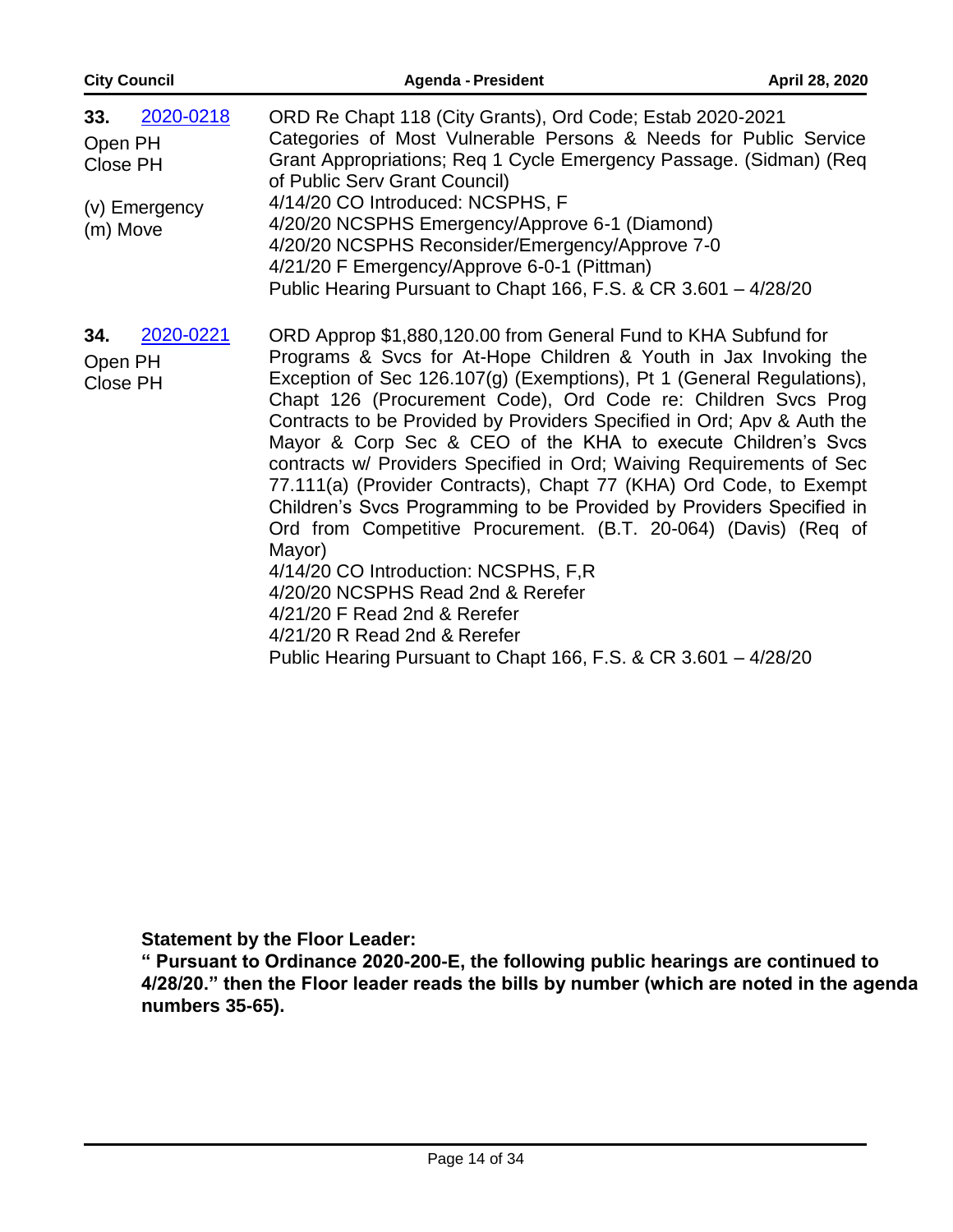## **PUBLIC HEARINGS ON LAND USE AMENDMENTS AND CERTAIN COMPANION REZONINGS:**

| 35.<br>2019-0307<br>PH Cont.<br>to $5/12/20$ ,<br>Per Ord.<br>2020-200-E | ORD Transmitting a Proposed Large Scale FLUM Amend to 2030<br>Comp Plan at 8835 Ricardo Lane btwn Ricardo Lane & Macarthur Ct S<br>(0.30± of an Acre) - LDR to CGC - Donald James Haas, II. (Appl# L-<br>5364-19A) (Dist 4-Wilson)(Reed)(LUZ)(PD & PC Deny)<br>5/15/19 CO Introduced: LUZ<br>5/21/19 LUZ Read 2nd & Rerefer<br>5/28/19 CO Read 2nd & Rereferred; LUZ<br>3/17/20 LUZ Meeting Cancelled COVID-19/Emergency-No Action<br>3/24/20 CO Meeting Cancelled COVID-19/Emergency-No Action<br>4/7/20 LUZ Mtg Cancelled COVID-19/PH Cont 4.21.20, per 2020-200<br>4/14/20 CO PH Cont 4.28.20, per 2020-200-E<br>LUZ PH - 6/18/19, 7/16/19, 8/6/19, 9/9/19, 9/17/19, 10/1/19, 10/15/19,<br>11/5/19, 11/19/19, 12/3/19 & 3/3/20, 3/17/20,4/7/20, 4/21/20, 5/5/20<br>Public Hearing Pursuant to Sec 163.3184(3), F.S. & Chapt 650, Pt 4,<br>Ord Code - 6/11/19 & 6/25/19, 7/23/19, 8/13/19, 8/27/19, 9/10/19,<br>9/24/19, 10/8/19, 10/22/19, 11/12/19, 11/26/19, 12/10/19 & 3/10/20,<br>3/24/20,4/14/20,4/28/20 |
|--------------------------------------------------------------------------|------------------------------------------------------------------------------------------------------------------------------------------------------------------------------------------------------------------------------------------------------------------------------------------------------------------------------------------------------------------------------------------------------------------------------------------------------------------------------------------------------------------------------------------------------------------------------------------------------------------------------------------------------------------------------------------------------------------------------------------------------------------------------------------------------------------------------------------------------------------------------------------------------------------------------------------------------------------------------------------------------------------|
| 2020-0002<br>36.<br>PH Cont.<br>to 5/26/20,<br>Per Ord.<br>2020-200-E    | ORD Transmitting a Proposed Large Scale Revision to FLUM of 2030<br>Comp Plan at 6131 Cedar Point Rd, btwn Nungezer Rd & Sheffield Rd.<br>$(48.82 \pm A$ cres) – AGR-III & AGR-IV to RR – Jeffrey & Catherine<br>Andring. (Appl# L-5421-19A) (Dist 2-Ferraro) (Kelly) (LUZ) (PD & PC<br>Apv)<br>1/14/20 CO Introduced: LUZ, JWW<br>1/22/20 LUZ Read 2nd & Rerefer<br>1/28/20 CO Read 2nd & Rerefered: LUZ<br>2/12/20 JWW Approve 1-9 (Failed) (Ferraro, Pittman, Barket, Birtalan,<br>Haskell, Burnett, Hardesty, Devereaux, Brock)<br>3/17/20 LUZ Meeting Cancelled COVID-19/Emergency-No Action<br>3/24/20 CO Meeting Cancelled COVID-19/Emergency-No Action<br>4/7/20 LUZ Mtg Cancelled COVID-19/PH Cont 4.21.20, per 2020-200<br>4/14/20 CO PH Cont 4.28.20, per 2020-200-E<br>LUZ PH - 2/19/20, 3/17/20, 4/7/20, 4/21/20, 5/19/20<br>Public Hearing Pursuant to Sec 163.3184(3), F.S. & Chapt 650, Pt 4<br>Ord Code- 2/11/20 & 2/25/20,3/24/20,4/14/20,4/28/20                                              |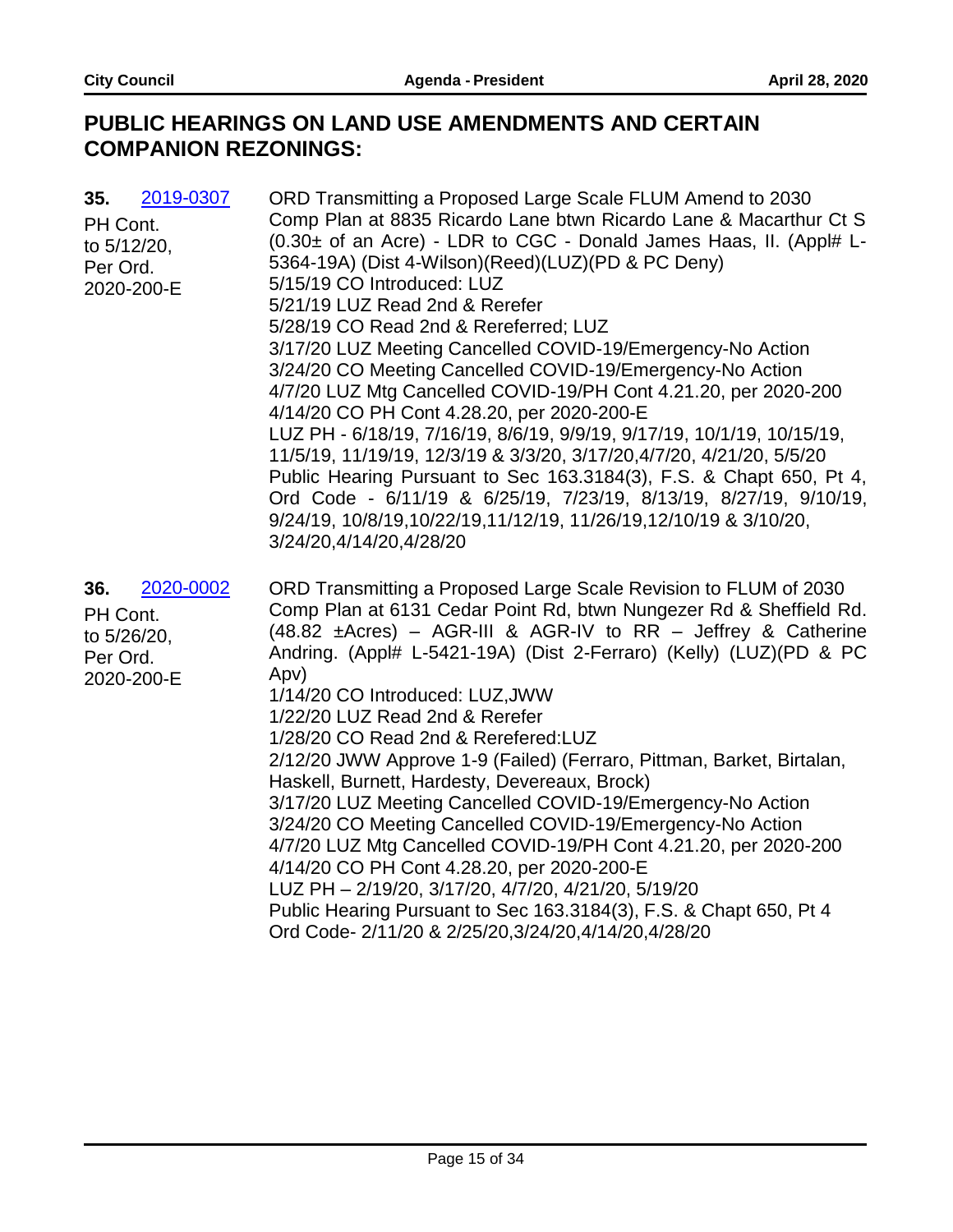| <b>City Council</b>                                                   | <b>Agenda - President</b>                                                                                                                                                                                                                                                                                                                                                                                                                                                                                                                                                                                                                                                                                                                                                                                                                                                                        | April 28, 2020 |
|-----------------------------------------------------------------------|--------------------------------------------------------------------------------------------------------------------------------------------------------------------------------------------------------------------------------------------------------------------------------------------------------------------------------------------------------------------------------------------------------------------------------------------------------------------------------------------------------------------------------------------------------------------------------------------------------------------------------------------------------------------------------------------------------------------------------------------------------------------------------------------------------------------------------------------------------------------------------------------------|----------------|
| 2020-0045<br>37.<br>PH Cont.<br>to 5/26/20,<br>Per Ord.<br>2020-200-E | ORD Transmitting a Proposed Large Scale Revision to FLUM of 2030<br>Comp Plan at 3800 St. Johns Bluff Rd.S., btwn St. Johns Industrial<br>Pkwy S. & Alumni Way (36.76 $\pm$ Acres) – PBF & LDR to RC – Morroco<br>Temple Assoc.(Appl# L-5328-18A) (Dist 4-Wilson) (Schoenig) (LUZ)<br>(PD & PC Apv) (Ex-Parte: CM Salem)<br>1/28/20 CO Introduced: LUZ, JWW<br>2/4/20 LUZ Read 2nd & Rerefer<br>2/11/20 CO Read 2nd & Rerefered; LUZ<br>3/11/20 JWW Approve 10-0<br>3/17/20 LUZ Meeting Cancelled COVID-19/Emergency-No Action<br>3/24/20 CO Meeting Cancelled COVID-19/Emergency-No Action<br>4/7/20 LUZ Mtg Cancelled COVID-19/PH Cont 4.21.20, per 2020-200<br>4/14/20 CO PH Cont 4.28.20, per 2020-200<br>LUZ PH - 3/3/20, 3/17/20, 4/7/20, 4/21/20, 5/19/20<br>Public Hearing Pursuant to Sec 163.3184(3), F.S. & Chapt 650, Pt 4,<br>Ord Code - 2/25/20 & 3/10/20, 3/24/20,4/14/20,4/28/20 |                |
| 2020-0086<br>38.<br>PH Cont.<br>to 5/26/20,<br>Per Ord.<br>2020-200-E | ORD Apv 2019B Series Text Amend to Transportation Element, Capital<br>Improvemts Element & Future Land Use Element of the 2030 Comp<br>Plan to Revise, Remove & Add Goals, Objectives & Policies Consistent<br>with City's Mobility Strategy Plan. (Parola) (Req of Mayor)<br>2/11/20 CO Introduced: LUZ<br>2/19/20 LUZ Read 2nd & Rerefer<br>2/25/20 CO Read 2nd and Rerefered; LUZ<br>3/17/20 LUZ Meeting Cancelled COVID-19/Emergency-No Action<br>3/24/20 CO Meeting Cancelled COVID-19/Emergency-No Action<br>4/7/20 LUZ Mtg Cancelled COVID-19/PH Cont 4.21.20, per 2020-200<br>4/14/20 CO PH Cont 4.28.20, per 2020-200-E<br>LUZ PH - 3/17/20, 4/7/20, 4/21/20, 5/19/20<br>Public Hearing Pursuant to Sec 163.3184(3), F.S. & Chapt 650, Pt 4,<br>Ord Code - 3/10/20 & 3/24/20,4/14/20,4/28/20                                                                                            |                |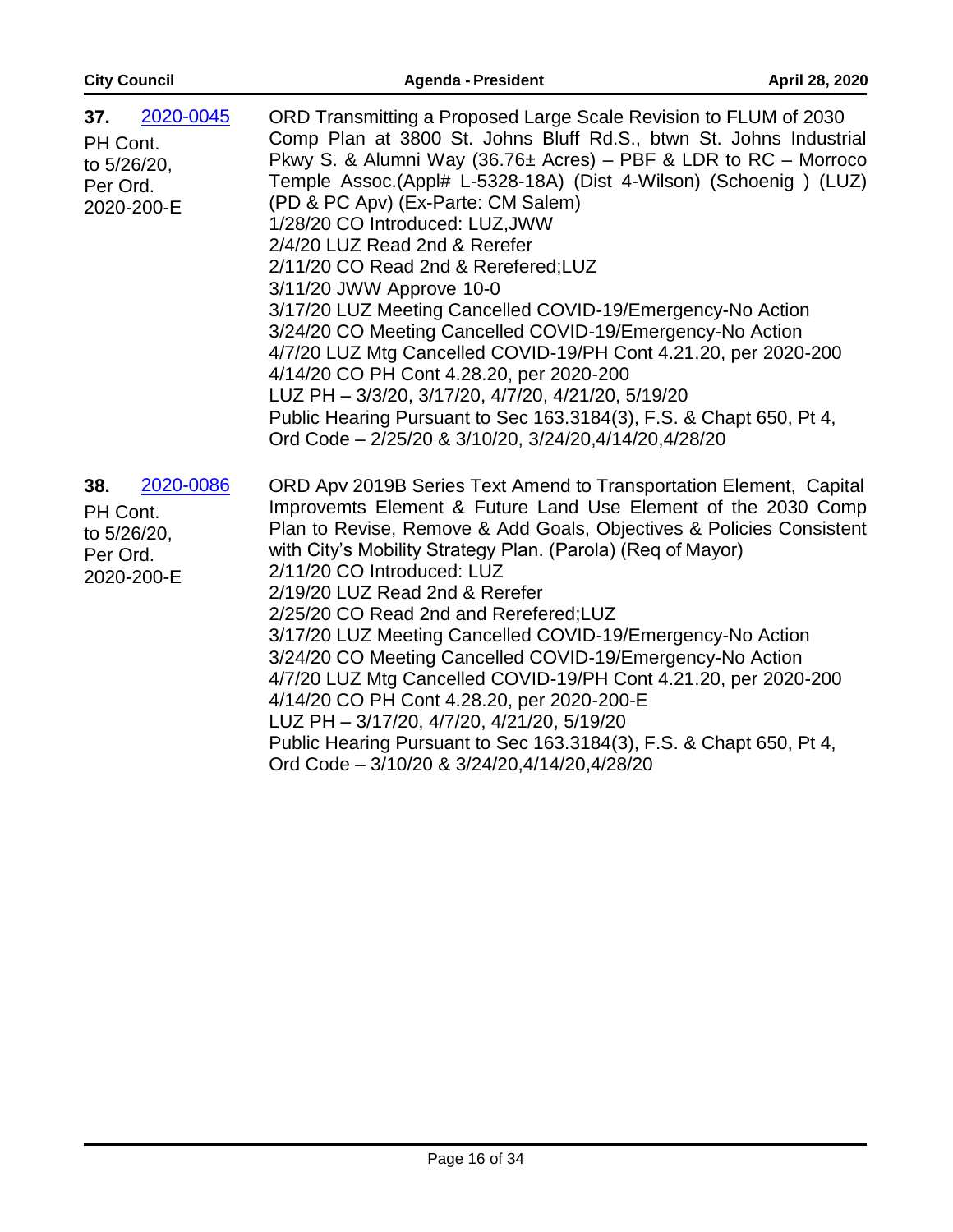| <b>City Council</b>                                 | <b>Agenda - President</b>                                                                                                                                                                                                                                                                                                                                                                                                                                                                                                                                                                                                                                                                                                                                                                                                                         | April 28, 2020 |
|-----------------------------------------------------|---------------------------------------------------------------------------------------------------------------------------------------------------------------------------------------------------------------------------------------------------------------------------------------------------------------------------------------------------------------------------------------------------------------------------------------------------------------------------------------------------------------------------------------------------------------------------------------------------------------------------------------------------------------------------------------------------------------------------------------------------------------------------------------------------------------------------------------------------|----------------|
| 2020-0087<br>39.<br>Open PH<br>Close PH<br>(m) Move | ORD Adopt Small Scale FLUM Amend to 2030 Comp Plan at 0 Lem<br>Turner Rd & 12803 Lem Turner Rd, btwn Hemlock St & Sunport<br>Industrial Pkwy (1.53± Acres) - NC to LDR - Percy Oaks Partners, LLC.<br>(Appl# L-5429-20C) (Dist 7-R. Gaffney) (Lukacovic) (PD & PC Apv)<br>(Introduced by CM R. Gaffney)<br>2/11/20 CO Introduced: LUZ<br>2/19/20 LUZ Read 2nd & Rerefer<br>2/25/20 CO Read 2nd and Rerefered;LUZ<br>3/17/20 LUZ Meeting Cancelled COVID-19/Emergency-No Action<br>3/24/20 CO Meeting Cancelled COVID-19/Emergency-No Action<br>4/7/20 LUZ Mtg Cancelled COVID-19/PH Cont 4.21.20, per 2020-200<br>4/14/20 CO PH Cont 4.28.20, per 2020-200-E<br>4/21/20 LUZ PH Approve 6-0<br>LUZ PH - 3/17/20,4/7/20,4/21/20<br>Public Hearing Pursuant to Sec 163.3187, F.S. & Chapt 650, Pt 4, Ord<br>Code - 3/10/20 & 3/24/20,4/14/20,4/28/20 |                |
| 2020-0088<br>40.<br>Open PH<br>Close PH<br>(m) Move | ORD Adopt Small Scale FLUM Amend to 2030 Comp Plan at 2939<br>Manitou Ave, btwn Ortega Blvd & Baltic Circle $(0.37 \pm \text{Acres})$ – CGC to<br>RPI - Timothy R. Brunelle & Julie L. Brunelle. (Appl# L-5423-19C)(Dist<br>14-DeFoor)(Lukacovic)(LUZ)(PD & PC Apv)<br>(Rezoning 2020-89)<br>2/11/20 CO Introduced: LUZ<br>2/19/20 LUZ Read 2nd & Rerefer<br>2/25/20 CO Read 2nd and Rerefered; LUZ<br>3/17/20 LUZ Meeting Cancelled COVID-19/Emergency-No Action<br>3/24/20 CO Meeting Cancelled COVID-19/Emergency-No Action<br>4/7/20 LUZ Mtg Cancelled COVID-19/PH Cont 4.21.20, per 2020-200<br>4/14/20 CO PH Cont 4.28.20, per 2020-200-E<br>4/21/20 LUZ PH Approve 6-0<br>LUZ PH - 3/17/20,4/7/20,4/21/20<br>Public Hearing Pursuant to Sec 163.3187, F.S. & Chapt 650, Pt 4, Ord<br>Code - 3/10/20 & 3/24/20,4/14/20,4/28/20              |                |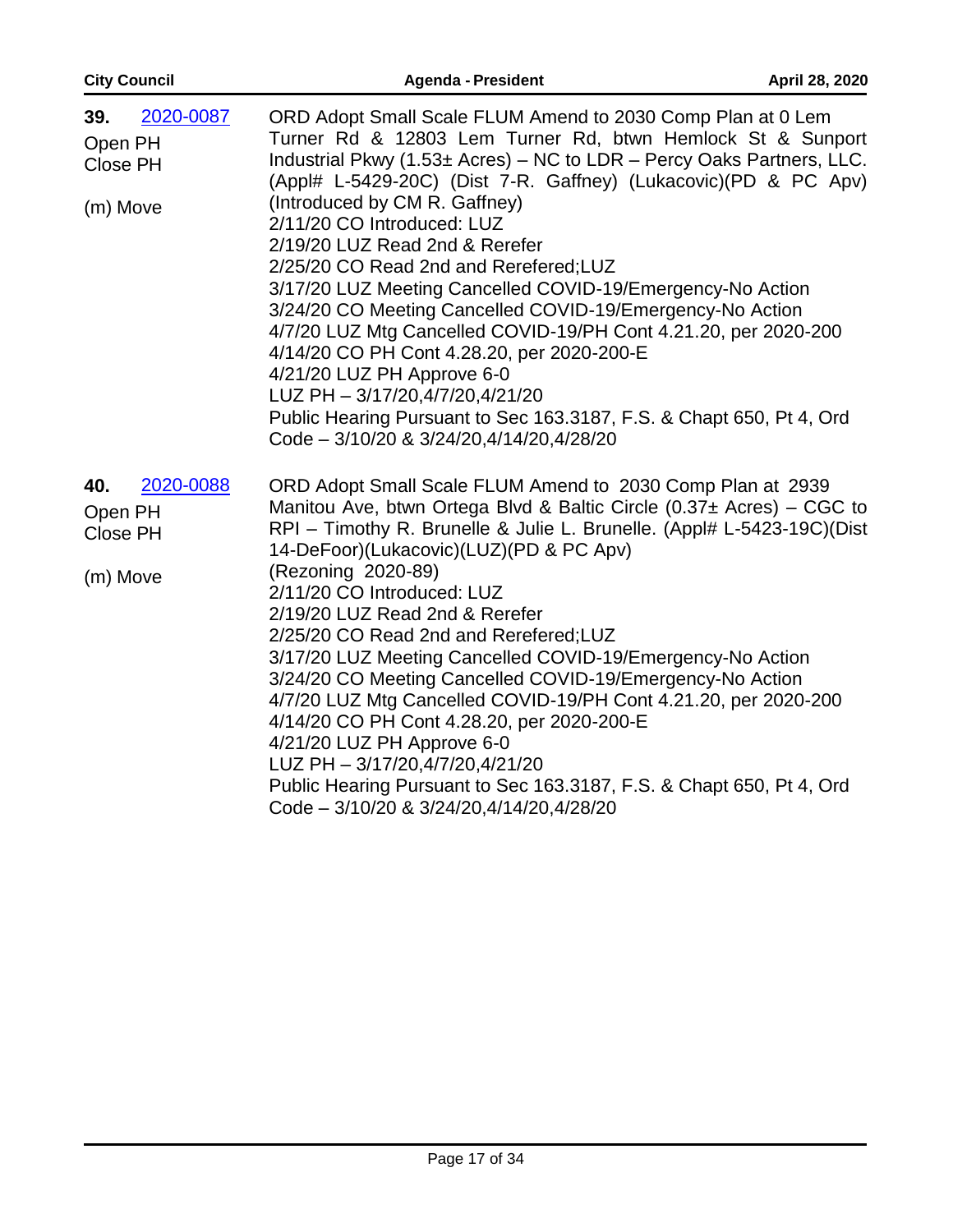| <b>City Council</b>                                 | <b>Agenda - President</b>                                                                                                                                                                                                                                                                                                                                                                                                                                                                                                                                                                                                                                                                                                                                                                                         | April 28, 2020 |
|-----------------------------------------------------|-------------------------------------------------------------------------------------------------------------------------------------------------------------------------------------------------------------------------------------------------------------------------------------------------------------------------------------------------------------------------------------------------------------------------------------------------------------------------------------------------------------------------------------------------------------------------------------------------------------------------------------------------------------------------------------------------------------------------------------------------------------------------------------------------------------------|----------------|
| 2020-0089<br>41.<br>Open PH<br>Close PH<br>(m) Move | ORD-Q Rezoning at 2939 Manitou Ave (0.37± Acres) btwn Ortega Blvd<br>& Baltic Cir - CN to PUD - Timothy R. Brunelle & Julie Brunelle. (Dist<br>14-DeFoor)(Lewis)(LUZ)(PD & PC Apv) (Ex-Parte: CM DeFoor)<br>(Small Scale 2020-88)<br>2/11/20 CO Introduced: LUZ<br>2/19/20 LUZ Read 2nd & Rerefer<br>2/25/20 CO Read 2nd and Rerefered; LUZ<br>3/17/20 LUZ Meeting Cancelled COVID-19/Emergency-No Action<br>3/24/20 CO Meeting Cancelled COVID-19/Emergency-No Action<br>4/7/20 LUZ Mtg Cancelled COVID-19/PH Cont 4.21.20, per 2020-200<br>4/14/20 CO PH Cont 4.28.20, per 2020-200<br>4/21/20 LUZ PH Approve 6-0<br>LUZ PH - 3/17/20,4/7/20,4/21/20<br>Public Hearing Pursuant to Chapt 166, F.S. & CR 3.601 - 3/10/20 &<br>3/24/20,4/14/20,4/28/20                                                            |                |
| 2020-0090<br>42.<br>Open PH<br>Close PH<br>(m) Move | ORD Adopt Small Scale FLUM Amend to 2030 Comp Plan at 11134<br>New Kings Rd btwn Dunn Ave & Sarah's Walk Dr (2.70± Acres) - RPI &<br>LDR to ROS - J & C Jax Properties, LLC. (Appl# L-5411-19C)(Dist 7-R.<br>Gaffney)(Lukacovic)(LUZ)(PD & PC Apv)<br>(Rezoning 2020-91)<br>2/11/20 CO Introduced: LUZ<br>2/19/20 LUZ Read 2nd & Rerefer<br>2/25/20 CO Read 2nd and Rerefered; LUZ<br>3/17/20 LUZ Meeting Cancelled COVID-19/Emergency-No Action<br>3/24/20 CO Meeting Cancelled COVID-19/Emergency-No Action<br>4/7/20 LUZ Mtg Cancelled COVID-19/PH Cont 4.21.20, per 2020-200<br>4/14/20 CO PH Cont 4.28.20, per 2020-200<br>4/21/20 LUZ PH Approve 6-0<br>LUZ PH - 3/17/20,4/7/20,4/21/20<br>Public Hearing Pursuant to Sec 163.3187, F.S. & Chapt 650, Pt 4, Ord<br>Code - 3/10/20 & 3/24/20,4/14/20,4/28/20 |                |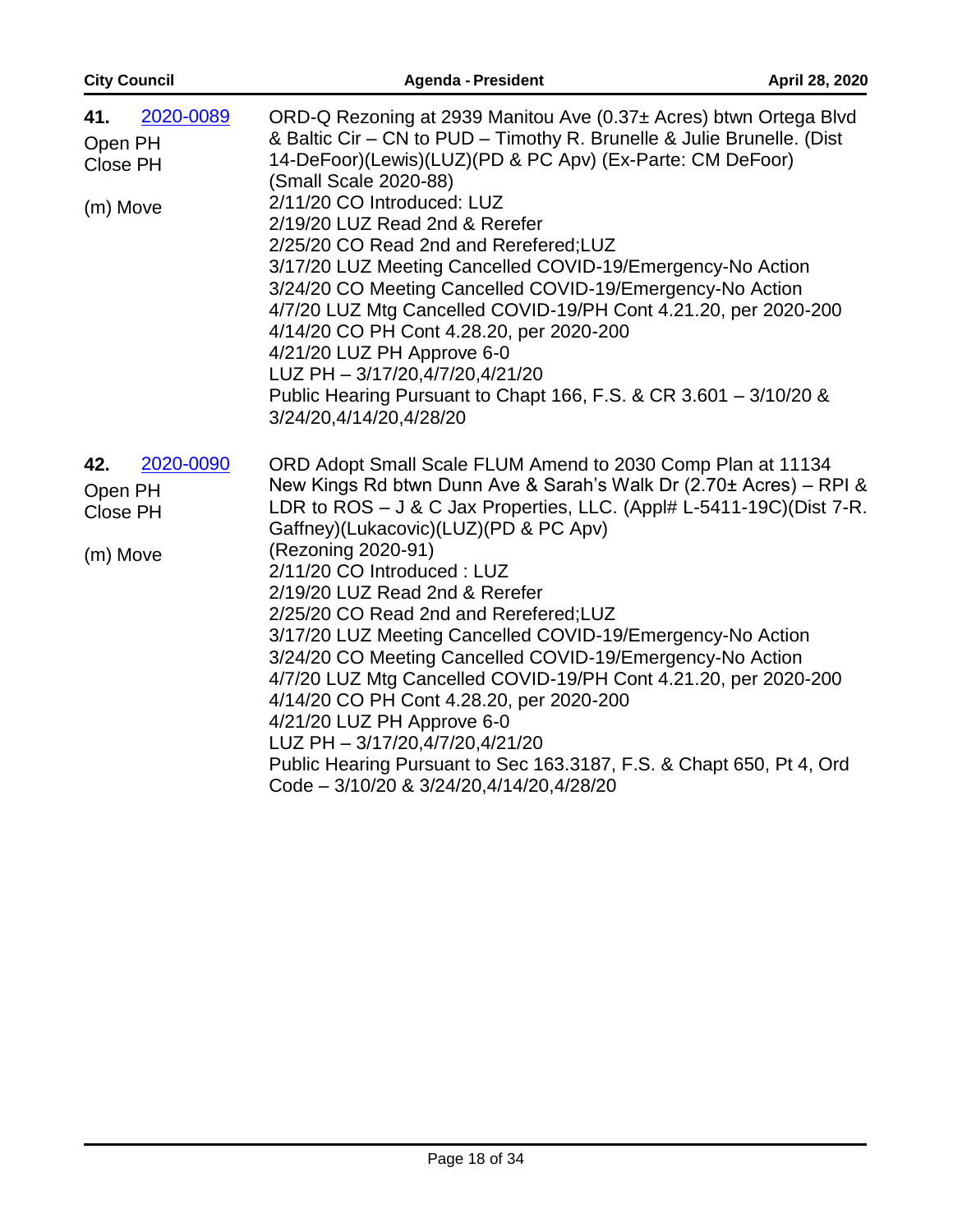| <b>City Council</b>                                                   | <b>Agenda - President</b>                                                                                                                                                                                                                                                                                                                                                                                                                                                                                                                                                                                                                                                                                                                                                                                     | April 28, 2020 |
|-----------------------------------------------------------------------|---------------------------------------------------------------------------------------------------------------------------------------------------------------------------------------------------------------------------------------------------------------------------------------------------------------------------------------------------------------------------------------------------------------------------------------------------------------------------------------------------------------------------------------------------------------------------------------------------------------------------------------------------------------------------------------------------------------------------------------------------------------------------------------------------------------|----------------|
| 2020-0091<br>43.<br>Open PH<br>Close PH<br>(m) Move                   | ORD-Q Rezoning at 11134 New Kings Rd (2.70± Acres) btwn Dunn Ave<br>& Sarah's Walk Dr - RLD-60 to ROS - J & C Jax Properties, LLC.<br>(Appl# L-5411-19C) (Dist 7-R. Gaffney) (Cox) (LUZ) (PD & PC Apv) (Ex-<br>Parte: CM DeFoor, Boylan & Gaffney)<br>(Small Scale 2020-90)<br>2/11/20 CO Introduced: LUZ<br>2/19/20 LUZ Read 2nd & Rerefer<br>2/25/20 CO Read 2nd and Rerefered; LUZ<br>3/17/20 LUZ Meeting Cancelled COVID-19/Emergency-No Action<br>3/24/20 CO Meeting Cancelled COVID-19/Emergency-No Action<br>4/7/20 LUZ Mtg Cancelled COVID-19/PH Cont 4.21.20, per 2020-200<br>4/14/20 CO PH Cont 4.28.20, per 2020-200-E<br>4/21/20 LUZ PH Approve 5-0<br>LUZ PH - 3/17/20,4/7/20,4/21/20<br>Public Hearing Pursuant to Chapt 166, F.S. & CR 3.601 - 3/10/20 &<br>3/24/20,4/14/20,4/28/20            |                |
| 2020-0092<br>44.<br>PH Cont.<br>to 5/12/20,<br>Per Ord.<br>2020-200-E | ORD Adopt Small Scale FLUM Amend to 2030 Comp Plan at 0 San<br>Jose Blvd btwn Goodby's Creek & Beauclerc Rd (2.37± Acres) – CSV to<br>NC – City of Jacksonville. (Appl# L-5433-20C) (Dist 5-Cumber) (Reed)<br>(LUZ) (PD & PC Apv)<br>(Rezoning 2020-93)<br>2/11/20 CO Introduced: LUZ, JWW<br>2/19/20 LUZ Read 2nd & Rerefer<br>2/25/20 CO Read 2nd and Rerefered;LUZ<br>3/11/20 JWW Approve 10-0<br>3/17/20 LUZ Meeting Cancelled COVID-19/Emergency-No Action<br>3/24/20 CO Meeting Cancelled COVID-19/Emergency-No Action<br>4/7/20 LUZ Mtg Cancelled COVID-19/PH Cont 4.21.20, per 2020-200<br>4/14/20 CO PH Cont 4.28.20, per 2020-200-E<br>LUZ PH - 3/17/20,4/7/20, 4/21/20, 5/5/20<br>Public Hearing Pursuant to Sec 163.3187, F.S. & Chapt 650, Pt 4, Ord<br>Code - 3/10/20 & 3/24/20,4/14/20,4/28/20 |                |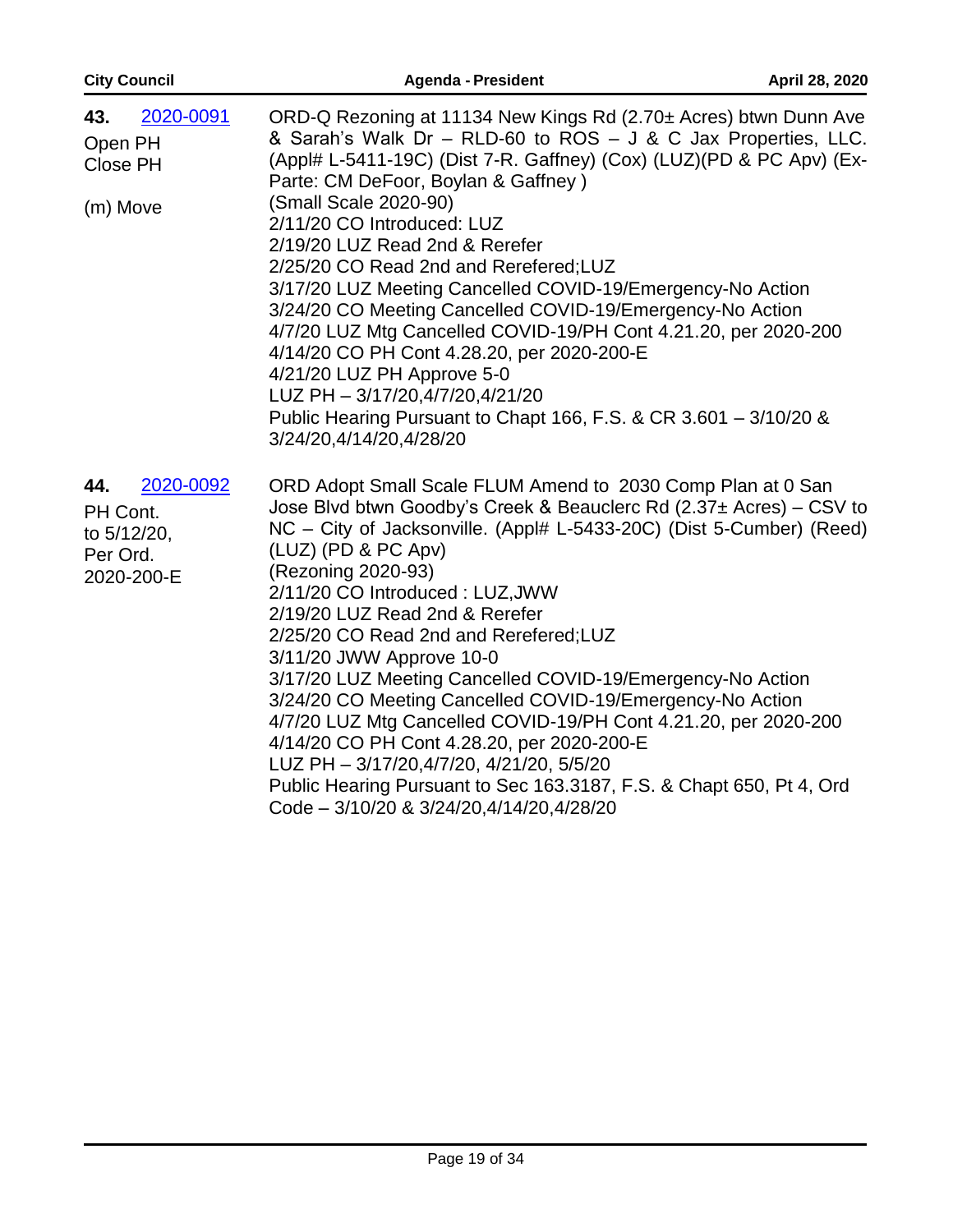| <b>City Council</b>                                                   | <b>Agenda - President</b>                                                                                                                                                                                                                                                                                                                                                                                                                                                                                                                                                                                                                                                                                                                                                                                                                                                                                                                             | April 28, 2020 |
|-----------------------------------------------------------------------|-------------------------------------------------------------------------------------------------------------------------------------------------------------------------------------------------------------------------------------------------------------------------------------------------------------------------------------------------------------------------------------------------------------------------------------------------------------------------------------------------------------------------------------------------------------------------------------------------------------------------------------------------------------------------------------------------------------------------------------------------------------------------------------------------------------------------------------------------------------------------------------------------------------------------------------------------------|----------------|
| 2020-0093<br>45.<br>PH Cont.<br>to 5/12/20,<br>Per Ord.<br>2020-200-E | ORD-Q Rezoning at 0 San Jose Blvd (2.37± Acres) btwn Goodby's<br>Creek & Beauclerc Rd - CSV to CN - City of Jacksonville. (Appl# L-<br>5433-20C)(Dist 5-Cumber) (Wells)(LUZ)(PD & PC Apv)(Ex-parte:<br>Boylan, Hazouri)<br>(Small Scale 2020-92)<br>2/11/20 CO Introduced: LUZ<br>2/19/20 LUZ Read 2nd & Rerefer<br>2/25/20 CO Read 2nd and Rerefered; LUZ<br>3/17/20 LUZ Meeting Cancelled COVID-19/Emergency-No Action<br>3/24/20 CO Meeting Cancelled COVID-19/Emergency-No Action<br>4/7/20 LUZ Mtg Cancelled COVID-19/PH Cont 4.21.20, per 2020-200<br>4/14/20 CO PH Cont 4.28.20, per 2020-200-E<br>LUZ PH - 3/17/20, 4/7/20, 4/21/20, 5/5/20<br>Public Hearing Pursuant to Chapt 166, F.S. & CR 3.601 - 3/10/20 &<br>3/24/20,4/14/20,4/28/20                                                                                                                                                                                                   |                |
| 2020-0127<br>46.<br>PH Cont.<br>to 5/26/20,<br>Per Ord.<br>2020-200-E | ORD Apv 2020B Series Text Amend to Future Land Use Element of<br>2030 Comp Plan of City of Jax to Amend FLUM Element of 2030 Comp<br>Plan Related to Transit Oriented Dev (TOD) Master Planning &<br>Implementation for Transmittal to State of FL's Various Agencies for<br>Review; Prov Disclaimer that Amend Transmitted herein Shall Not be<br>Construed as Exemption from any Other Applicable Laws. (Reed)<br>(Introduced by CP Wilson)<br>2/25/20 CO Introduced: LUZ<br>3/3/20 LUZ Read 2nd & Rerefer<br>3/10/20 CO Read 2nd & Rereferred: LUZ<br>3/17/20 LUZ Meeting Cancelled COVID-19/Emergency-No Action<br>3/24/20 CO Meeting Cancelled COVID-19/Emergency-No Action<br>4/7/20 LUZ Mtg Cancelled COVID-19/PH Cont 4.21.20, per 2020-200<br>4/14/20 CO PH Cont 4.28.20, per 2020-200-E<br>LUZ PH - 4/7/20, 4/21/20, 5/19/20<br>Public Hearing Pursuant to Sec 163.3184(3), F.S. & Chapt 650, Pt 4,<br>Ord Code - 3/24/20 & 4/14/20,4/28/20 |                |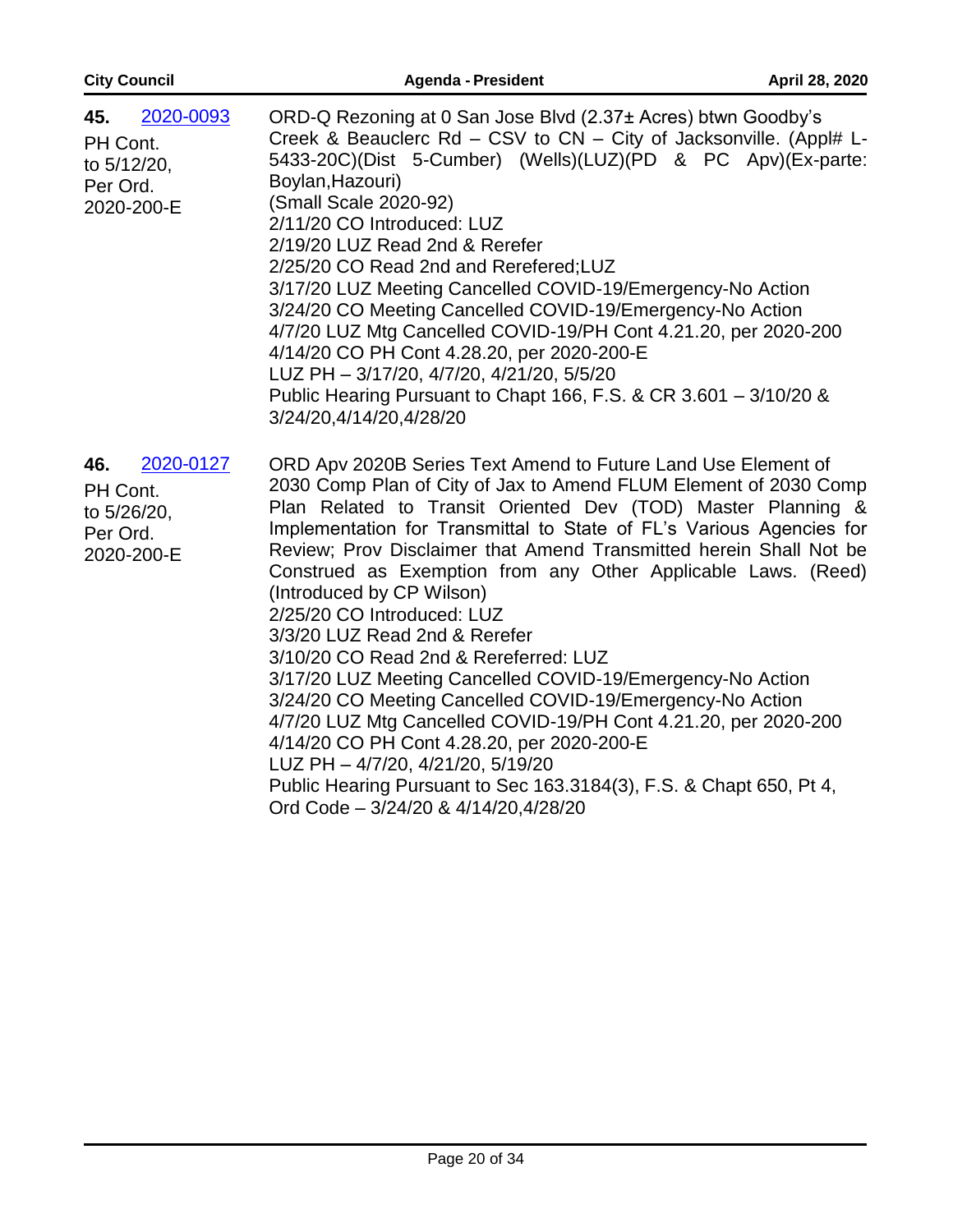| <b>City Council</b>                                                   | <b>Agenda - President</b>                                                                                                                                                                                                                                                                                                                                                                                                                                                                                                                                                                                                                                                                                                                                                    | April 28, 2020 |
|-----------------------------------------------------------------------|------------------------------------------------------------------------------------------------------------------------------------------------------------------------------------------------------------------------------------------------------------------------------------------------------------------------------------------------------------------------------------------------------------------------------------------------------------------------------------------------------------------------------------------------------------------------------------------------------------------------------------------------------------------------------------------------------------------------------------------------------------------------------|----------------|
| 2020-0128<br>47.<br>PH Cont.<br>to 5/26/20,<br>Per Ord.<br>2020-200-E | ORD Adopt Large Scale FLUM Amend to 2030 Comp Plan at 0 Jones<br>Branch Blvd. btwn Imeson Rd & I-295 (59.066 $\pm$ ) – CGC to LI & CSV –<br>Robert's Diesel Service, Inc. (Appl# L-5389-19A) (Dist 10-Priestly<br>Jackson) (Lukacovic) ((LUZ)<br>(Rezoning 2020-129)<br>2/25/20 CO Introduced: LUZ<br>3/3/20 LUZ Read 2nd & Rerefer<br>3/10/20 CO Read 2nd & Rereferred: LUZ<br>3/17/20 LUZ Meeting Cancelled COVID-19/Emergency-No Action<br>3/24/20 CO Meeting Cancelled COVID-19/Emergency-No Action<br>4/7/20 LUZ Mtg Cancelled COVID-19/PH Cont 4.21.20, per 2020-200<br>4/14/20 CO PH Cont 4.28.20, per 2020-200-E<br>LUZ PH - 4/7/20, 4/21/20, 5/19/20<br>Public Hearing Pursuant to Sec 163.3184(3), F.S. & Chapt 650, Pt 4,<br>Ord Code - 3/24/20 & 4/14/20,4/28/20 |                |
| 2020-0129<br>48.<br>PH Cont.<br>to 5/26/20,<br>Per Ord.<br>2020-200-E | ORD-Q Rezoning at 0 Jones Branch Blvd. (59.06±) btwn Imeson Rd &<br>I-295 - PUD to LI & CSV - Robert's Diesel Service, Inc. (Dist 10-<br>Priestly Jackson) (Wells) (LUZ)<br>(Large-Scale 2020-128)<br>2/25/20 CO Introduced: LUZ<br>3/3/20 LUZ Read 2nd & Rerefer<br>3/10/20 CO Read 2nd & Rereferred: LUZ<br>3/17/20 LUZ Meeting Cancelled COVID-19/Emergency-No Action<br>3/24/20 CO Meeting Cancelled COVID-19/Emergency-No Action<br>4/7/20 LUZ Mtg Cancelled COVID-19/PH Cont 4.21.20, per 2020-200<br>4/14/20 CO PH Cont 4.28.20, per 2020-200-E<br>LUZ PH - 4/7/20, 4/21/20, 5/19/20<br>Public Hearing Pursuant to Chapt 166, F.S. & CR 3.601 - 3/24/20 &<br>4/14/20,4/28/20                                                                                          |                |
| 2020-0130<br>49.<br>PH Cont.<br>to 5/26/20,<br>Per Ord.<br>2020-200-E | ORD Adopt Large Scale FLUM Amend to 2030 Comp Plan at 0 New<br>Berlin Rd btwn Ringneck Dr & Island Dr $(36.35\pm)$ – AGR-III to LI-<br>Jacksonville Sisters, LLC & St. Johns River Partners, LLC. (Dist 2-<br>Ferraro) (Schoenig) (LUZ)<br>(Rezoning 2020-131)<br>2/25/20 CO Introduced: LUZ<br>3/3/20 LUZ Read 2nd & Rerefer<br>3/10/20 CO Read 2nd & Rereferred: LUZ<br>3/17/20 LUZ Meeting Cancelled COVID-19/Emergency-No Action<br>3/24/20 CO Meeting Cancelled COVID-19/Emergency-No Action<br>4/7/20 LUZ Mtg Cancelled COVID-19/PH Cont 4.21.20, per 2020-200<br>4/14/20 CO PH Cont 4.28.20, per 2020-200-E<br>LUZ PH - 4/7/20, 4/21/20, 5/19/20<br>Public Hearing Pursuant to Sec 163.3184(3), F.S. & Chapt 650, Pt 4,<br>Ord Code - 3/24/20 & 4/14/20,4/28/20       |                |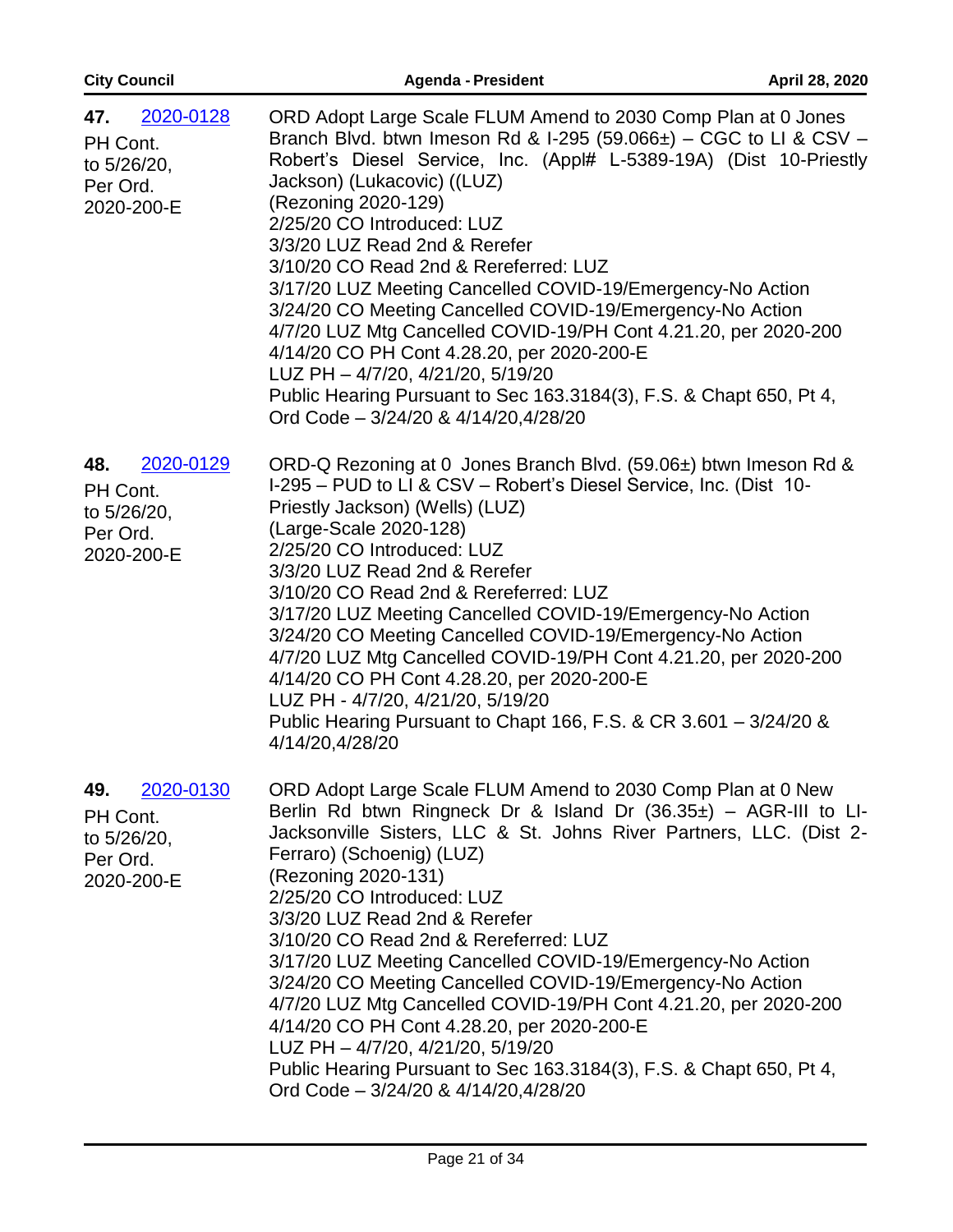| <b>City Council</b>                                                   | <b>Agenda - President</b>                                                                                                                                                                                                                                                                                                                                                                                                                                                                                                                                                                                                                                                                                                                      | April 28, 2020 |
|-----------------------------------------------------------------------|------------------------------------------------------------------------------------------------------------------------------------------------------------------------------------------------------------------------------------------------------------------------------------------------------------------------------------------------------------------------------------------------------------------------------------------------------------------------------------------------------------------------------------------------------------------------------------------------------------------------------------------------------------------------------------------------------------------------------------------------|----------------|
| 2020-0131<br>50.<br>PH Cont.<br>to 5/26/20,<br>Per Ord.<br>2020-200-E | ORD-Q Rezoning at 0 New Berlin Rd (36.35±) btwn Ringneck Dr &<br>Island Dr - AGR to IL - Jacksonville Sisters, LLC & St. Johns River<br>Partners, LLC. (Dist 2-Ferraro) (Quinto) (LUZ)<br>(Large-Scale 2020-130)<br>2/25/20 CO Introduced: LUZ<br>3/3/20 LUZ Read 2nd & Rerefer<br>3/10/20 CO Read 2nd & Rereferred: LUZ<br>3/17/20 LUZ Meeting Cancelled COVID-19/Emergency-No Action<br>3/24/20 CO Meeting Cancelled COVID-19/Emergency-No Action<br>4/7/20 LUZ Mtg Cancelled COVID-19/PH Cont 4.21.20, per 2020-200<br>4/14/20 CO PH Cont 4.28.20, per 2020-200-E<br>LUZ PH - 4/7/20, 4/21/20, 5/19/20<br>Public Hearing Pursuant to Chapt 166, F.S. & CR 3.601 - 3/24/20 &<br>4/14/20,4/28/20                                              |                |
| 51.<br>2020-0132<br>PH Cont.<br>to 5/26/20,<br>Per Ord.<br>2020-200-E | ORD Adopt Small Scale FLUM Amend to 2030 Comp Plan at 1320<br>Chaffee Rd S btwn I-10 & Panther Creek Pkwy $(6.50\pm)$ – LDR to CGC –<br>Final Waters, LLC. (Appl# L-5430-20C) (Dist 12-White) (Lukacovic)<br>(LUZ)<br>(Rezoning 2020-133)<br>2/25/20 CO Introduced: LUZ<br>3/3/20 LUZ Read 2nd & Rerefer<br>3/10/20 CO Read 2nd & Rereferred: LUZ<br>3/17/20 LUZ Meeting Cancelled COVID-19/Emergency-No Action<br>3/24/20 CO Meeting Cancelled COVID-19/Emergency-No Action<br>4/7/20 LUZ Mtg Cancelled COVID-19/PH Cont 4.21.20, per 2020-200<br>4/14/20 CO PH Cont 4.28.20, per 2020-200-E<br>LUZ PH - 4/7/20, 4/21/20, 5/19/20<br>Public Hearing Pursuant to Sec 163.3187, F.S. & Chapt 650, Pt 4, Ord<br>Code - 3/24/20 & 4/14/20,4/28/20 |                |
| 2020-0133<br>52.<br>PH Cont.<br>to 5/26/20,<br>Per Ord.<br>2020-200-E | ORD-Q Rezoning at 1320 Chaffee Rd S (6.50±) btwn I-10 & Panther<br>Creek Pkwy – RR-Acre to CCG-1 – Final Waters, LLC. (Dist 12-White)<br>(Corrigan) (LUZ)<br>(Small-Scale 2020-132)<br>2/25/20 CO Introduced: LUZ<br>3/3/20 LUZ Read 2nd & Rerefer<br>3/10/20 CO Read 2nd & Rereferred: LUZ<br>3/17/20 LUZ Meeting Cancelled COVID-19/Emergency-No Action<br>3/24/20 CO Meeting Cancelled COVID-19/Emergency-No Action<br>4/7/20 LUZ Mtg Cancelled COVID-19/PH Cont 4.21.20, per 2020-200<br>4/14/20 CO PH Cont 4.28.20, per 2020-200-E<br>LUZ PH - 4/7/20, 4/21/20, 5/19/20<br>Public Hearing Pursuant to Chapt 166, F.S. & CR 3.601 - 3/24/20 &<br>4/14/20,4/28/20                                                                           |                |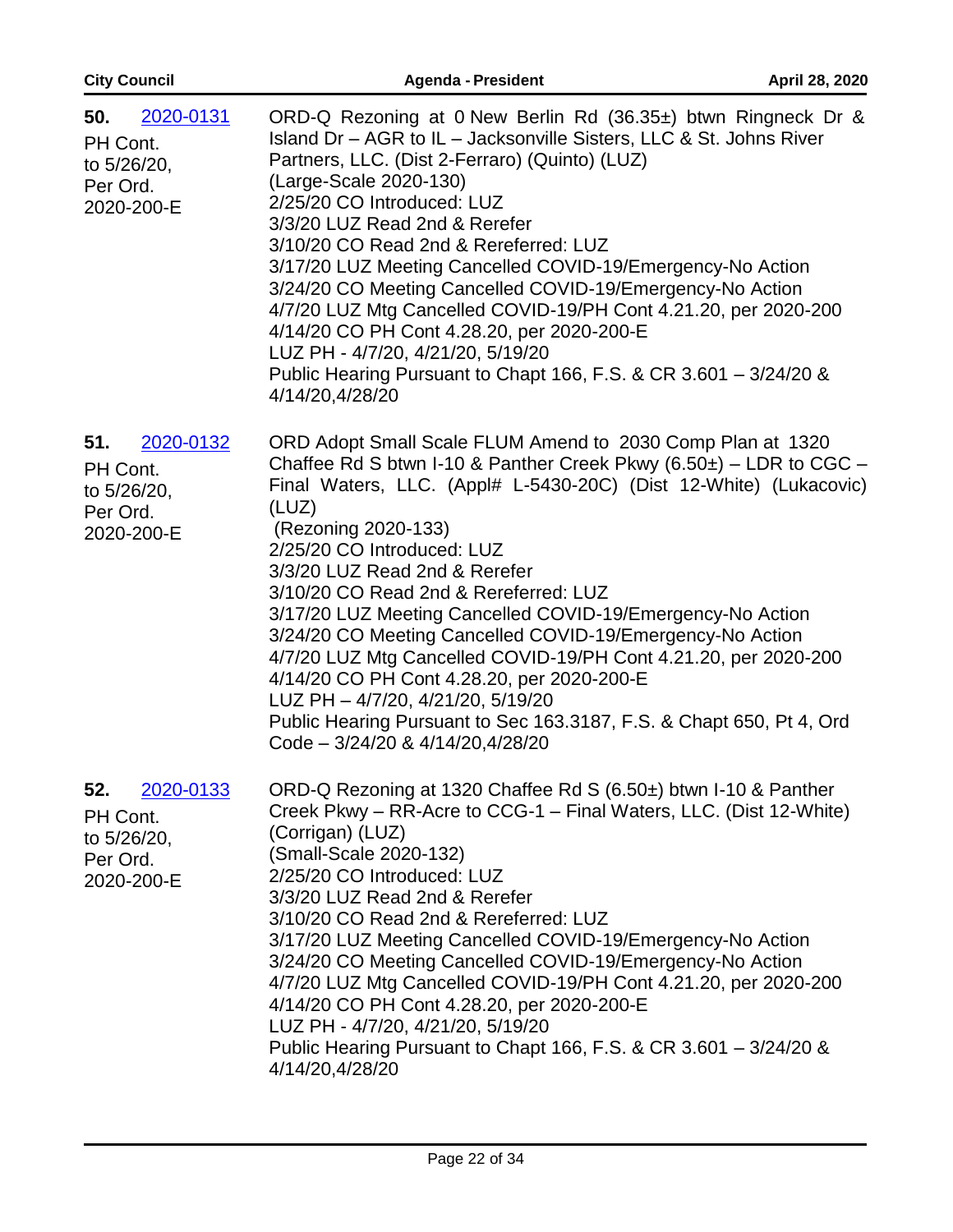| <b>City Council</b>                                                   | <b>Agenda - President</b>                                                                                                                                                                                                                                                                                                                                                                                                                                                                                                                                                                                                                                                                                                            | April 28, 2020 |
|-----------------------------------------------------------------------|--------------------------------------------------------------------------------------------------------------------------------------------------------------------------------------------------------------------------------------------------------------------------------------------------------------------------------------------------------------------------------------------------------------------------------------------------------------------------------------------------------------------------------------------------------------------------------------------------------------------------------------------------------------------------------------------------------------------------------------|----------------|
| 2020-0162<br>53.<br>PH Cont.<br>to 5/26/20,<br>Per Ord.<br>2020-200-E | ORD Adopting a Large-Scale FLUM Amend to 2030 Comp Plan at 0<br>Philips Hwy, 14931 Philips Hwy, 0 Slocumb Ave, & 0 Grand St. btwn<br>Philips Hwy & J. Turner Butler Blvd (2795.50± Acres) - AGR-I, AGR-II,<br>AGR-III & AGR-IV to LDR - Estuary, LLC. (Appl# L-5325-18A) (Dist<br>11-Becton) (Reed) (LUZ)<br>(Rezoning 2020-163)<br>3/10/20 CO Introduced: LUZ<br>3/17/20 LUZ Meeting Cancelled COVID-19/Emergency-No Action<br>3/24/20 CO Meeting Cancelled COVID-19/Emergency-No Action<br>4/7/20 LUZ Mtg Cancelled COVID-19/Emergency-No Action<br>4/14/20 CO PH Cont 4.28.20, per 2020-200-E<br>LUZ PH - 4/21/20, 5/19/20<br>Public Hearing Pursuant to Sec 163.3184(3), F.S. & Chapt 650, Pt 4,<br>Ord Code - 4/14/20 & 4/28/20 |                |
| 2020-0163<br>54.<br>PH Cont.<br>to 5/26/20,<br>Per Ord.<br>2020-200-E | ORD-Q Rezoning at 0 Philips Hwy, 14931 Philips Hwy, 0 Slocumb Ave,<br>& 0 Grand St. (2795.50± Acres) btwn Philips Hwy & J. Turner Butler<br>Blvd - AGR to RR-Acre - Estuary, LLC. (Dist 11-Becton) (Quinto) (LUZ)<br>(Large-Scale 2020-162)<br>3/10/20 CO Introduced: LUZ<br>3/17/20 LUZ Meeting Cancelled COVID-19/Emergency-No Action<br>3/24/20 CO Meeting Cancelled COVID-19/Emergency-No Action<br>4/7/20 LUZ Mtg Cancelled COVID-19/Emergency-No Action<br>4/14/20 CO PH Cont 4.28.20, per 2020-200-E<br>LUZ PH - 4/21/20, 5/19/20<br>Public Hearing Pursuant to Chapt 166, F.S. & CR 3.601 - 4/14/20 &<br>4/28/20                                                                                                             |                |
| 2020-0164<br>55.<br>PH Cont.<br>to 5/26/20,<br>Per Ord.<br>2020-200-E | ORD Adopting a Large-Scale FLUM Amend to 2030 Comp Plan East of<br>I-295 & South of J. Turner Butler Blvd (2512.23± Acres) - AGR-I, AGR-<br>II & AGR-III to LDR $-$ Estuary, LLC. (Appl# L-5349-18A) (Dist<br>11-Becton) (Fogarty) (LUZ)<br>(Rezoning 2020-165)<br>3/10/20 CO Introduced: LUZ<br>3/17/20 LUZ Meeting Cancelled COVID-19/Emergency-No Action<br>3/24/20 CO Meeting Cancelled COVID-19/Emergency-No Action<br>4/7/20 LUZ Mtg Cancelled COVID-19/Emergency-No Action<br>4/14/20 CO PH Cont 4.28.20, per 2020-200-E<br>LUZ PH - 4/21/20, 5/19/20<br>Public Hearing Pursuant to Sec 163.3184(3), F.S. & Chapt 650, Pt 4,<br>Ord Code - 4/14/20 & 4/28/20                                                                  |                |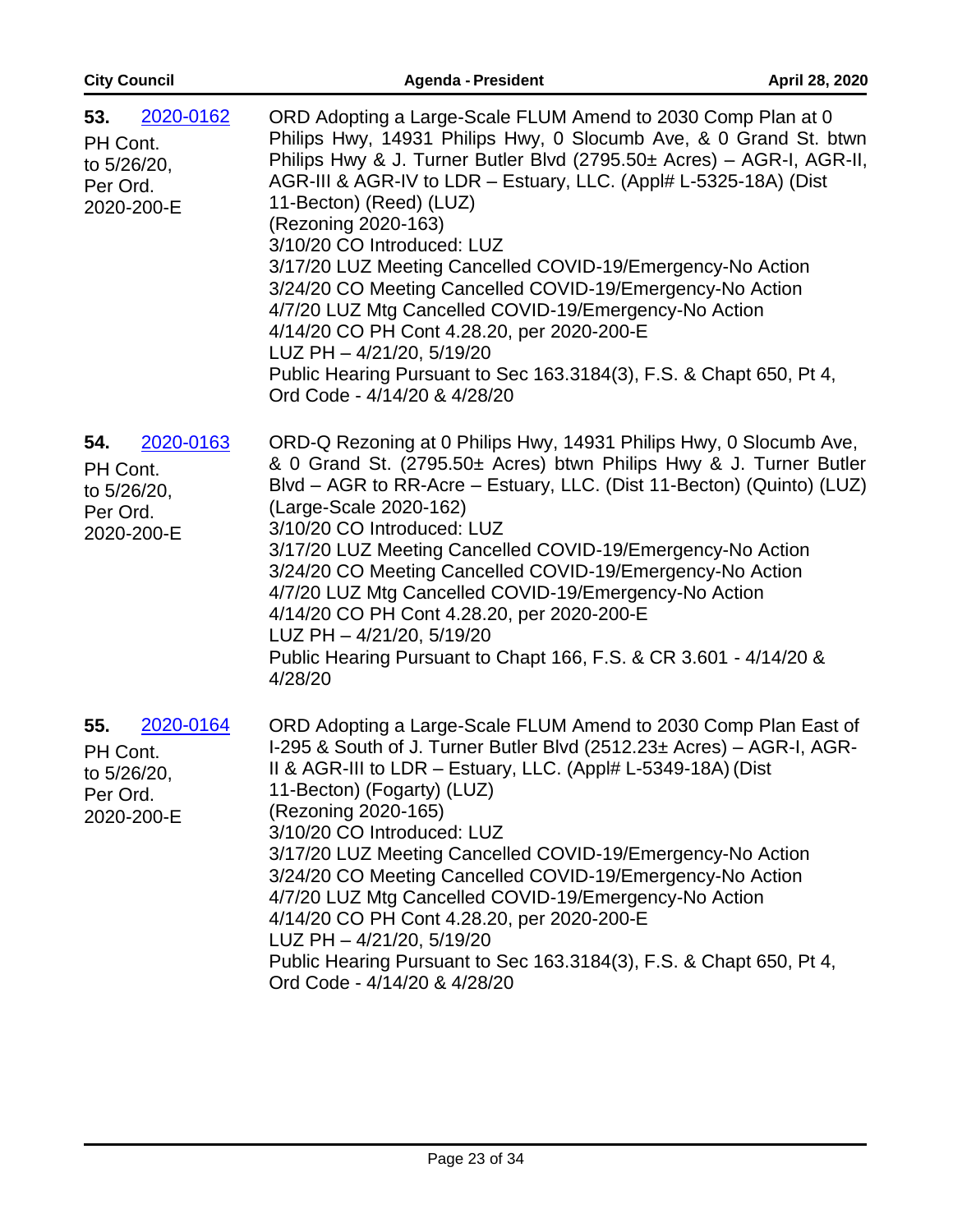| <b>City Council</b>                                                   | <b>Agenda - President</b>                                                                                                                                                                                                                                                                                                                                                                                                                                                                                                                                                                                                                                                                | April 28, 2020 |
|-----------------------------------------------------------------------|------------------------------------------------------------------------------------------------------------------------------------------------------------------------------------------------------------------------------------------------------------------------------------------------------------------------------------------------------------------------------------------------------------------------------------------------------------------------------------------------------------------------------------------------------------------------------------------------------------------------------------------------------------------------------------------|----------------|
| 2020-0165<br>56.<br>PH Cont.<br>to 5/26/20,<br>Per Ord.<br>2020-200-E | ORD-Q Rezoning East of I-295 & South of J. Turner Butler Blvd<br>$(2512.23 \pm \text{Acres}) - \text{AGR}$ to RR-Acre – Estuary, LLC. (Dist 11-Becton)<br>(Corrigan) (LUZ)<br>(Large-Scale 2020-164)<br>3/10/20 CO Introduced: LUZ<br>3/17/20 LUZ Meeting Cancelled COVID-19/Emergency-No Action<br>3/24/20 CO Meeting Cancelled COVID-19/Emergency-No Action<br>4/7/20 LUZ Mtg Cancelled COVID-19/Emergency-No Action<br>4/14/20 CO PH Cont 4.28.20, per 2020-200-E<br>LUZ PH - 4/21/20, 5/19/20<br>Public Hearing Pursuant to Chapt 166, F.S. & CR 3.601 - 4/14/20 &<br>4/28/20                                                                                                        |                |
| 2020-0166<br>57.<br>PH Cont.<br>to 5/26/20,<br>Per Ord.<br>2020-200-E | ORD Adopting a Large-Scale FLUM Amend to 2030 Comp Plan at 7046<br>Ramona Blvd & 7059 Ramona Blvd (53.44± Acres) btwn I-10 &<br>Ramona Blvd - LDR, CGC, CSV & ROS to MDR & CSV - RMFM RE,<br>LLC. (Appl# L-5385-19A) (Dist 10-Priestly Jackson) (Kelly) (LUZ)<br>(Rezoning 2020-167)<br>3/10/20 CO Introduced: LUZ<br>3/17/20 LUZ Meeting Cancelled COVID-19/Emergency-No Action<br>3/24/20 CO Meeting Cancelled COVID-19/Emergency-No Action<br>4/7/20 LUZ Mtg Cancelled COVID-19/Emergency-No Action<br>4/14/20 CO PH Cont 4.28.20, per 2020-200-E<br>LUZ PH - 4/21/20, 5/19/20<br>Public Hearing Pursuant to Sec 163.3184(3), F.S. & Chapt 650, Pt 4,<br>Ord Code - 4/14/20 & 4/28/20 |                |
| 58.<br>2020-0167<br>PH Cont.<br>to 5/26/20.<br>Per Ord.<br>2020-200-E | ORD-Q Rezoning at 7046 Ramona Blvd & 7059 Ramona Blvd (53.44±<br>Acres) btwn I-10 & Ramona Blvd - RLD-60 & PUD to RMD-D & CSV -<br>RMFM RE, LLC. (Dist 10-Priestly Jackson) (Cox) (LUZ)<br>(Large-Scale 2020-166)<br>3/10/20 CO Introduced: LUZ<br>3/17/20 LUZ Meeting Cancelled COVID-19/Emergency-No Action<br>3/24/20 CO Meeting Cancelled COVID-19/Emergency-No Action<br>4/7/20 LUZ Mtg Cancelled COVID-19/Emergency-No Action<br>4/14/20 CO PH Cont 4.28.20, per 2020-200-E<br>LUZ PH - 4/21/20, 5/19/20<br>Public Hearing Pursuant to Chapt 166, F.S. & CR 3.601 - 4/14/20 &<br>4/28/20                                                                                           |                |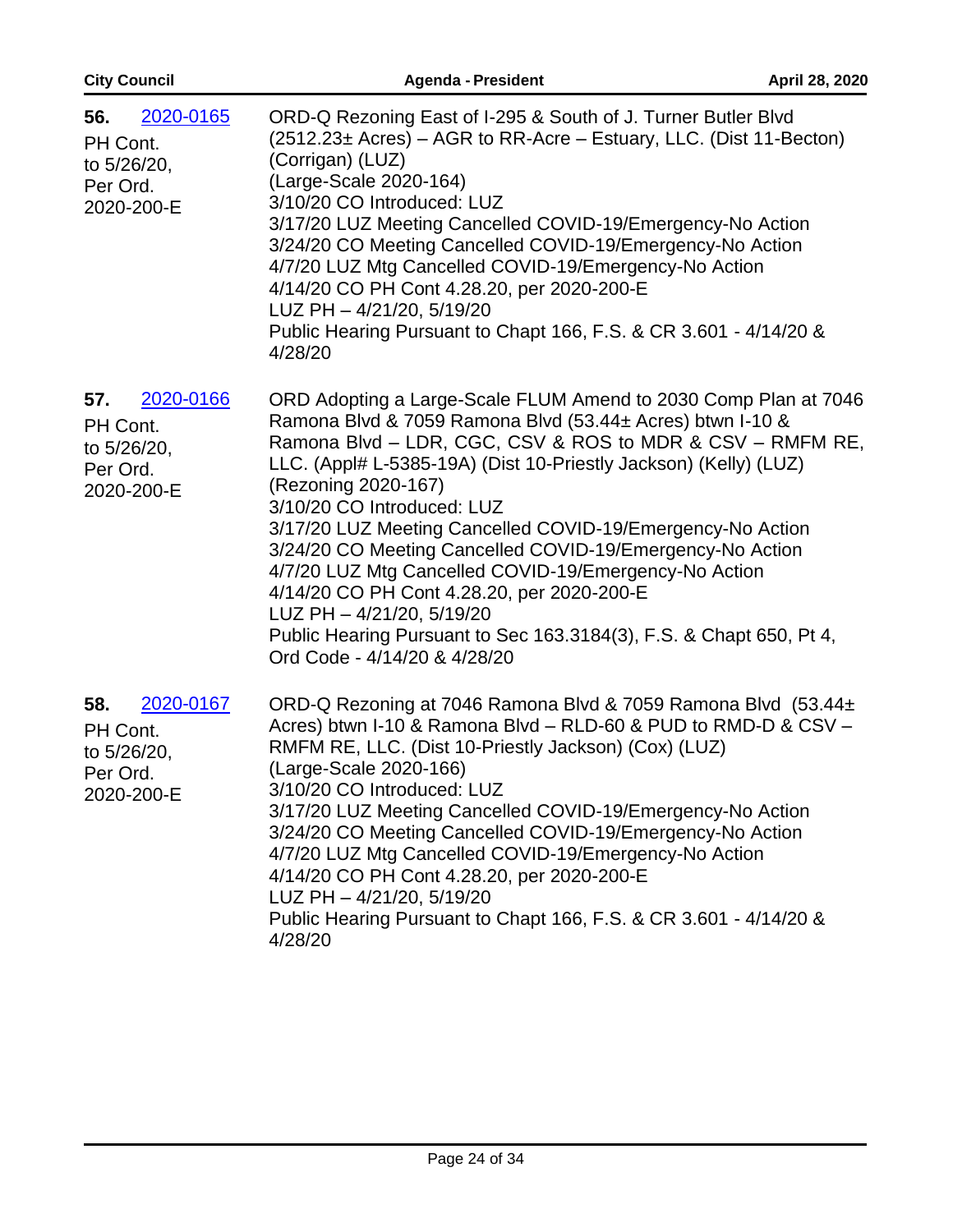| <b>City Council</b>                                                   | <b>Agenda - President</b>                                                                                                                                                                                                                                                                                                                                                                                                                                                                                                                                                                                                                                                                                                                              | April 28, 2020 |
|-----------------------------------------------------------------------|--------------------------------------------------------------------------------------------------------------------------------------------------------------------------------------------------------------------------------------------------------------------------------------------------------------------------------------------------------------------------------------------------------------------------------------------------------------------------------------------------------------------------------------------------------------------------------------------------------------------------------------------------------------------------------------------------------------------------------------------------------|----------------|
| 2020-0168<br>59.<br>PH Cont.<br>to 5/26/20,<br>Per Ord.<br>2020-200-E | ORD Adopting Large-Scale FLUM Amend to 2030 Comp Plan at 0<br>Starratt Rd (19.55± Acres) btwn Starratt Rd & Hidden Creek Dr - CGC<br>to LDR - Yellow Bluff Partners, LLC. (Appl# L5391-19A) (Dist 2-<br>Ferraro) (Fogarty) (LUZ)<br>(Rezoning 2020-169)<br>3/10/20 CO Introduced: LUZ<br>3/17/20 LUZ Meeting Cancelled COVID-19/Emergency-No Action<br>3/24/20 CO Meeting Cancelled COVID-19/Emergency-No Action<br>4/7/20 LUZ Mtg Cancelled COVID-19/Emergency-No Action<br>4/14/20 CO PH Cont 4.28.20, per 2020-200-E<br>LUZ PH - 4/21/20, 5/19/20<br>Public Hearing Pursuant to Sec 163.3184(3), F.S. & Chapt 650, Pt 4,<br>Ord Code - 4/14/20 & 4/28/20                                                                                            |                |
| 2020-0169<br>60.<br>PH Cont.<br>to 5/26/20,<br>Per Ord.<br>2020-200-E | ORD-Q Rezoning at 0 Starratt Rd (30.24± Acres) btwn Starratt Rd &<br>Hidden Creek Dr. - PUD & RLD-90 to PUD - Yellow Bluff Partners, LLC<br>& David James Vickers, ET AL. (Dist 2-Ferraro) (Quinto) (LUZ) (Ex-<br>parte: DeFoor)<br>(Large-Scale 2020-168)<br>3/10/20 CO Introduced: LUZ<br>3/17/20 LUZ Meeting Cancelled COVID-19/Emergency-No Action<br>3/24/20 CO Meeting Cancelled COVID-19/Emergency-No Action<br>4/7/20 LUZ Mtg Cancelled COVID-19/Emergency-No Action<br>4/14/20 CO PH Cont 4.28.20, per 2020-200-E<br>LUZ PH - 4/21/20, 5/19/20<br>Public Hearing Pursuant to Chapt 166, F.S. & CR 3.601 - 4/14/20 &<br>4/28/20                                                                                                                |                |
| 2020-0170<br>61.<br>PH Cont.<br>to 5/26/20,<br>Per Ord.<br>2020-200-E | ORD Adopting a Small-Scale FLUM Amend to 2030 Comp Plan on<br>Heckscher Dr (7.18± Acres) btwn Blount Island Blvd & Browns Creek -<br>WD/WR to CSV – Nature Conservancy, Inc., Clovis A. Wood, Jr., ET<br>AL & United States Dept of the Interior – National Park Svc. (Appl# L-<br>5407-19C) (Dist 2- Ferraro) (Reed) (LUZ)<br>(Rezoning 2020-171)<br>3/10/20 CO Introduced: LUZ<br>3/17/20 LUZ Meeting Cancelled COVID-19/Emergency-No Action<br>3/24/20 CO Meeting Cancelled COVID-19/Emergency-No Action<br>4/7/20 LUZ Mtg Cancelled COVID-19/Emergency-No Action<br>4/14/20 CO PH Cont 4.28.20, per 2020-200-E<br>LUZ PH - 4/21/20, 5/19/20<br>Public Hearing Pursuant to Sec 163.3187, F.S. & Chapt 650, Pt 4, Ord<br>Code $-4/14/20$ & $4/28/20$ |                |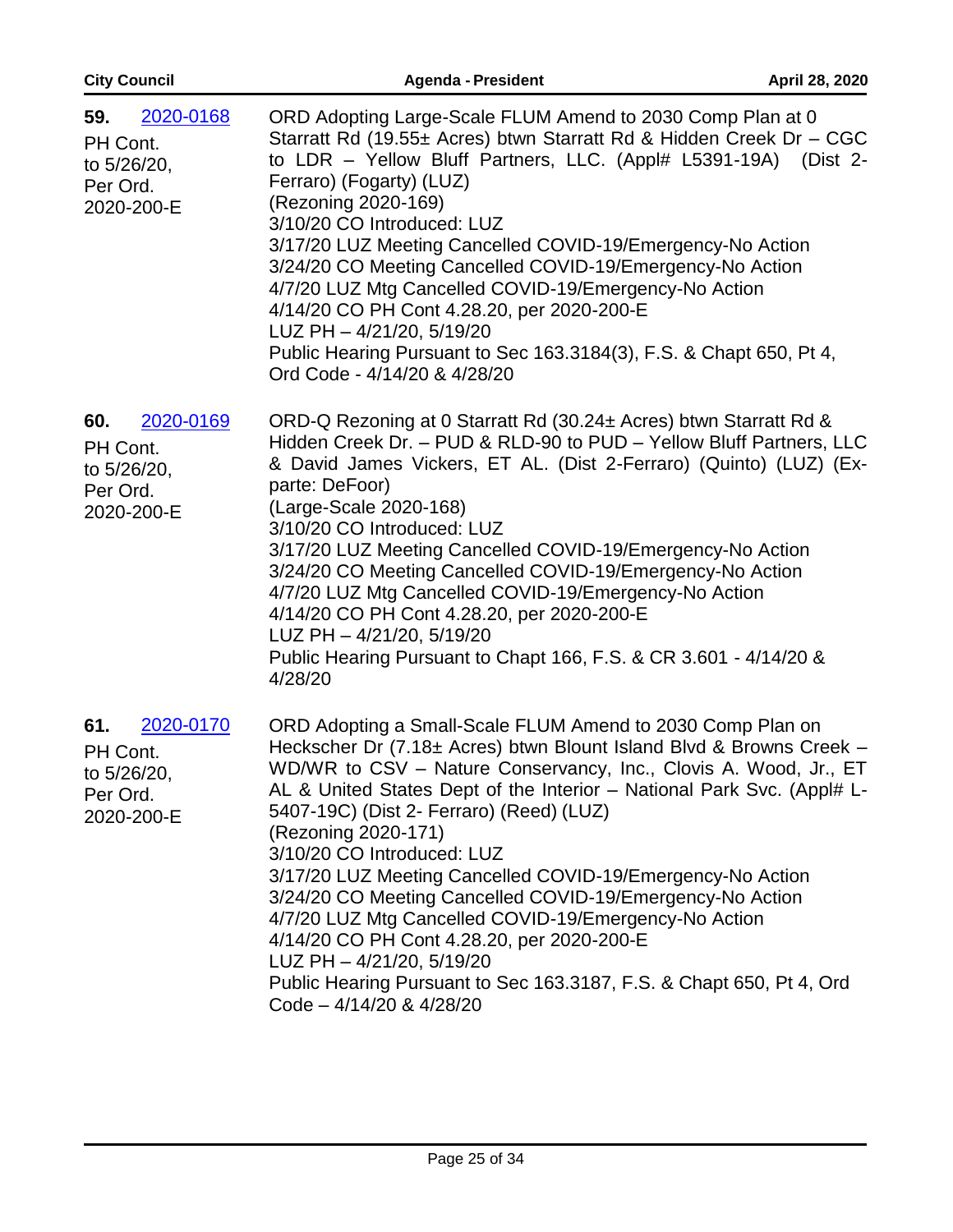| <b>City Council</b>                                                   | <b>Agenda - President</b>                                                                                                                                                                                                                                                                                                                                                                                                                                                                                                                                                                                                                                              | April 28, 2020 |
|-----------------------------------------------------------------------|------------------------------------------------------------------------------------------------------------------------------------------------------------------------------------------------------------------------------------------------------------------------------------------------------------------------------------------------------------------------------------------------------------------------------------------------------------------------------------------------------------------------------------------------------------------------------------------------------------------------------------------------------------------------|----------------|
| 2020-0171<br>62.<br>PH Cont.<br>to 5/26/20,<br>Per Ord.<br>2020-200-E | ORD-Q Rezoning on Heckscher Dr (7.18± Acres) btwn Blount Island<br>Blvd & Browns Creek - IW to CSV - Nature Conservancy, Inc., Clovis<br>A. Wood, Jr., ET AL & United States Dept of the Interior - National Park<br>Svc. (Dist 2-Ferraro) (Wells) (LUZ)<br>(Small-Scale 2020-170)<br>3/10/20 CO Introduced: LUZ<br>3/17/20 LUZ Meeting Cancelled COVID-19/Emergency-No Action<br>3/24/20 CO Meeting Cancelled COVID-19/Emergency-No Action<br>4/7/20 LUZ Mtg Cancelled COVID-19/Emergency-No Action<br>4/14/20 CO PH Cont 4.28.20, per 2020-200-E<br>LUZ PH - 4/21/20, 5/19/20<br>Public Hearing Pursuant to Chapt 166, F.S. & CR 3.601 - 4/14/20 &<br>4/28/20        |                |
| 63.<br>2020-0172<br>PH Cont.<br>to 5/26/20,<br>Per Ord.<br>2020-200-E | ORD Adopting a Small-Scale FLUM Amend to 2030 Comp Plan at 0<br>Arnold Rd & 2731 Arnold Rd (6.30± Acres) btwn Pecan Park Rd &<br>Veterans Cemetery Rd - AGR-IV to LI - Kathy Kite (Appl# L-5431-20C)<br>(Dist 7-R. Gaffney) (Fogarty) (LUZ)<br>(Rezoning 2020-173)<br>3/10/20 CO Introduced: LUZ<br>3/17/20 LUZ Meeting Cancelled COVID-19/Emergency-No Action<br>3/24/20 CO Meeting Cancelled COVID-19/Emergency-No Action<br>4/7/20 LUZ Mtg Cancelled COVID-19/Emergency-No Action<br>4/14/20 CO PH Cont 4.28.20, per 2020-200-E<br>LUZ PH - 4/21/20, 5/19/20<br>Public Hearing Pursuant to Sec 163.3187, F.S. & Chapt 650, Pt 4, Ord<br>Code $-4/14/20$ & $4/28/20$ |                |
| 2020-0173<br>64.<br>PH Cont.<br>to 5/26/20,<br>Per Ord.<br>2020-200-E | ORD-Q Rezoning at 0 Arnold Rd & 2731 Arnold Rd (6.30± Acres) btwn<br>Pecan Park Rd & Veterans Cemetery Rd - AGR to IL - Kathy Kite. (Dist<br>7-R. Gaffney) (Corrigan) (LUZ)<br>(Small-Scale 2020-172)<br>3/10/20 CO Introduced: LUZ<br>3/17/20 LUZ Meeting Cancelled COVID-19/Emergency-No Action<br>3/24/20 CO Meeting Cancelled COVID-19/Emergency-No Action<br>4/7/20 LUZ Mtg Cancelled COVID-19/Emergency-No Action<br>4/14/20 CO PH Cont 4.28.20, per 2020-200-E<br>LUZ PH - 4/21/20, 5/19/20<br>Public Hearing Pursuant to Chapt 166, F.S. & CR 3.601 - 4/14/20 &<br>4/28/20                                                                                     |                |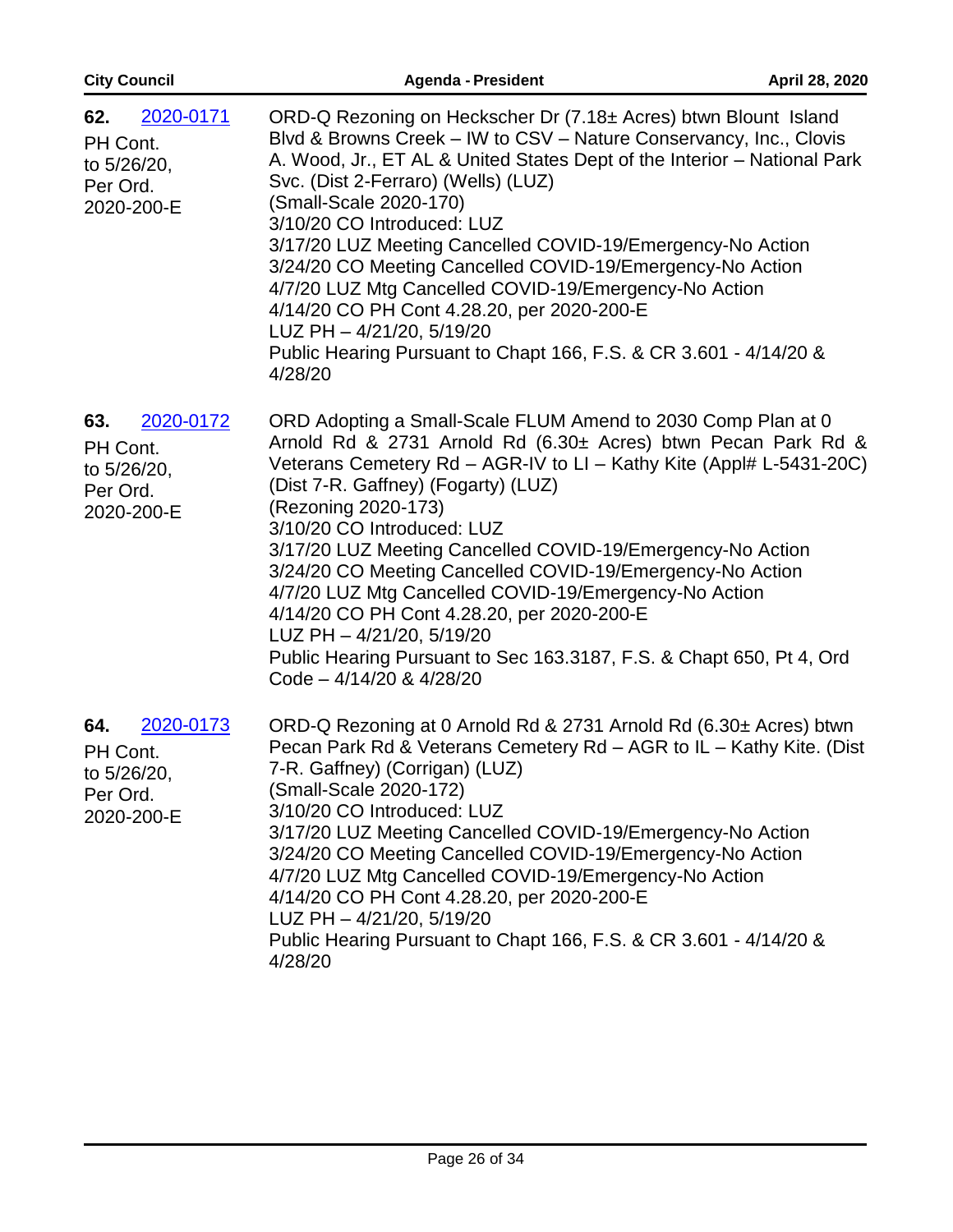| <b>City Council</b>                                 | <b>Agenda - President</b>                                                                                                                                                                                                                                                                                                                                                                                                                                                                                                                                                                                                                                                          | April 28, 2020 |
|-----------------------------------------------------|------------------------------------------------------------------------------------------------------------------------------------------------------------------------------------------------------------------------------------------------------------------------------------------------------------------------------------------------------------------------------------------------------------------------------------------------------------------------------------------------------------------------------------------------------------------------------------------------------------------------------------------------------------------------------------|----------------|
| 2020-0175<br>65.<br>Open PH<br>Close PH<br>(m) Move | ORD Adopt Modification to 2030 Comp Plan to Update the Capital<br>Improvemts Element Schedule by Estab the FY's 2020-2024 Capital<br>Improvemts Element Schedule in the Capital Improvemts Element.<br>(Eller) (Req of Mayor)<br>3/10/20 CO Introduced: LUZ<br>3/17/20 LUZ Meeting Cancelled COVID-19/Emergency-No Action<br>3/24/20 CO Meeting Cancelled COVID-19/Emergency-No Action<br>4/7/20 LUZ Mtg Cancelled COVID-19/PH Cont 4.21.20, per 2020-200<br>4/14/20 CO PH Cont 4.28.20, per 2020-200-E<br>4/21/20 LUZ PH Approve 6-0<br>LUZ PH - 4/7/20, 4/21/20<br>Public Hearing Pursuant to Sec 163.3177(3)(b), F.S. & Chapt 650, Pt. 4,<br>Ord Code - 3/24/20,4/14/20,4/28/20 |                |
|                                                     |                                                                                                                                                                                                                                                                                                                                                                                                                                                                                                                                                                                                                                                                                    |                |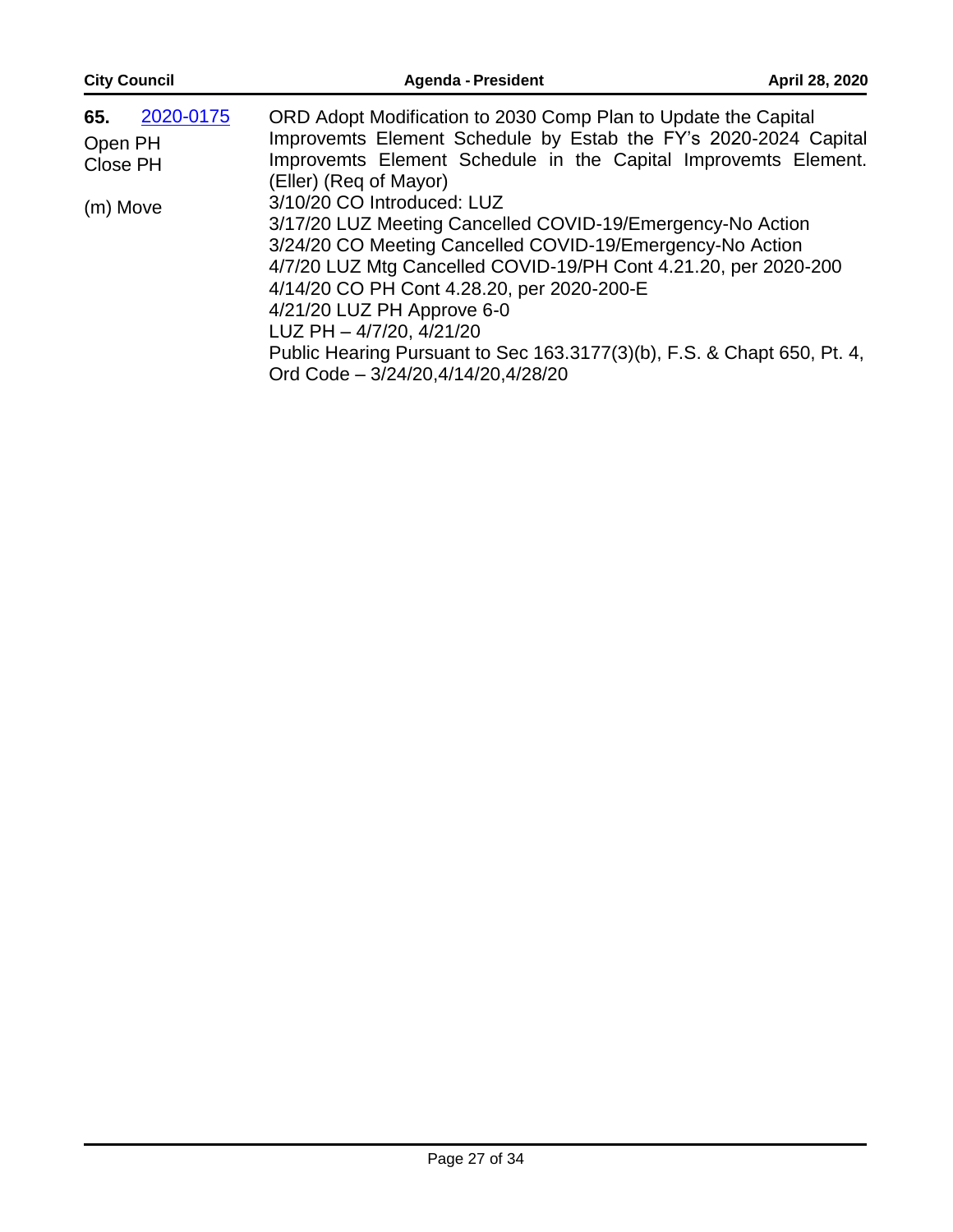#### **3RD READING RESOLUTIONS:**

**66.** 2020-0193 RESO Urging Independent Agencies, Specifically JAA, JEA, JPA & JTA (m) Move to Limit Executive Contracts to the Chief Executive Officer; Directing Legislative Services Div to Forward Adopted Reso to Independent Agencies. (Sidman) (Introduced by CM Salem) (Co-Sponsored CM's Diamond & Newby) 3/10/20 CO Introduced: TEU, R 3/16/20 TEU Meeting Cancelled COVID-19/Emergency-No Action 3/17/20 R Meeting Cancelled COVID-19/Emergency-No Action 3/24/20 CO Meeting Cancelled COVID-19/Emergency-No Action 4/6/20 TEU Read 2nd & Rerefer 4/7/20 R Read 2nd & Rerefer 4/14/20 CO Read 2nd and Rereferred; TEU, R 4/20/20 TEU Approve 7-0 4/21/20 R Approve 5-2 (Priestly Jackson, Carlucci)

#### **3RD READING ORDINANCES:**

**67.** 2019-0770 (v)Sub (m) Move \*Note: LUZ substitute to be moved ORD MC- Amend Chapt. 711 (City Rights-of-Way) Pt.4 (Commun. Facilities in City Rights-of-Way), Sec. 711.403 (Definitions), Sec. 711.404 (Registration for Placing, Maintaining or Collocating Commun. Facilities in City Rights-of-Way), Sec. 711.406 (Appeals), Sec. 711.412 (Perf. Bond for Constrn.. & Maint.), Sec. 711.413 (Surety Fund), Sec. 711.417 (Enforcement of Permit Obligations; Suspension & Revocation of Permit), Sec. 711.418 (Addn'l Registration Terms & Permit Conds.) Sec. 711.427 (Registration for Placing, Maintaining or Collocating Commun. Facilities in City Rights-of-Way Assoc. w/Collocation of Small Wireless Facilities or Small Wireless Sole purpose new utility poles), Sec. 711.429 (Permit Application), Sec. 711.432 (Objective Design Standards), Sec. 711.437 (Permit Required; Exceptions), Sec. 711.438 (Objective Design Standards), in order to comply with the provisions & requirements contained in Sec. 337.401.F.S.;providing for codification instructions (Teal) (Introduced by CP Wilson) 10/22/19 CO Introduced: NCSPHS, TEU(added on 11/12/19), LUZ 11/5/19 LUZ Read 2nd & Rerefer 11/12/19 CO PH Read 2nd and Rerefered; NCSPHS, TEU, LUZ 3/16/20 NCSPHS Meeting Cancelled-COVID-19/ Emergency-No Action 3/16/20 TEU Meeting Cancelled-COVID-19/ Emergency-No Action 3/17/20 LUZ Meeting Cancelled-COVID-19/ Emergency-No Action 3/24/20 CO Meeting Cancelled-COVID-19/Emergency-No Action 4/7/20 LUZ Mtg Cancelled COVID-19/Emergency-No Action 4/20/20 NCSPHS Sub/Approve 7-0 4/20/20 TEU Sub/Approve 7-0 4/21/20 LUZ Sub/Approve 6-0 Public Hearing Pursuant to Chapt 166, F.S. & CR 3.601 -11/12/19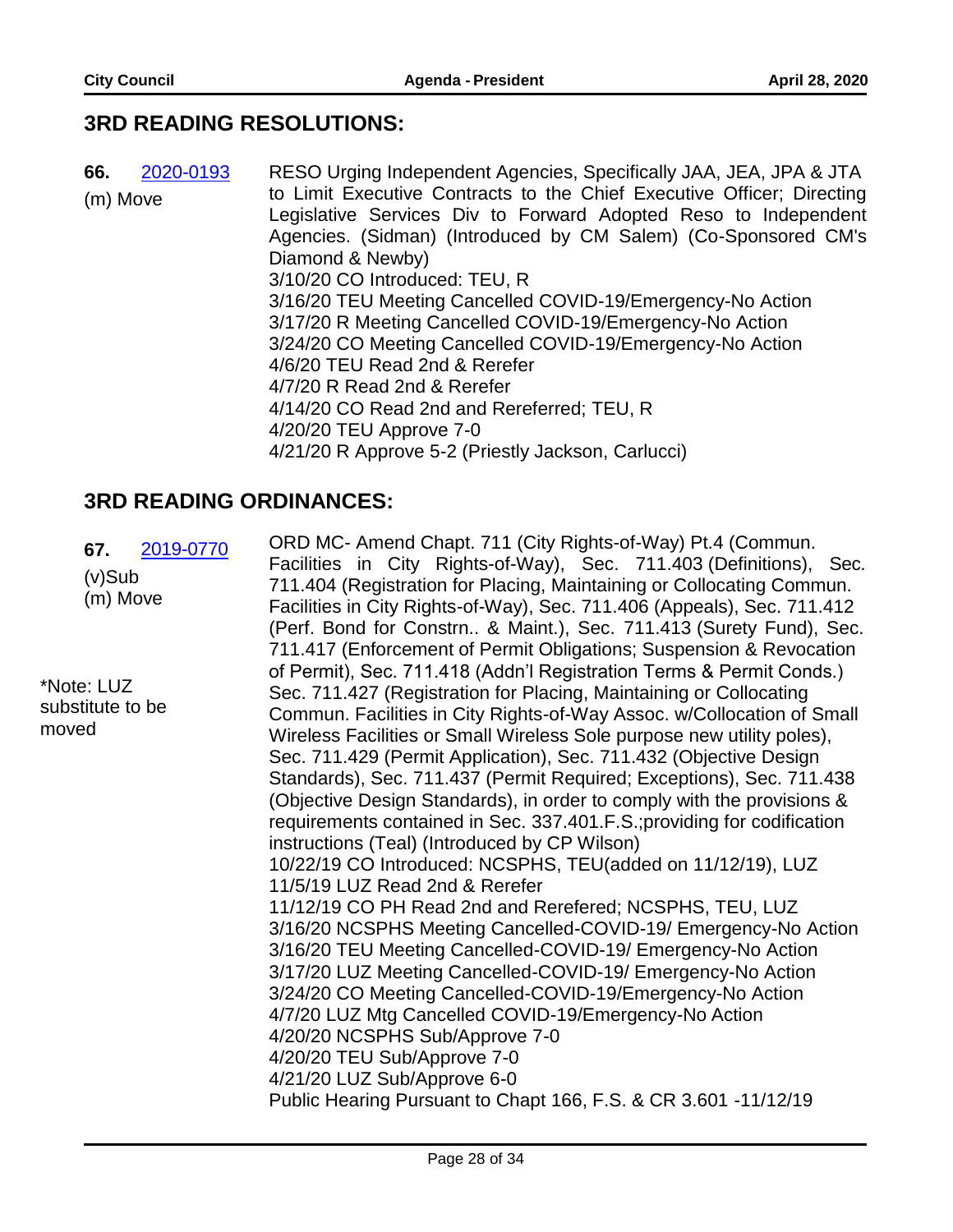| <b>City Council</b>                       | <b>Agenda - President</b>                                                                                                                                                                                                                                                                                                                                                                                                                                                                                                                                                                                                                                                                                                                                                                                                                                                                                                                                                                                                                                  | April 28, 2020        |
|-------------------------------------------|------------------------------------------------------------------------------------------------------------------------------------------------------------------------------------------------------------------------------------------------------------------------------------------------------------------------------------------------------------------------------------------------------------------------------------------------------------------------------------------------------------------------------------------------------------------------------------------------------------------------------------------------------------------------------------------------------------------------------------------------------------------------------------------------------------------------------------------------------------------------------------------------------------------------------------------------------------------------------------------------------------------------------------------------------------|-----------------------|
| 2020-0040<br>68.<br>(v) Amend<br>(m) Move | ORD re Responses to Council Auditor; Amend Sec 21.07 (Fiscal &<br>Budgetary Functions), Article 21 (JEA), City Charter, to Prov Process to<br>Respond to Requests Made by Council Auditor within 48 Hrs from<br>Receipt of Council Auditor's Requested Information to Council Auditor.<br>(Johnston) (Introduced by CM Diamond) (Co-Sponsor<br>Cumber, Salem)<br>1/14/20 CO Introduced : TEU, F, R<br>1/21/20 TEU Read 2nd & Rerefer<br>1/22/20 F Read 2nd and Rerefer<br>1/22/20 R Read 2nd & Rerefer<br>1/28/20 CO PH Read 2nd & Rerefered; TEU, F, R<br>3/16/20 TEU Meeting Cancelled COVID-19/Emergency-No Action<br>3/17/20 F Meeting Cancelled COVID-19/Emergency-No Action<br>3/17/20 R Meeting Cancelled COVID-19/Emergency-No Action<br>3/24/20 CO Meeting Cancelled COVID-19/Emergency-No Action<br>4/20/20 TEU Amend/Approve 7-0<br>4/21/20 F Amend/Approve 7-0<br>4/21/20 R Amend/Approve 7-0<br>Public Hearing Pursuant to Chapt 166, F.S. & CR 3.601 -1/28/20<br>Public Hearing Pursuant to Sec 21.11, City Charter & CR 3.601<br>$-2/25/20$ | <b>CM<sub>s</sub></b> |
| 2020-0103<br>69.<br>(v) Amend<br>(m) Move | ORD-MC Amend Chapt 602 (Jax Ethics Code), Pt 6 (Office of Ethics,<br>Compliance and Oversight), Subpt B. (Duties), Sec 602.621 (Duties),<br>Ord Code, Auth Office of Ethics, Compliance & Oversight to Receive<br>Full & Unrestricted Access to Any & All Records. (Pollock) (Req. of Jax<br>Ethics Commission) (Co-Sponsored by CM's Carlucci,<br>DeFoor, Salem & Hazouri)<br>2/11/20 CO Introduced: R<br>2/19/20 R Read 2nd and Rerefer<br>2/25/20 CO PH Read 2nd and Rerefered; R<br>3/3/20 R Amend/Approve 6-0<br>3/10/20 CO Rereferred; R<br>3/17/20 R Meeting Cancelled COVID-19/Emergency-No Action<br>3/24/20 CO Meeting Cancelled COVID-19/Emergency-No Action<br>4/21/20 R Amend/Approve 7-0<br>Public Hearing Pursuant to Chapt 166, F.S. & CR 3.601-2/25/20                                                                                                                                                                                                                                                                                    | Diamond,              |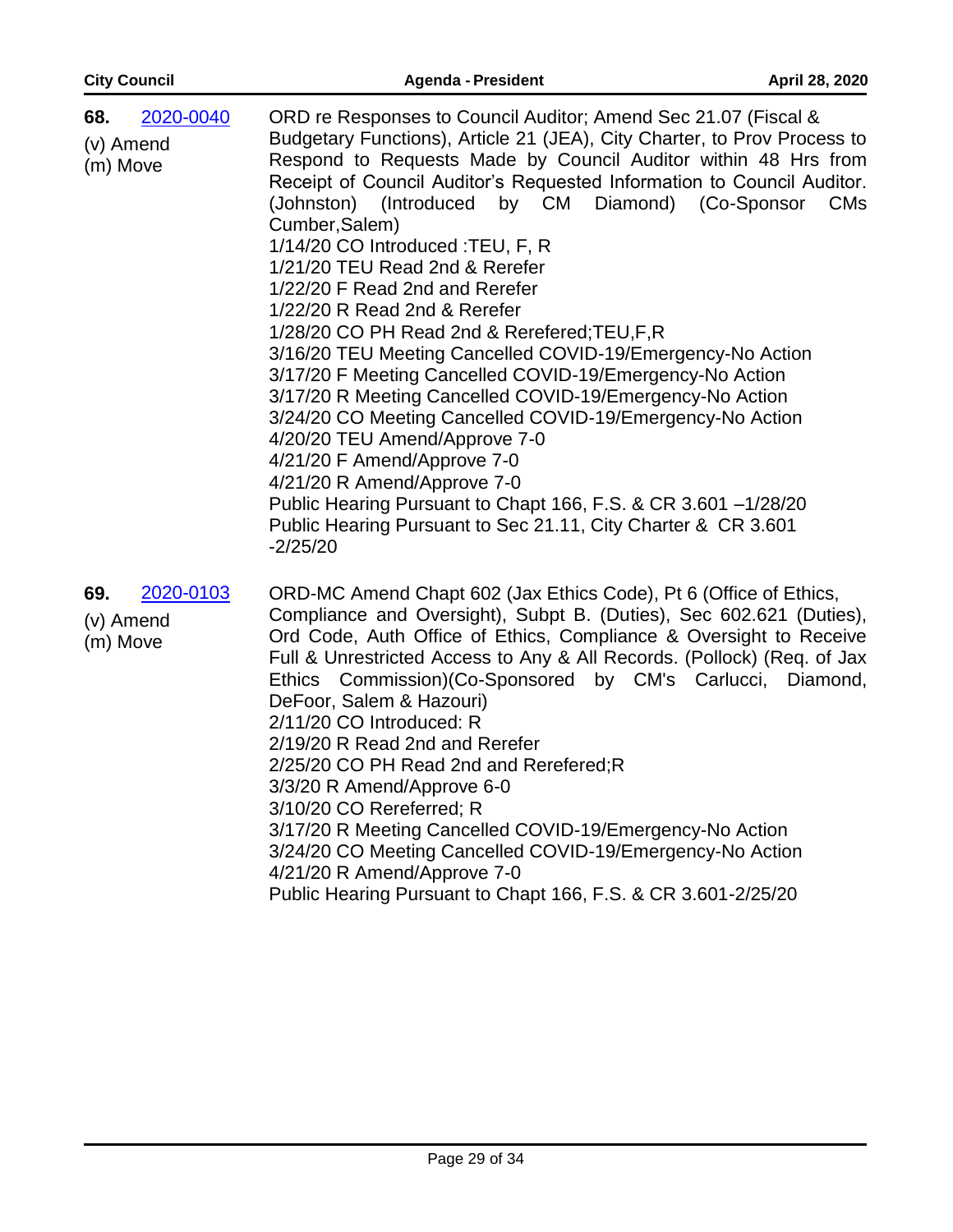| <b>City Council</b>                       | <b>Agenda - President</b>                                                                                                                                                                                                                                                                                                                                                                                                                                                                                                                                                                                                                                                                                                                                                                                                                                                                                                                                                                                                                                      | April 28, 2020 |
|-------------------------------------------|----------------------------------------------------------------------------------------------------------------------------------------------------------------------------------------------------------------------------------------------------------------------------------------------------------------------------------------------------------------------------------------------------------------------------------------------------------------------------------------------------------------------------------------------------------------------------------------------------------------------------------------------------------------------------------------------------------------------------------------------------------------------------------------------------------------------------------------------------------------------------------------------------------------------------------------------------------------------------------------------------------------------------------------------------------------|----------------|
| 2020-0104<br>70.<br>(v) Amend<br>(m) Move | ORD-MC Amend Chapt 602 (Jax Ethics Code), Pt 12 (General<br>Provisions), Sec 602.1205 (Cooperation by Appointed Employees in<br>Official Investigations), Ord Code & to add Officers, Non-Appointed<br>Employees & Independent Contractors as Individuals Required to<br>Cooperate in Official Investigations. (Pollock) (Req. of Jax Ethics<br>Commission)(Co-Sponsored by CM's Morgan, Carlucci, Diamond,<br>DeFoor, Salem & Hazouri)<br>2/11/20 CO Introduced: R<br>2/19/20 R Read 2nd and Rerefer<br>2/25/20 CO PH Read 2nd and Rerefered; R<br>3/3/20 R Amend/Approve 6-0<br>3/10/20 CO Rereferred; R<br>3/17/20 R Meeting Cancelled COVID-19/Emergency-No Action<br>3/24/20 CO Meeting Cancelled COVID-19/Emergency-No Action<br>4/21/20 R Amend/Approve 7-0<br>Public Hearing Pursuant to Chapt 166, F.S. & CR 3.601-2/25/20                                                                                                                                                                                                                            |                |
| 71.<br>2020-0143<br>(v) Amend<br>(m) Move | ORD Approp \$75,000.00 in Grant Funds from FDEP for its Participation<br>in a Study to Estab Vulnerability of Infrastructure & Resources that Play<br>a Role in City's Operations & Allow for Proper Planning; Amend 2020-<br>2024 5-Yr CIP Apvd by Ord 2019-505-E to Prov Funding for "FL<br>Resilient Coastline Prog FRCP"; Auth Standard Grant Agreemt with<br>FDEP; Prov Oversight by Engineering & Constructn Mgmt Div of Dept of<br>Public Works. (B.T. 20-050) (McCain) (Req of Mayor)<br>2/25/20 CO Introduced: NCSPHS, TEU, F<br>3/2/20 NCSPHS Read 2nd & Rerefer<br>3/2/20 TEU Read 2nd & Rerefer<br>3/3/20 F Read 2nd & Rerefer<br>3/10/20 CO PH Read 2nd & Rereferrred; NCSPHS, TEU, F<br>3/16/20 NCSPHS Meeting Cancelled COVID-19/Emergency-No Action<br>3/16/20 TEU Meeting Cancelled COVID-19/Emergency-No Action<br>3/17/20 F Meeting Cancelled COVID-19/Emergency-No Action<br>3/24/20 CO Meeting Cancelled COVID-19/Emergency-No Action<br>4/20/20 NCSPHS Amend/Approve 7-0<br>4/20/20 TEU Amend/Approve 7-0<br>4/21/20 F Amend/Approve 7-0 |                |

Public Hearing Pursuant to Chapt 166, F.S. & CR 3.601 – 3/10/20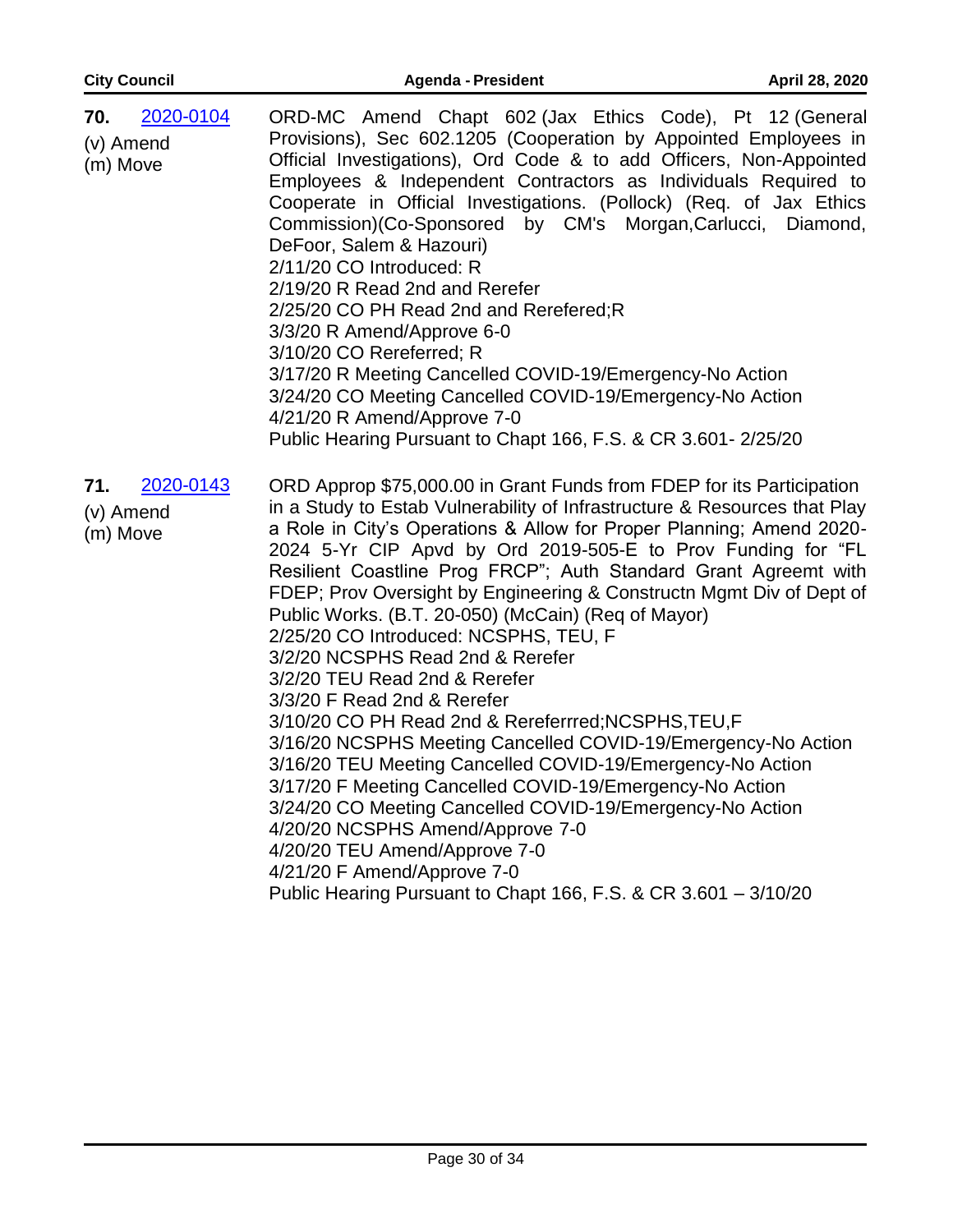| <b>City Council</b>                       | <b>Agenda - President</b>                                                                                                                                                                                                                                                                                                                                                                                                                                                                                                               | April 28, 2020 |
|-------------------------------------------|-----------------------------------------------------------------------------------------------------------------------------------------------------------------------------------------------------------------------------------------------------------------------------------------------------------------------------------------------------------------------------------------------------------------------------------------------------------------------------------------------------------------------------------------|----------------|
| 2020-0199<br>72.<br>(v) Amend<br>(m) Move | ORD Apv & Auth Amend Two to Grant Agreemt btwn City of Jax &<br>Clara White Mission, Inc. to Remove Construction of Pedestrian Bridge<br>from Project Scope for White Harvest Farms & Market Project.<br>(Staffopoulos) (Reg of Mayor)<br>3/10/20 CO Introduced: NCSPHS, F<br>3/16/20 NCSPHS Meeting Cancelled COVID-19/Emergency-No Action<br>3/17/20 F Meeting Cancelled COVID-19/Emergency-No Action<br>3/24/20 CO Meeting Cancelled COVID-19/Emergency-No Action<br>4/6/20 NCSPHS Read 2nd & Rerefer<br>4/7/20 F Read 2nd & Rerefer |                |
| <b>*CLERK READS*</b>                      | 4/14/20 CO PH Read 2nd and Rereferred; NCSPHS, F<br>4/20/20 NCSPHS Amend/Approve 7-0<br>4/21/20 F Amend/Approve 6-0-1 (Pittman-Abstain)<br>Public Hearing Pursuant to Chapt 166, F.S. & CR 3.601 -<br>3/24/20,4/14/20                                                                                                                                                                                                                                                                                                                   |                |

## **2ND READING RESOLUTIONS: (Public Participation:2020-222)**

| 73.<br>2020-0222<br>Public<br>Participation | RESO Conf Appt of Jill C. Enz as Chief of Natural & Marine Resource<br>Div of City of Jax's Dept of Parks Recreation & Community Svcs<br>(McCain) (Reg of Mayor)<br>4/14/20 CO Introduced: R<br>4/21/20 R Read 2nd & Rerefer |
|---------------------------------------------|------------------------------------------------------------------------------------------------------------------------------------------------------------------------------------------------------------------------------|
|---------------------------------------------|------------------------------------------------------------------------------------------------------------------------------------------------------------------------------------------------------------------------------|

RESO Concerning Public Safety & Welfare of COJ during COVID-19 Pandemic; Encouraging Action by Banks & Financial Institutions; & Addnl State and Federal Action; Encouraging the FL Supreme Court to Extend Administrative Order re: Writs of Possession for Eviction Proceedings; Encouraging Sherriff to Stay Enforcemt on Eviction Orders During State of Emerg; Req Emerg Passage Upon Introduction; Directing Legislative Svcs to Circulate a Copy of Resolution Upon Adoption. (Johnston) (Introduced by CM Dennis) (Co-Sponsored by CM's Morgan, Pittman & Gaffney) 4/14/20 CO Introduction: NCSPHS, F 4/20/20 NCSPHS Withdraw 6-1 (Carlucci) 4/21/20 F Withdraw 7-0 **74.** 2020-0224 (m) Withdraw

**75.** 2020-0225

RESO Honoring and Commemorating the Life and Accomplishments of (v) Amend (m) Move William "W.W." Gay. (Clements) (Introduced by CM's Ferraro, Wilson, Boylan, Dennis, White, Hazouri, Pittman, Salem, Becton,Freeman & Newby (Co-Sponsored CMs Carlucci, DeFoor, Diamond,Morgan, R. Gaffney, Bowman,Cumber & Priestly Jackson) 4/14/20 CO Introduction: R 4/21/20 R Amend/Approve 7-0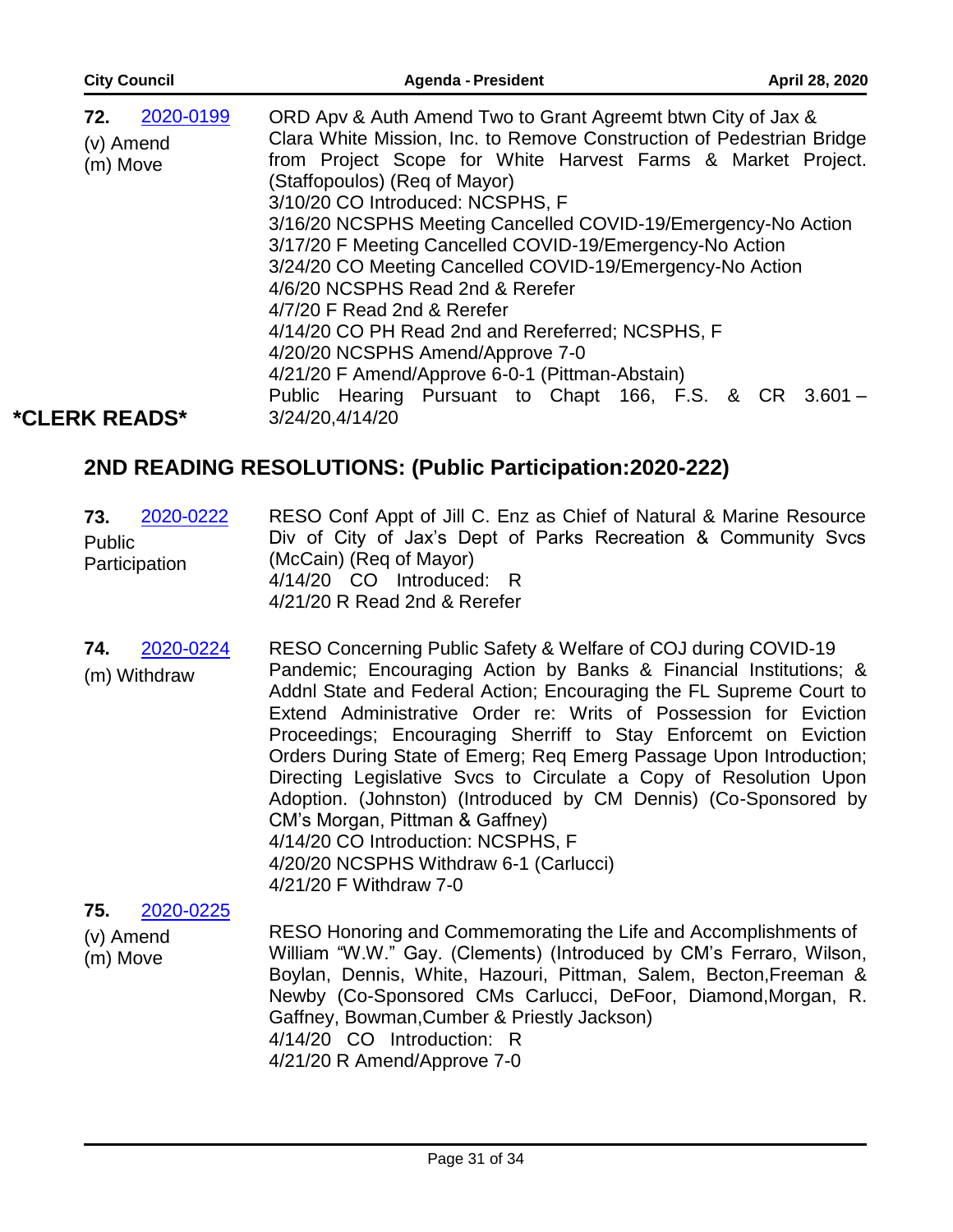#### **INTRODUCTION OF NEW RESOLUTIONS (1ST READING):**

- **76.** 2020-0226 RESO Auth Economic Dev Agreemt btwn the City of Jax ("City") & Project Kodiak ("Company") to Support the Creation of the Company's New Offices in Jax, FL ("The Project"); Recommending that the Company be Apvd by the State of FL's Dept of Economic Opportunity as a Qualified Target Industry ("QTI") Business Pursuant to Secs 288.106-108, FL Statues; Evidencing a Commitment of City Support in an Amount not to Exceed \$96,000 as the Local Financial Support under the QTI Tax Refund Prog Payable Over Multiple Years per Guidelines Set by the State Dept of Economic Opportunity, with a State match of \$384,000, for a Total City & State QTI Amount of \$480,000 for 80 Jobs; Apv & Auth Execution of Documents by Mayor or his Designee & Corp Secretary; Auth Apv of Technical Amendments by the Executive Director of the OED; Oversight by OED; Timeline for Execution of Agreemt by the Company; Affirm the Proj's Compliance with the Public Investment Policy Adopted by Ord 2016-382-E, as Amended by Ord 2018-370-E & Ord 2019-243-E; Req 2-Reading Passage Pursuant to C.R. 3.305 (Sawyer) (Req of Mayor) 4/28/20 CO Introduced: F
- **77.** 2020-0233 RESO Honoring & Commemorating the Life & Accomplishments of Sharon Siegel Cohen. (Clements) (Introduced by CM Morgan) 4/28/20 CO Introduced: R
- **78.** 2020-0234 RESO Honoring & Commemorating the Life & Accomplishments of LISC Executive Director Janet L. Owens. (Clements) (Introduced by CM Morgan) 4/28/20 CO Introduced: R

#### **INTRODUCTION OF NEW ORDINANCES (1ST READING):**

**79.** 2020-0227 ORD Closing & Abandoning &/or Disclaiming Drainage & Utilities Easement in Mandarin Meadows at Req of VC Mandarin Senior Housing, LTD; Approval Subj to Conditions. (Dist 6-Boylan)(McCain) (Req of Mayor) 4/28/20 CO Introduced:TEU TEU PH Pursuant to Sec 336.10, F.S. – 5/18/20 Public Hearing Pursuant to Chapt 166, F.S. & CR 3.601 – 5/12/20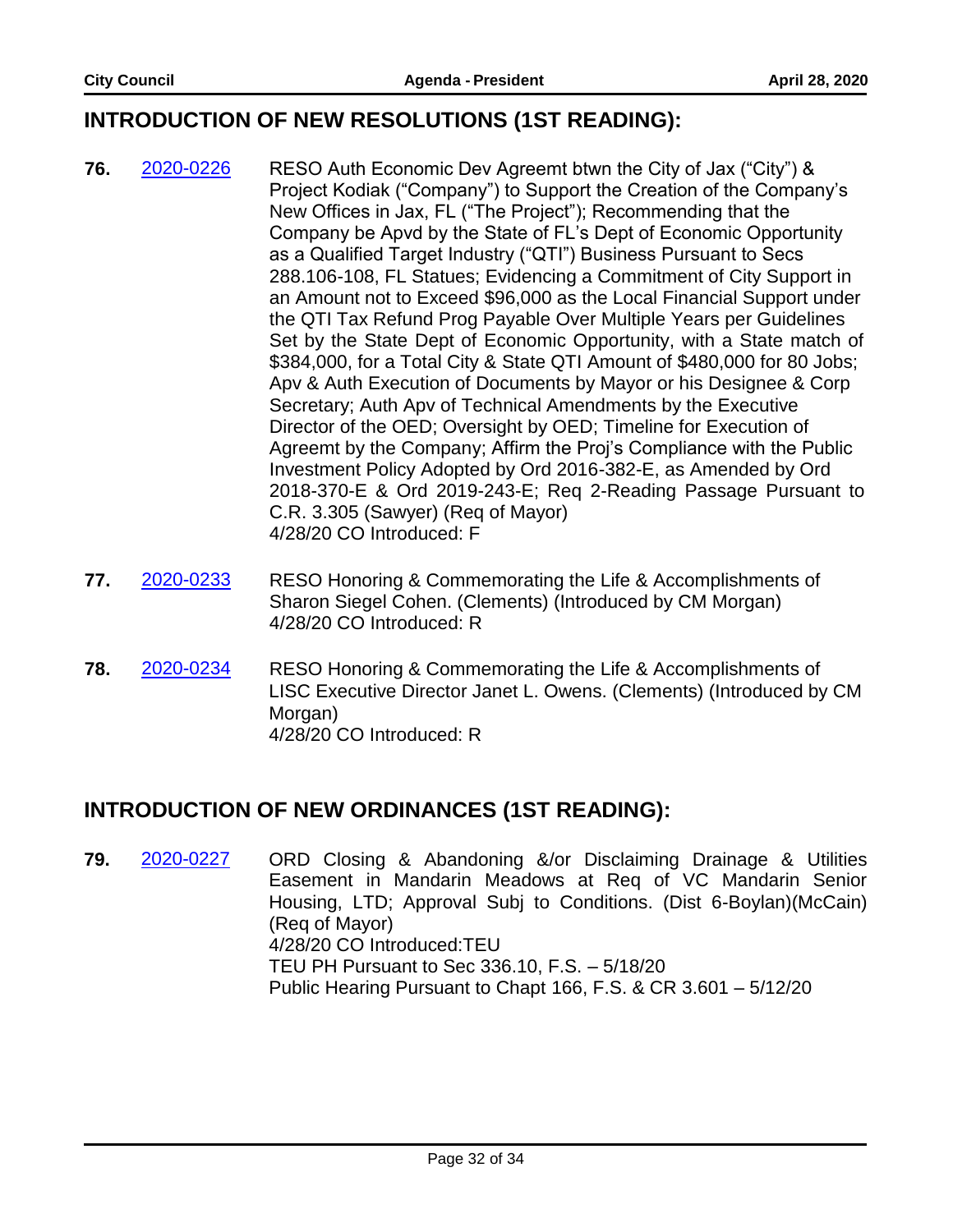| <b>City Council</b> |           | <b>Agenda - President</b>                                                                                                                                                                                                                                                                                                                                                                                                                                                                                                                                                                                                                                                                                                                                                                                       | April 28, 2020              |
|---------------------|-----------|-----------------------------------------------------------------------------------------------------------------------------------------------------------------------------------------------------------------------------------------------------------------------------------------------------------------------------------------------------------------------------------------------------------------------------------------------------------------------------------------------------------------------------------------------------------------------------------------------------------------------------------------------------------------------------------------------------------------------------------------------------------------------------------------------------------------|-----------------------------|
| 80.                 | 2020-0228 | ORD Re Duval County Property Appraiser's Budget for FY 2020-2021;<br>Adopt Recommended Findings & Conclusions for Duval County<br>Property Appraiser's 2020-2021 FY Budget. (Sidman) (Introduced by<br>CM Bowman)<br>4/28/20 CO Introduced: F<br>Public Hearing Pursuant to Chapt 166, F.S. & CR 3.601 - 5/12/20                                                                                                                                                                                                                                                                                                                                                                                                                                                                                                |                             |
| 81.                 | 2020-0229 | ORD Engaging an Independent Auditor for Providing an Annual Audit of<br>the City & Certain Other Funded Progs for a 3 Yr Contract Period for the<br>Yr Ending Sept 30, 2020, 2021 & 2022, Under Single Audit Approach,<br>Apv Independent Auditor Agreemt btwn City & Carr, Riggs & Ingram,<br>LLC, Auth Execution by the Council President & Finance Committee<br>Chairman; Apv Professional Fees. (Sidman) (Introduced by CM's<br>Bowman, Cumber & Freeman) (Co-Sponsored by CM Hazouri)<br>4/28/20 CO Introduced: F<br>Public Hearing Pursuant to Chapt 166, F.S. & CR 3.601 - 5/12/20                                                                                                                                                                                                                       |                             |
| 82.                 | 2020-0230 | ORD Auth an Amended & Restated Redevelopmt Agreemt ("Amend<br>Redevelopmt Ecomomic Agreemt) among City of Jax ("CITY"),<br>Investment Authority ("DIA"),<br>Downtown<br>("Developer") to Support Renovation by Developer of Ambassador Hotel<br>Bldg at 420 N. Julia St, in Northbank Downtown Community<br>Redevelopmt Area ("Project"); Designating DIA as Contract Monitor for<br>Amended Redevelopmt Agreemt; Oversight of Proj by Dept of<br>Public Works & DIA; Auth Execution of all Documents Relating to<br>Above Agreemt & Transactions, & Auth Tech Changes to Documents;<br>Providing Deadline for Developer to Execute Agreemt After it is<br>Delivered to Developer. (Sawyer) (Req of DIA)<br>4/28/20 CO Introduced: NCSPHS, F<br>Public Hearing Pursuant to Chapt 166, F.S. & CR 3.601 - 5/12/20 | & Axis Hotels<br><b>LLC</b> |
| 83.                 | 2020-0231 | ORD Apv & Auth Lease Agreemt btwn Northwest Jax Community<br>Development Corporation, Inc. ("Landlord") & City of Jacksonville<br>("Tenant") for Dental Clinic to be used by Duval County Health Dept at<br>3416 Moncrief Rd, Ste 100, Jax, Duval County, FL 32209, for Term of 5                                                                                                                                                                                                                                                                                                                                                                                                                                                                                                                               |                             |

Yrs at Mthly Basic Rental Rate of \$1,200.00 & to Simultaneously Assign Lease to FL Dept of Health; Req 1 Cycle Emergency Action. (Johnston) (Introduced by CM Diamond) 4/28/20 CO Introduced: NCSPHS, F

Public Hearing Pursuant to Chapt 166, F.S. & CR 3.601 – 5/12/20